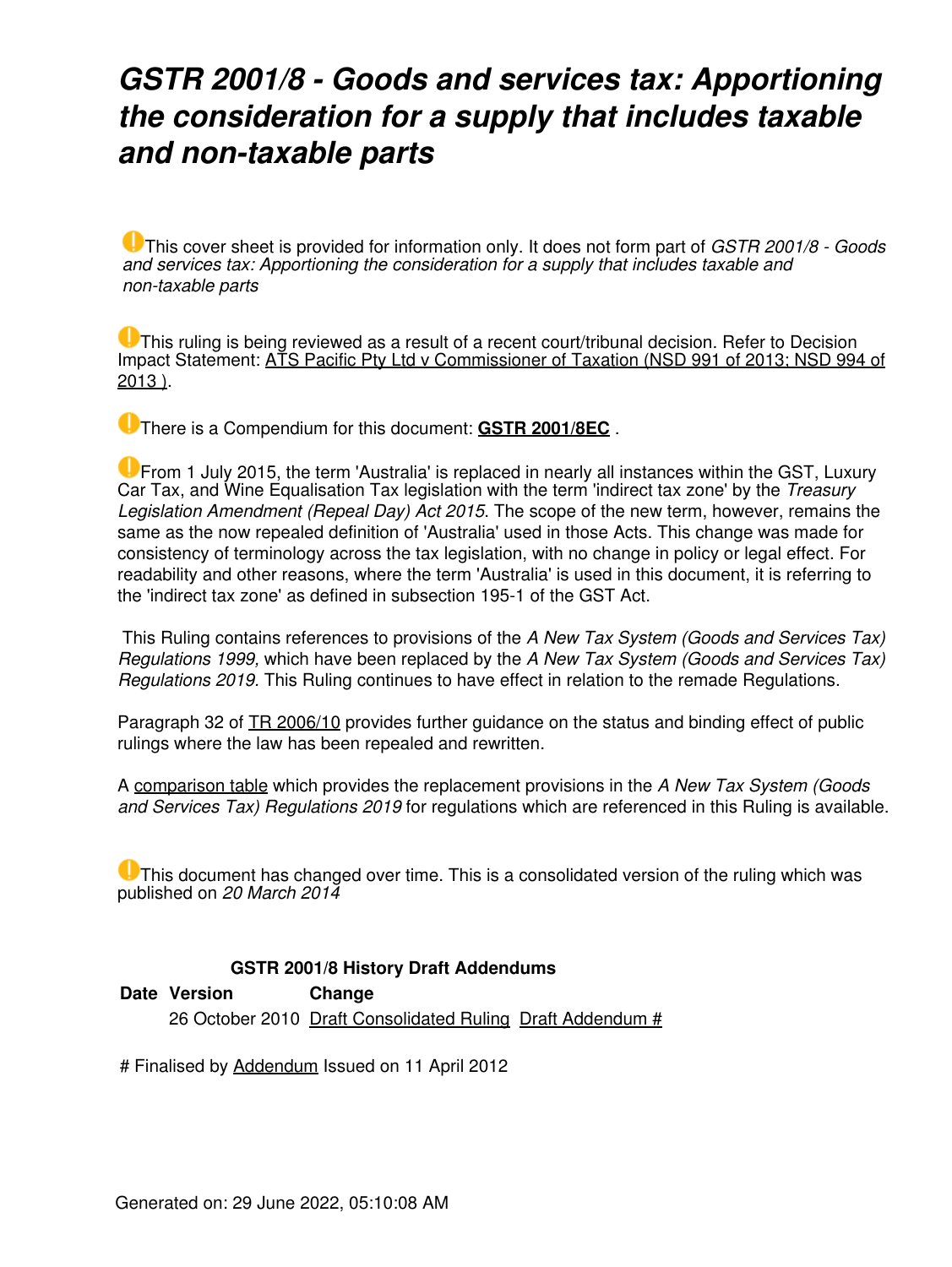

**Australian Taxation Office**

Page status: **legally binding** Page 1 of 53

**GSTR 200** 

### **Goods and Services Tax Ruling**

Goods and services tax: apportioning the consideration for a supply that includes taxable and non-taxable parts

| Contents                  | Para    |  |
|---------------------------|---------|--|
| What this Ruling is about | 2       |  |
| Date of effect            | 8       |  |
| <b>Context</b>            | 9       |  |
| <b>Ruling</b>             | 15      |  |
| <b>Explanation</b>        | 31      |  |
| Detailed contents list    | 123     |  |
| <b>Appendix A</b>         | Page 30 |  |

 From 1 July 2015, the term 'Australia' is replaced in nearly all instances within the GST, Luxury Car Tax, and Wine Equalisation Tax legislation with the term 'indirect tax zone' by the *Treasury Legislation Amendment (Repeal Day) Act 2015* . The scope of the new term, however, remains the same as the now repealed definition of 'Australia' used in those Acts. This change was made for consistency of terminology across the tax legislation, with no change in policy or legal effect. For readability and other reasons, where the term 'Australia' is used in this document, it is referring to the 'indirect tax zone' as defined in subsection 195-1 of the GST Act.

 This Ruling contains references to provisions of the *A New Tax System (Goods and Services Tax) Regulations 1999*, which have been replaced by the *A New Tax System (Goods and Services Tax) Regulations 2019*. This Ruling continues to have effect in relation to the remade Regulations.

Paragraph 32 of **TR 2006/10** provides further guidance on the status and binding effect of public rulings where the law has been repealed and rewritten.

A comparison table which provides the replacement provisions in the *A New Tax System (Goods and Services Tax) Regulations 2019* for regulations which are referenced in this Ruling is available.

#### *Preamble*

*This document was published prior to 1 July 2010 and was a public ruling for the purposes of former section 37 of the Taxation Administration Act 1953 and former section 105-60 of Schedule 1 to the Taxation Administration Act 1953.* 

*From 1 July 2010, this document is taken to be a public ruling under Division 358 of Schedule 1 to the Taxation Administration Act 1953.* 

*A public ruling is an expression of the Commissioner's opinion about the way in which a relevant provision applies, or would apply, to entities generally or to a class of entities in relation to a particular scheme or a class of schemes.* 

*If you rely on this ruling, the Commissioner must apply the law to you in the way set out in the ruling (unless the Commissioner is satisfied that the ruling is incorrect and disadvantages you, in which case the law may be applied to you in a way that is more favourable for you - provided the Commissioner is not prevented from doing so by a time limit imposed by the law). You will be protected from having to pay any underpaid tax, penalty or interest in*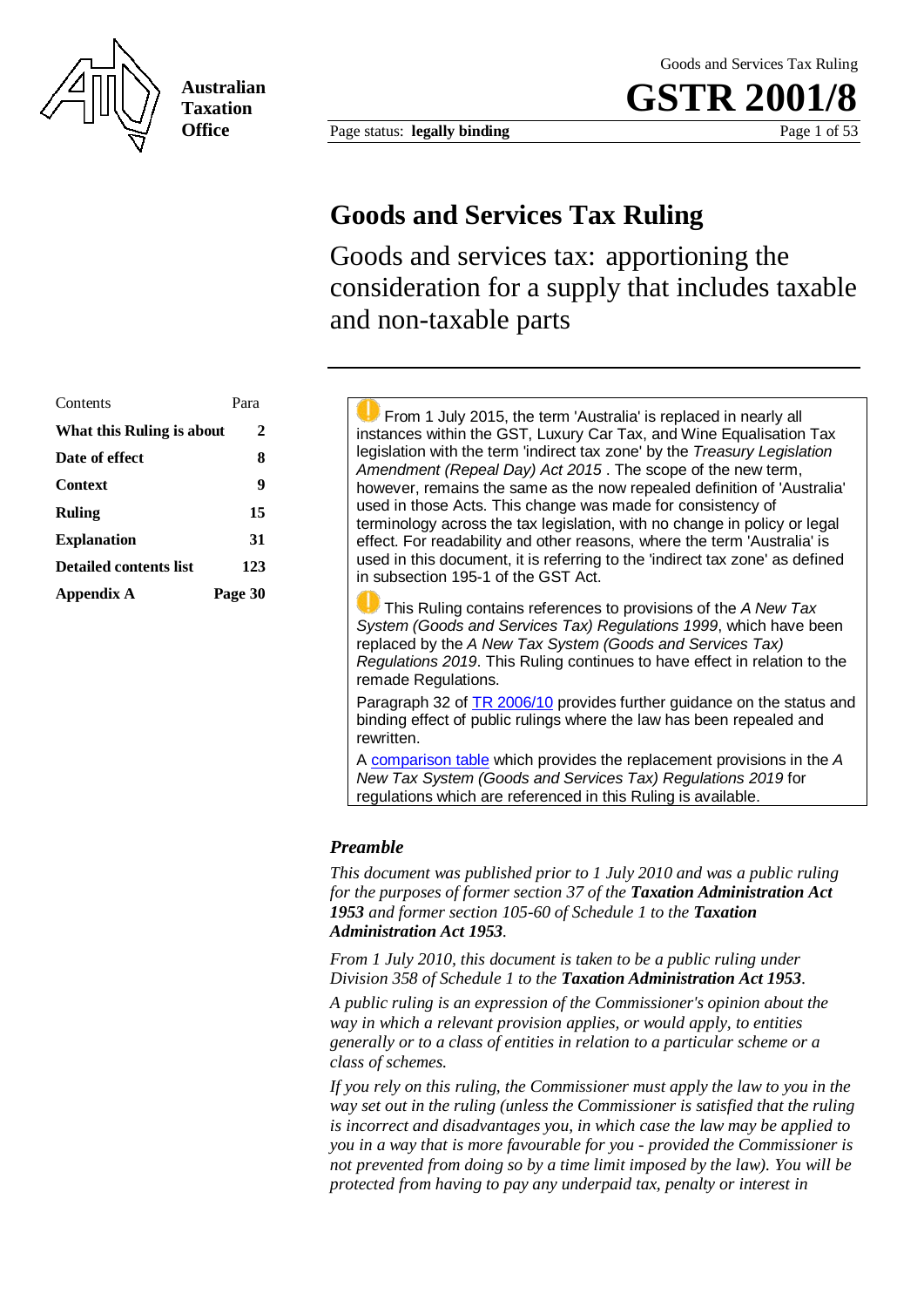Page 2 of 53 Page status: **legally binding**

*respect of the matters covered by this ruling if it turns out that it does not correctly state how the relevant provision applies to you.* 

*[Note: This is a consolidated version of this document. Refer to the Legal Database (http://law.ato.gov.au) to check its currency and to view the details of all changes.]* 

### **What this Ruling is about**

1. This Ruling explains how you can identify whether a supply includes taxable and non-taxable parts under the *A New Tax System (Goods and Services Tax) Act 1999* (the GST Act).

2. This Ruling describes the characteristics of a supply that contains taxable and non-taxable parts. It refers to such a supply as a 'mixed supply'. This Ruling also describes the characteristics of a supply that appears to have more than one part but is essentially a supply of one thing. This type of supply is referred to as a 'composite supply'.

3. This Ruling provides methods and examples that you may use to help you work out how to apportion the consideration for a supply that contains separately identifiable taxable and non-taxable parts. This means that you can identify the consideration for the taxable part of the supply. The Ruling explains that you do not need to apportion the consideration for a composite supply.

4. The Ruling also discusses how you can work out the value of the taxable part of a mixed supply under sections 9-75 and 9-80 of the GST Act.

5. This Ruling also applies to the valuation of the separate parts of a mixed supply that includes food. Goods and Services Tax Determination GSTD 2000/6 explains the circumstances where a supply of food packaging is  $\text{GST-free}$ .<sup>1</sup> If both the rule stated in paragraph 7 of Goods and Services Tax Determination GSTD 2000/6 and the approach given in paragraph 21 of this Ruling apply to a supply that you make, then you may choose either approach.

5A. This Ruling does not deal with the question of whether, when more than one thing is supplied in a single transaction, the transaction should be characterised as a single supply or multiple supplies.

6. This Ruling does not deal with the apportionment of input tax credits. Goods and Services Tax Ruling GSTR 2006/4 is about

 $\overline{a}$ 1 Paragraph 7 of Goods and Services Tax Determination GSTD 2000/6 provides a rule to use so that where GST-free food is contained in packaging that might not otherwise be normal and necessary, the packaging may be treated as if it were normal and necessary and, therefore, GST-free. This rule only applies to packaging. It does not apply to promotional items accompanying the food and packaging or to items that are usually supplied separately.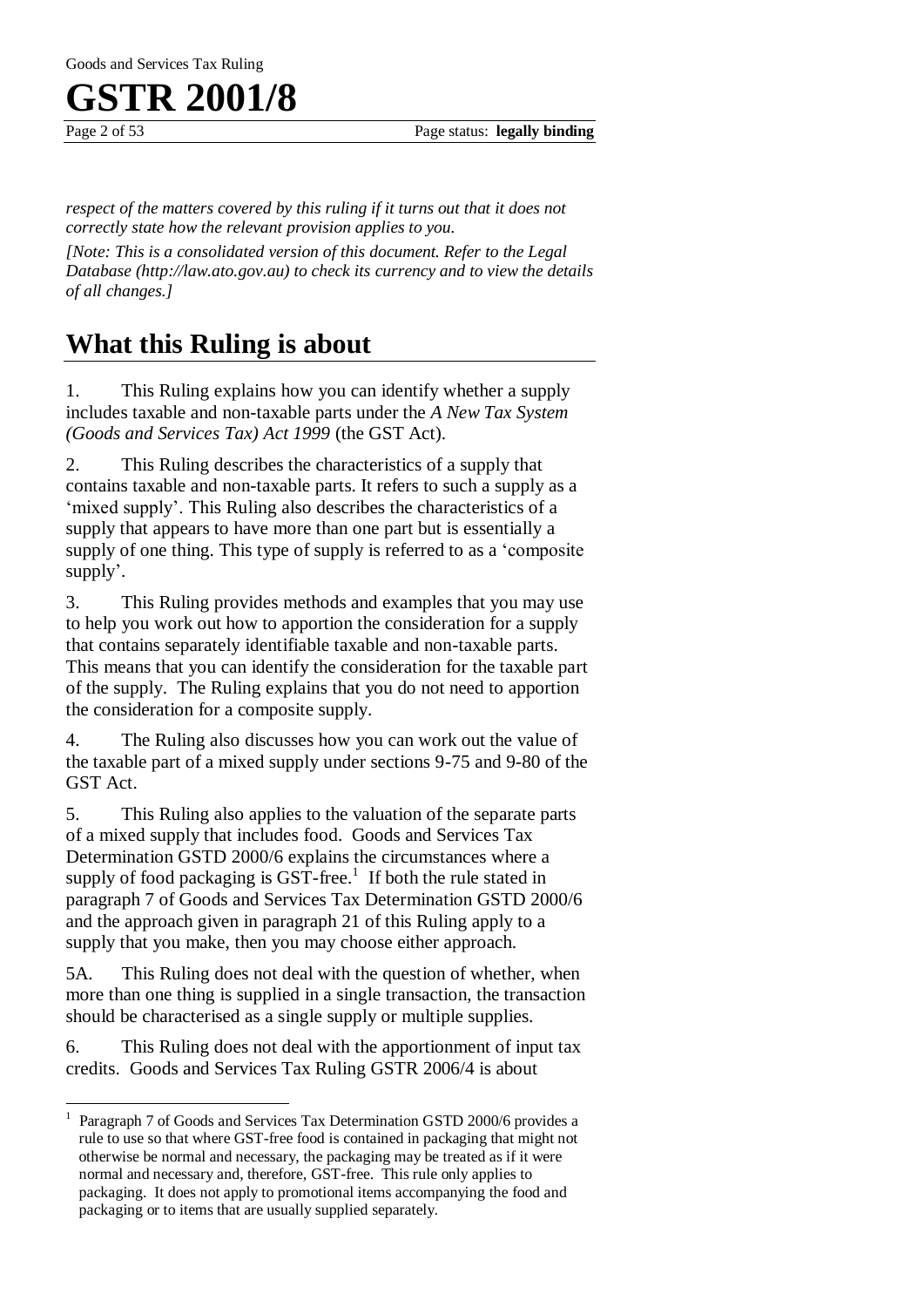#### Page status: **legally binding** Page 3 of 53

determining the extent of creditable purpose for claiming input tax credits and for making adjustments in the extent of creditable purpose. It also explains several possible methods for determining the extent of creditable purpose.

7. Unless otherwise stated, all legislative references in this Ruling are to the GST Act.

### **Date of effect**

8. This Ruling applies both before and after its date of issue. However, this Ruling will not apply to taxpayers to the extent that it conflicts with the terms of a settlement of a dispute agreed to before the date of issue of this Ruling (see paragraphs 75 and 76 of Taxation Ruling TR 2006/10).

- 8A. [Omitted.]
- 8B. [Omitted.]

### **Context**

9. You pay GST if you make a taxable supply.<sup>2</sup> However, a supply is not taxable to the extent that:

- it is GST-free; $3$
- it is input taxed; $4$
- a section of the GST Act states it is not a taxable supply; $5$  or
- it does not meet the taxable supply requirements of paragraphs  $9-5(a)$  to (d).

In this Ruling, we refer to a supply (or part of a supply) that is not taxable as being non-taxable.

10. It may be necessary to characterise what is supplied to determine whether it wholly or partly meets the requirements of section 9-5 or a provision that makes it non-taxable.<sup>6</sup>

1

<sup>2</sup> Subsection 7-1(1) and section 9-40.

<sup>3</sup> Section 9-5 gives effect to subsection 9-30(1) and Division 38 to the extent that a supply is GST-free.

<sup>&</sup>lt;sup>4</sup> Section 9-5 gives effect to subsection 9-30(2) and Division 40 to the extent that a supply is input taxed.

<sup>&</sup>lt;sup>5</sup> See Appendix A for examples.

 $6$  Paragraph 9-10(2)(h) provides that a supply may include a combination of things.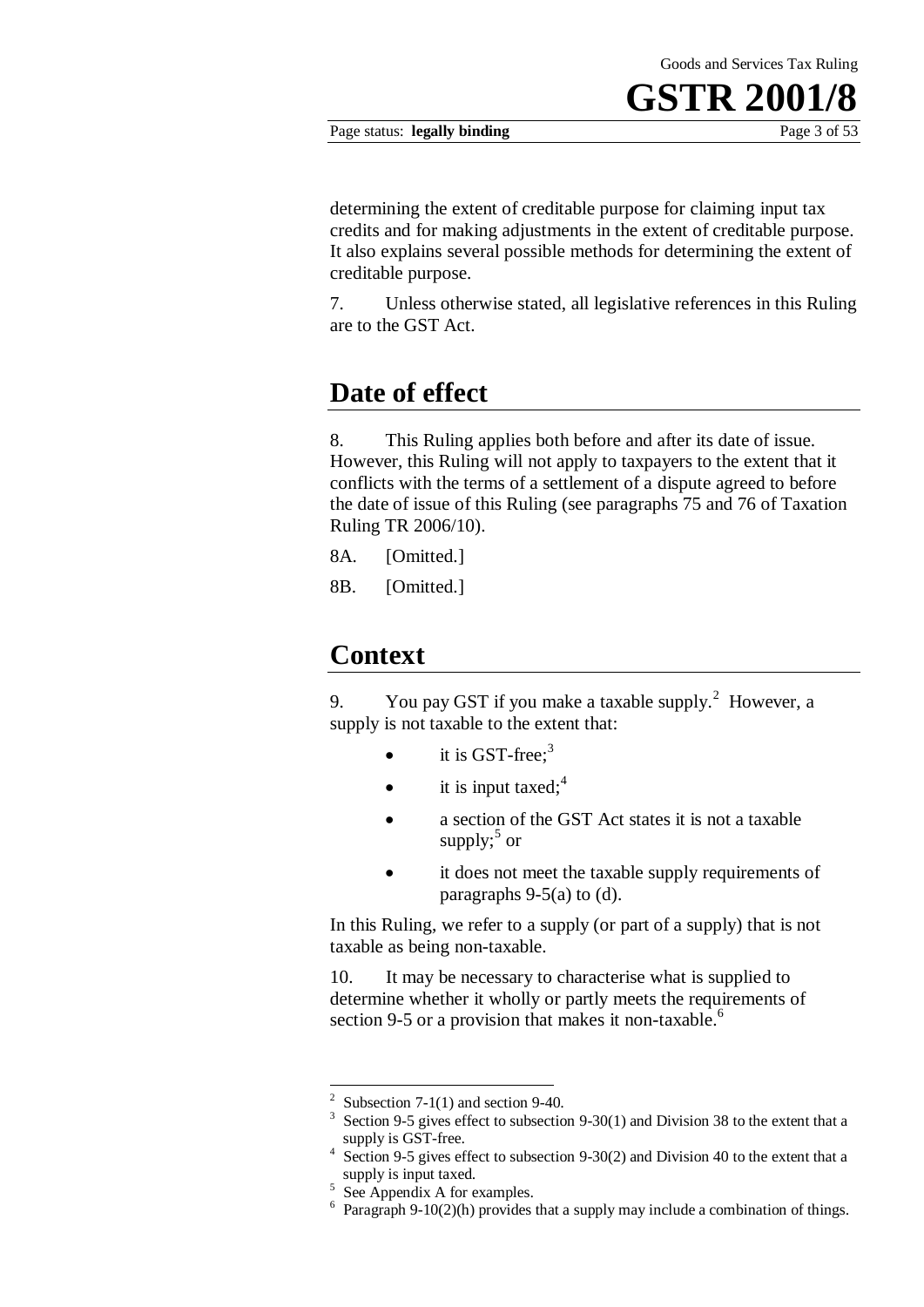### **GSTR 2001/8**

Page 4 of 53 Page status: **legally binding**

11. Where you make a supply that is identifiable as having more than one part and each part is taxable, you do not need to apportion the consideration for the supply. This is because GST is payable on the whole supply. Similarly, if all of the parts of a supply are identifiable as being non-taxable, GST is not payable on any part of the supply.

12. However, where you make a supply that is a combination of separately identifiable taxable and non-taxable parts, you need to identify the taxable part of the supply. Then you can apportion the consideration for the supply and work out the GST payable on the taxable part of the supply.

13. A supply that may at first appear to be one thing may contain taxable and non-taxable parts on closer analysis. For example, a supply by way of a lease of goods, or a supply of rights or services used or consumed partly in Australia (taxable) and partly outside Australia (GST-free) may be regarded as having more than one part.<sup>7</sup>

14. On the other hand, a supply that may at first appear to be a combination of taxable and non-taxable parts is not such a combination if it is given a specific treatment under the GST Act. For example, a supply consisting of a combination of foods that comes within paragraph  $38-3(1)(c)$  is not a mixed supply (that is, a combination of taxable and GST-free parts) because the whole supply is treated as food that is not GST-free.

### **Ruling**

15. This ruling uses the terms 'mixed supply' and 'composite supply' which are not found in the GST Act. However, these terms are used to identify whether a supply has taxable and non-taxable components which, in turn, informs the extent to which a supply may be a taxable supply.

#### **Mixed supply**

16. In this Ruling the term 'mixed supply' is used to describe a supply that has to be separated or unbundled as it contains separately identifiable taxable and non-taxable parts that need to be individually recognised.

16A Paragraphs 45 to 54C of this Ruling explain how to identify whether a supply has separately identifiable parts.

 $\overline{a}$ <sup>7</sup> See section 38-187 and subsection 38-190(1).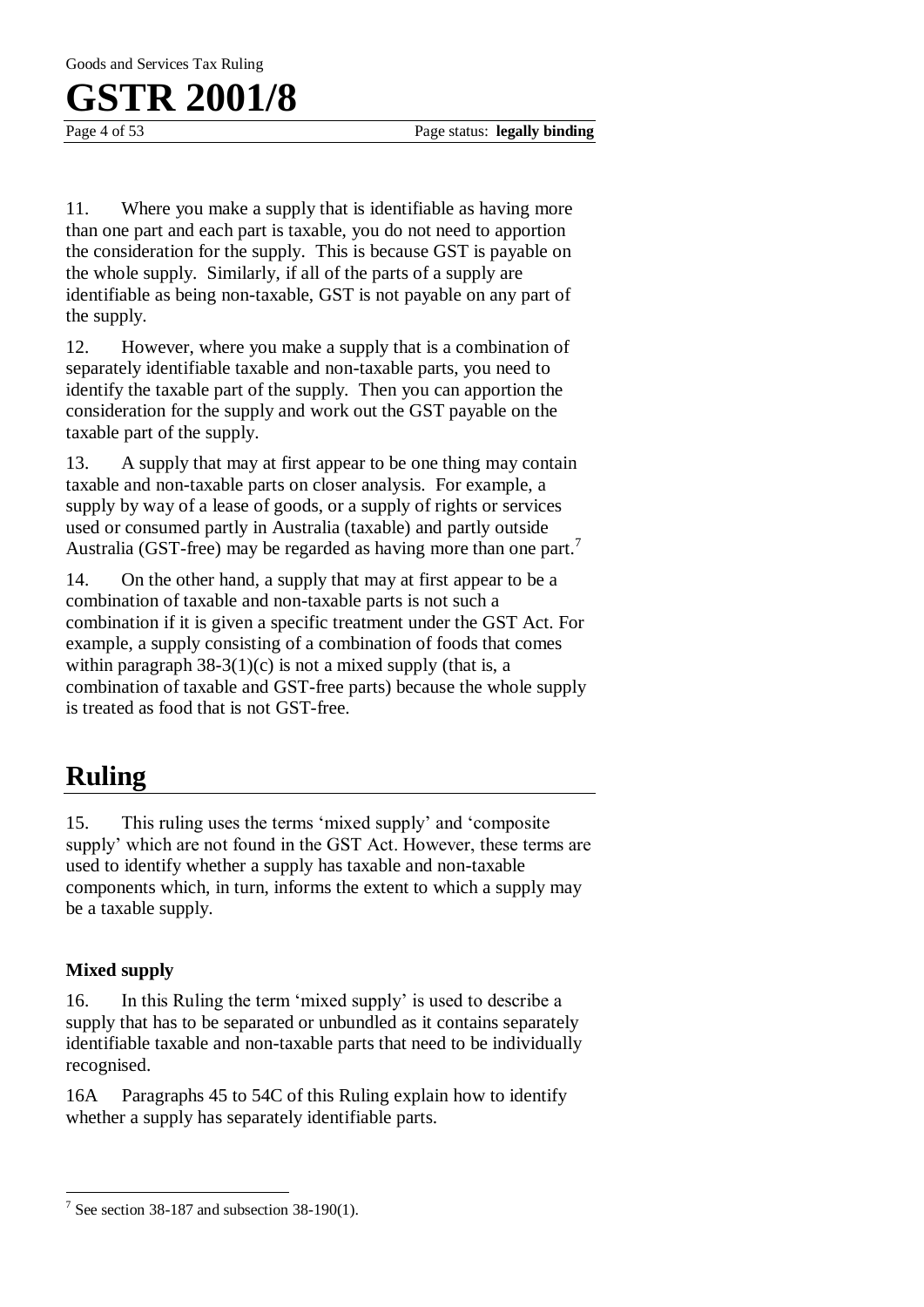#### **Composite supply**

<u>.</u>

17. In this Ruling, the term 'composite supply' is used to describe a supply that contains a dominant part and includes something that is integral, ancillary or incidental to that part You treat a composite supply as a supply of a single thing. Paragraphs 55 to 63 explain what are integral, ancillary or incidental parts.

18. A composite supply is either taxable or non-taxable. It may also be a part of a larger mixed supply.

18A. You need to consider all of the circumstances of a supply to work out whether the supply is mixed or composite. GST is only payable on the taxable part of a mixed supply. If a composite supply is taxable, then GST is payable on the whole supply. If a composite supply is non-taxable, then no GST is payable on the supply.

#### **Differentiating between mixed and composite supplies**

19. Where a transaction comprises a bundle of features and acts, it may be necessary to characterise what is supplied to determine whether a particular provision applies in whole or in part. The characterisation should be undertaken in a manner that is consistent with the object of the particular statutory provision in issue. For example, if a provision specifically requires different treatment of two components of a transaction, this will mean that the two components must necessarily be separately recognised. However, that does not mean that the two components need to be separately recognised for all purposes of the GST Act.

19A. An identification of the essential character of what is supplied may inform whether (and to which extent) a particular transaction falls within the terms of a specific statutory provision. You must consider all of the circumstances of the transaction to ascertain its essential character.7A

19B. Having regard to the essential character and with regard to the statutory provision in issue, you can then determine whether the transaction is a mixed supply because it has separately identifiable parts that the GST Act treats as taxable and non-taxable, or whether it is a composite supply because one part of the supply should be regarded as being the dominant part, with the other parts being integral, ancillary or incidental to that dominant part.

 $7A$  It may be that the transaction is properly characterised as involving a number of separate supplies, rather than a single supply (whether mixed or composite). As mentioned at paragraph 5A, this Ruling does not directly consider that question.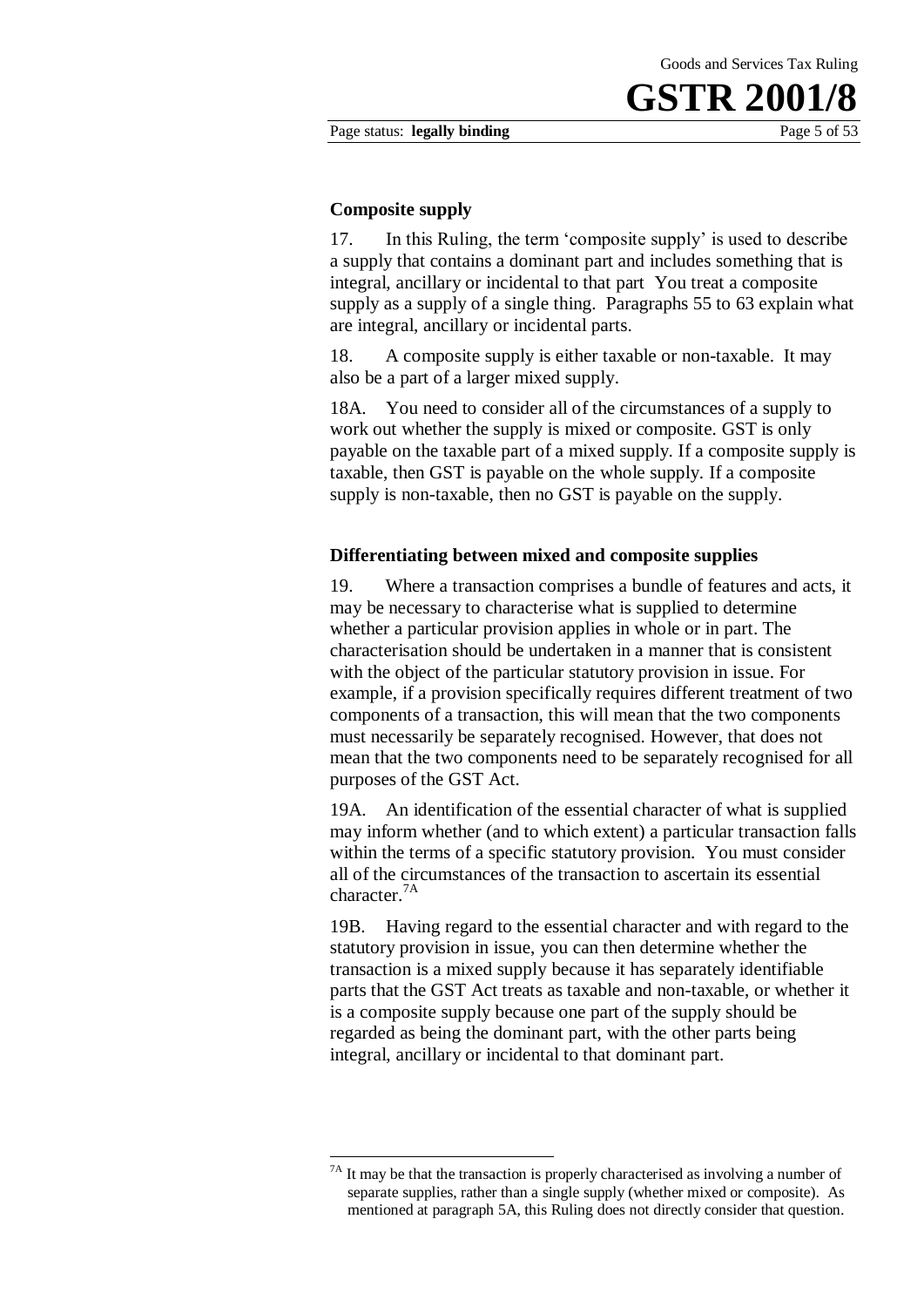20. The distinction between parts that are separately identifiable and things that are integral, ancillary or incidental, is a question of fact and degree. In deciding whether a supply consists of more than one part we take the view that you adopt a commonsense approach.

21. You may choose to treat something (or things taken together) as integral, ancillary or incidental if the consideration that would be apportioned to it (if it were a separately identifiable part of a mixed supply) does not exceed **the lesser of**:

- \$3.00; or
- 20% of the consideration for the total supply.

22. If you choose not to apply this approach, then you need to make an objective assessment about whether the thing is integral, ancillary or incidental.

23. You cannot use this approach where a provision of the GST Act specifically requires you to treat a part of a supply in a particular way, regardless of its scale or connection with the supply. For example, the supply of food as part of an excursion or field trip may otherwise be considered to be integral, ancillary or incidental to the supply of the excursion or field trip, but paragraph 38-90(2)(b) specifies that such food will not be GST-free. This means that the consideration for the field trip requires apportionment.

24. A part of a supply may, on an objective assessment, be something that forms an integral, ancillary or incidental part of the supply even if the consideration for it would exceed the lesser of \$3.00 or 20% of the consideration for the total supply.

#### **Apportionment of the consideration for a mixed supply**

25. GST is payable on a mixed supply that you make, but only to the extent that the supply is taxable. You need to apportion the consideration for a mixed supply between the taxable and non-taxable parts of the supply to find the consideration for the taxable part.

26. Apportionment must be undertaken as a matter of practical commonsense. You can use any reasonable basis to apportion the consideration. Depending on the facts and circumstances of the supply, a direct or indirect method may be an appropriate basis upon which to apportion the consideration and ascertain the value of the taxable part of the supply. The basis you choose must be supportable in the particular circumstances.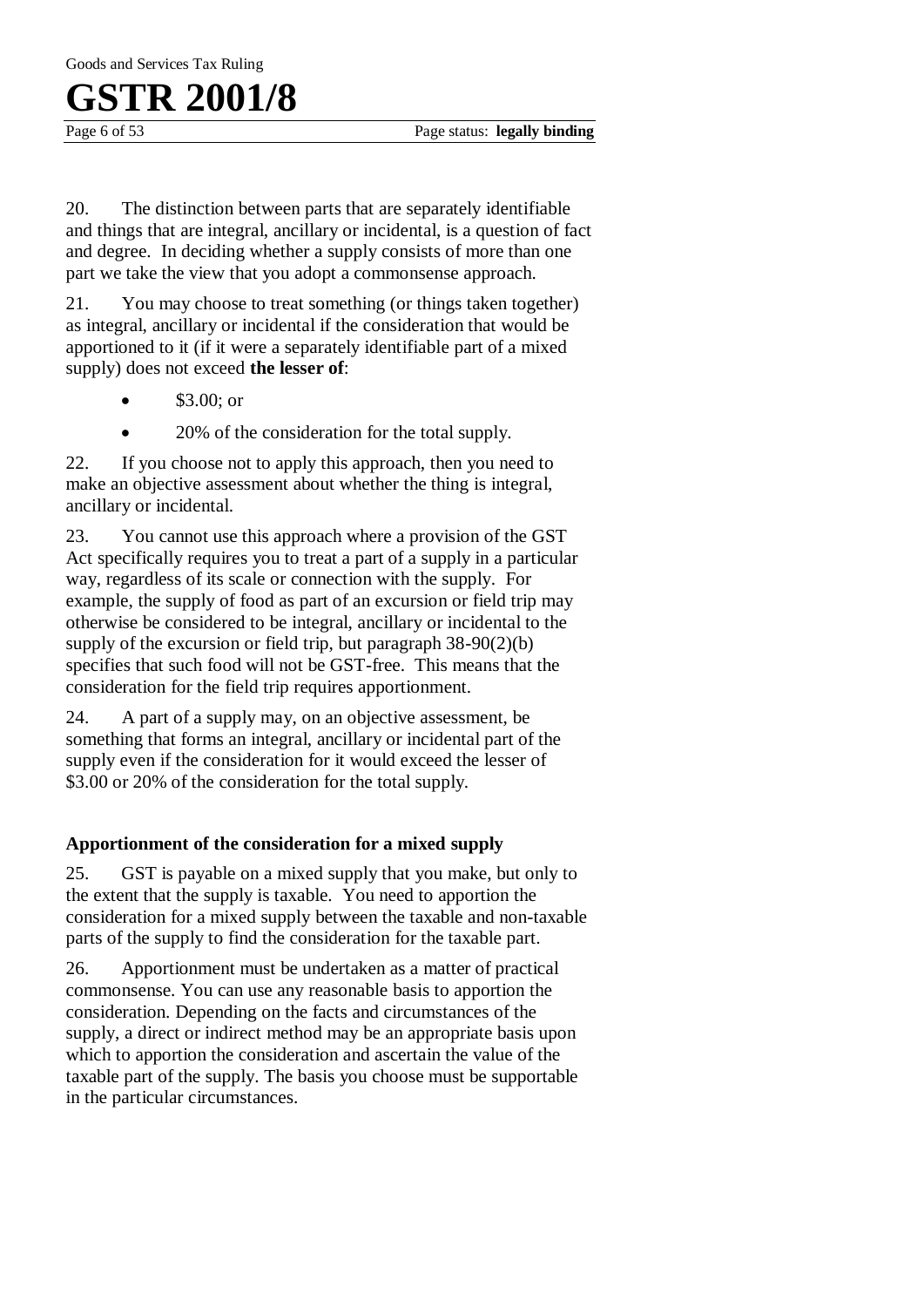#### Page status: **legally binding** Page 7 of 53

27. You should keep records that explain the basis used to apportion the consideration between the taxable and non-taxable parts of a supply.<sup>8</sup>

#### **Calculating the GST payable on the taxable part of a mixed supply**

28. The amount of GST payable on a taxable supply is 10% of the value of the taxable supply.  $\overline{9}$  The application of sections 9-70, 9-75 and 9-80 to a mixed supply gives an amount of GST payable of 10% of the value of the taxable part of the mixed supply.

29. To work out the value of the taxable part of a supply you identify the parts of the supply and apportion the consideration to each of the parts on some reasonable basis. The value of the taxable part of a supply that does not have GST-free or input taxed parts is determined under section 9-75. The value of the taxable part of the supply is 10/11 of the consideration for the taxable part, and the GST payable is equivalent to  $1/11$  of that consideration.<sup>10</sup>

30. In the case of a mixed supply that has non-taxable parts that are GST-free or input taxed, the value of the taxable part is determined in accordance with section 9-80. To determine the value of the taxable part it is necessary to calculate the taxable proportion, that is, the proportion of the value of the actual supply that the taxable part represents.

30A. Following the Full Federal Court decision in *Commissioner of Taxation v Luxottica Retail Australia Pty Ltd* [2011] FCAFC 20; 2011 ATC 20-243; (2011) 79 ATR 768 *(Luxottica*) that proportion is calculated by the decision maker drawing a conclusion on the facts as to the value of the taxable part and the relationship that value has with the price of the actual supply.

30B. Paragraphs 114 to 118 of this Ruling explain how you calculate the GST payable on the taxable part of a mixed supply, and illustrate that, once the GST-exclusive value of the taxable part of the supply is determined, the GST payable is simply 10% of that value. Alternatively the GST payable on the taxable part is 1/11 of the GSTinclusive value of the taxable part of the supply.

<u>.</u>

<sup>8</sup> Paragraph 382-5(1)(a) in Schedule 1 to the *Taxation Administration Act 1953*.

<sup>&</sup>lt;sup>9</sup> Section 9-70.

 $10$  Subsection 9-75(1) provides that the value of a taxable supply is 10/11 of the price of the supply.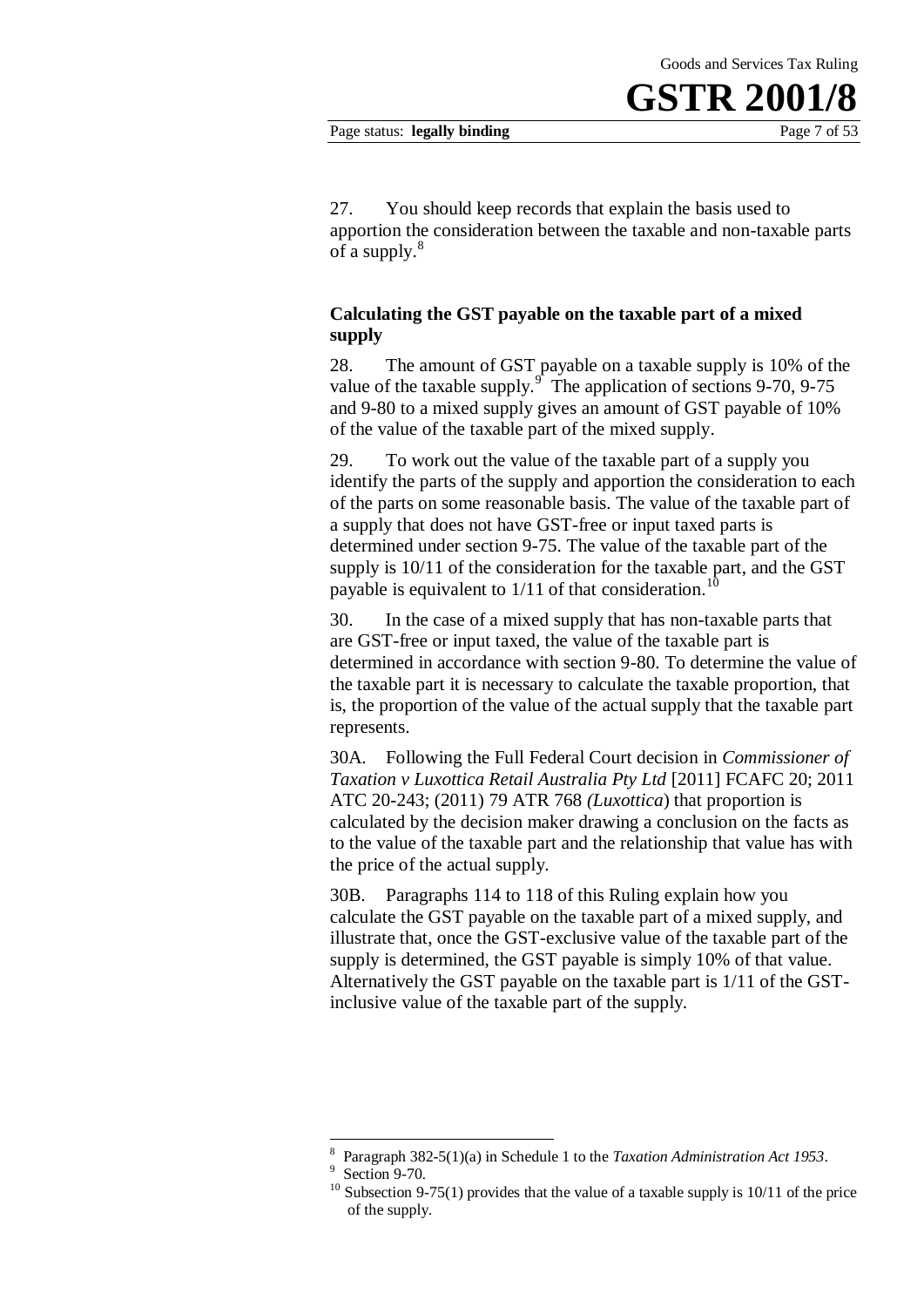Page 8 of 53 Page status: **legally binding**

### **Explanation**

31. GST is structured around the concept of supply. An analysis of the character of a supply may be necessary to determine how a particular provision of the Act applies to the supply.

31A. In *Commissioner of Taxation v. Qantas Airways Limited* (*Qantas*) [2012] HCA 41, S 47 2012, the High Court considered whether there could only be a 'supply for consideration' within the meaning of sub-section 9-5(a) of the GST Act in circumstances where the 'essence or purpose' of the transaction was fulfilled (paragraphs [12] and [14]). The majority implicitly rejected such a proposition (paragraphs [21] and [22]).

31B. While the decision of the High Court in Qantas does not disturb the approach to mixed and composite supplies established by prior court decisions, it illustrates that it is not necessary to always characterise a supply on the basis of the 'mixed' or 'composite' analysis. Rather, the mixed/composite analysis is only relevant where it is necessary to determine whether (and to what extent) the supply meets the description in a particular statutory provision that may be in issue. Even then, the High Court decision illustrates the importance of undertaking the mixed/composite analysis in a manner that is consistent with the object and purpose of the provision.

32. The scheme of the GST Act depends on a clear distinction being made between taxable and non-taxable supplies. The GST Act provides that a taxable supply comes within its ambit, but not to the extent that it contains any non-taxable parts. Parts may be non-taxable if they are GST-free, input taxed, otherwise made non-taxable by a provision of the GST Act, or if they do not meet the requirements of paragraphs  $9-5(a)$  to (d).

33. GST is payable on taxable supplies. Section 9-5 states that:

'You make a *taxable supply* if:

- (a) you make the supply for consideration; and
- (b) the supply is made in the course or furtherance of an enterprise that you carry on; and
- (c) the supply is connected with Australia; and
- (d) you are registered, or required to be registered.

However, the supply is not a taxable supply to the extent that it is GST-free or input taxed.'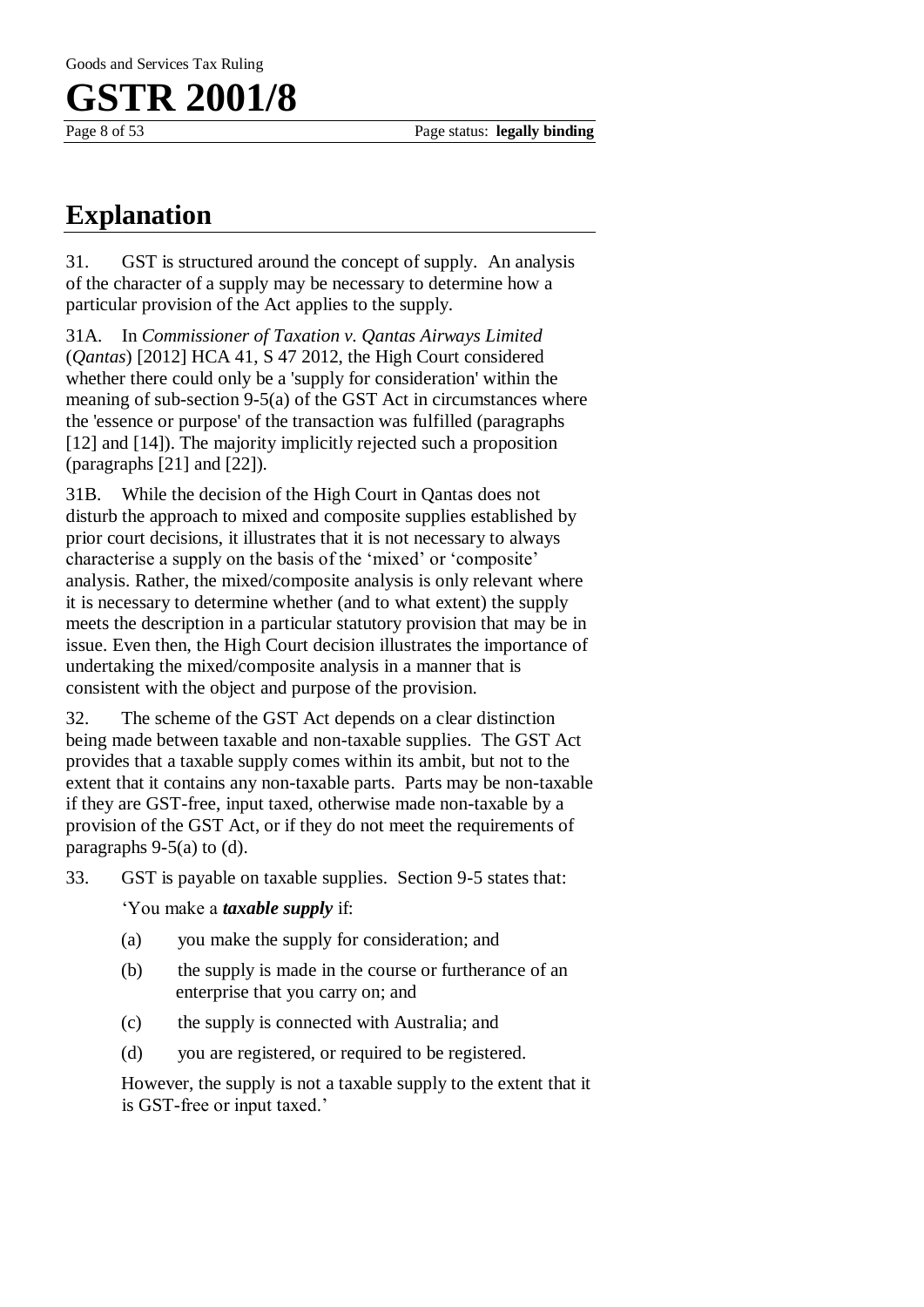34. Also, the meaning of *taxable supply* is affected by other provisions of the GST  $Act.^{11}$  Appendix A includes things that the GST Act specifies are not a taxable supply or are to be treated as if they were not a taxable supply. This means that a supply that might otherwise meet the criteria required of a taxable supply will not be taxable.

35. Subdivision 9-C states how you work out the GST payable on a taxable supply. The amount of GST is 10% of the value of the taxable supply.<sup>12</sup> You work out the value of a taxable supply from the price of the supply.<sup>13</sup> Where the consideration for the supply is expressed as an amount of money, the price is the amount payable on the supply. If the consideration (or part of it) is not expressed as an amount of money, the price is (or includes) the GST inclusive market value of the consideration.

36. Section 9-80 deals with supplies that are partly taxable, and partly GST-free or input taxed. It describes how you work out the value of the part of such a supply that is a taxable supply.

37. If all of the parts in a supply have the same GST treatment, then there is no requirement to separately identify each part. That is, if all of the parts are taxable, then apportionment of the consideration is not necessary as GST is payable on the total value of the supply. $^{14}$ Similarly, if all of the parts are non-taxable, then no GST is payable on the supply and apportionment is not necessary.

38. This Ruling does not apply to supplies that simply involve one thing, for example, the supply of a car by a dealership to a customer. A car has many parts which are fitted together to make a single vehicle. Although some of those parts, such as the tyres, may also be purchased separately, it is readily apparent that only the car is supplied when it is sold. In considering whether there is a supply of one thing a commonsense, practical approach to characterisation is to be taken.<sup>14A</sup>

39. However, other supplies are more complex and contain (or may appear to contain) more than one part. In these cases, you need to further analyse the supply to determine its character and GST treatment.<sup>15</sup>

<sup>&</sup>lt;u>.</u> <sup>11</sup> Section 195-1 states that *taxable supply* has the meaning given by sections 9-5, 78-50, 84-5 and 105-5. Note: This meaning is also affected by sections 49-30, 66-45, 72-5, 78-25, 78-60, 78-65, 78-70, 79-60, 79-85,80-10, 80-50, 81-10, 90-5, 100-5, 100-18, 110-5, 110-15, 110-20, 110-25, 110-30 and 113-5.

<sup>&</sup>lt;sup>12</sup> Section 9-70.

 $13$  Subsections 9-75(1) and 9-80(2).

 $14$  Section 9-70.

<sup>&</sup>lt;sup>14A</sup> Commissioner of Taxation v Luxottica Retail Australia Pty Ltd (2011) 79 ATR 768; 2011 ATC 20-243 at [15].

 $15$  For example, the supply of spectacles may appear to be the supply of one thing, but in fact, it is comprised of a taxable part (the frames) and a GST-free part (lenses) as a result of a provision of the GST Act that treats lenses for prescription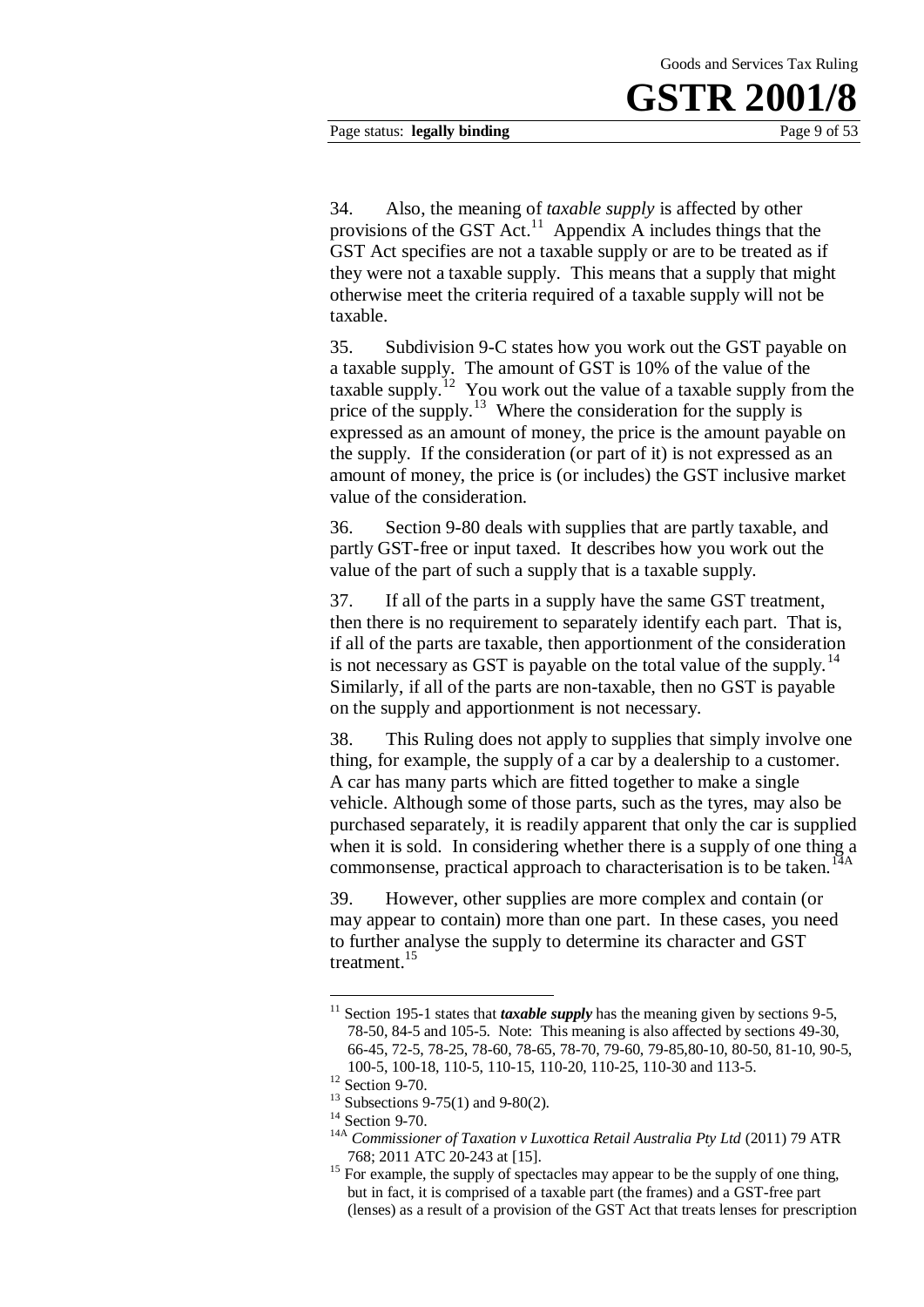#### **Differentiating between a mixed supply and a composite supply**

40. Where a transaction comprises a bundle of features and acts, it may be necessary to characterise what is supplied to determine whether a particular provision applies in whole or in part. The characterisation should be undertaken in a manner that is consistent with the object of the particular statutory provision in issue. For example, if a provision specifically requires different treatment of two components of a transaction, this will mean that the two components must necessarily be separately recognised. However, that does not mean that the two components need to be separately recognised for all purposes of the GST Act.

40A. An identification of the essential character of what is supplied may inform whether a particular transaction falls within the terms of a specific statutory provision, and whether it does so wholly or only to some extent. You must consider all of the circumstances of the transaction to ascertain its essential character. However, that does not mean that an economic substance over legal form approach is endorsed for working out the essential character of what is supplied. For more guidance on how to characterise a supply, go to paragraphs 222 to 246 of Goods and Services Tax Ruling GSTR 2006/9.

41. By having regard to the essential character or features of the transaction it can be ascertained whether a supply contains separately identifiable taxable and non-taxable parts or is a composite supply of one thing. It is a composite supply of one thing if one part of the supply should be regarded as being the dominant part, with the other parts being integral, ancillary or incidental to that dominant part.<sup>18</sup>

42. In this Ruling, we use the words integral, ancillary and incidental to assist in determining whether or not a part of a supply needs to be individually recognised or separately identified.<sup>20</sup>

spectacles as GST-free (section 38-45(1)). Examples 2 to 8 and 13A to 18 provide further instances of mixed supplies. Examples 9 to 13 provide instances of composite supplies.

 $^{16}$  [Omitted.]

 $\overline{a}$ 

 $^{17}$  [Omitted.]

Again, it may be that such a transaction is properly characterised as involving a number of separate supplies, rather than a single supply (whether mixed or composite). However, this Ruling does not consider that question

 $19$  [Omitted.]

<sup>&</sup>lt;sup>20</sup> The word 'incidental' has a specific meaning when used with 'financial supplies'. See *A New Tax System (Goods and Services Tax) Regulations 1999*, regulation 40-5.10. However, in this Ruling we use the term 'incidental' in its ordinary sense, in the same way as used in the overseas cases.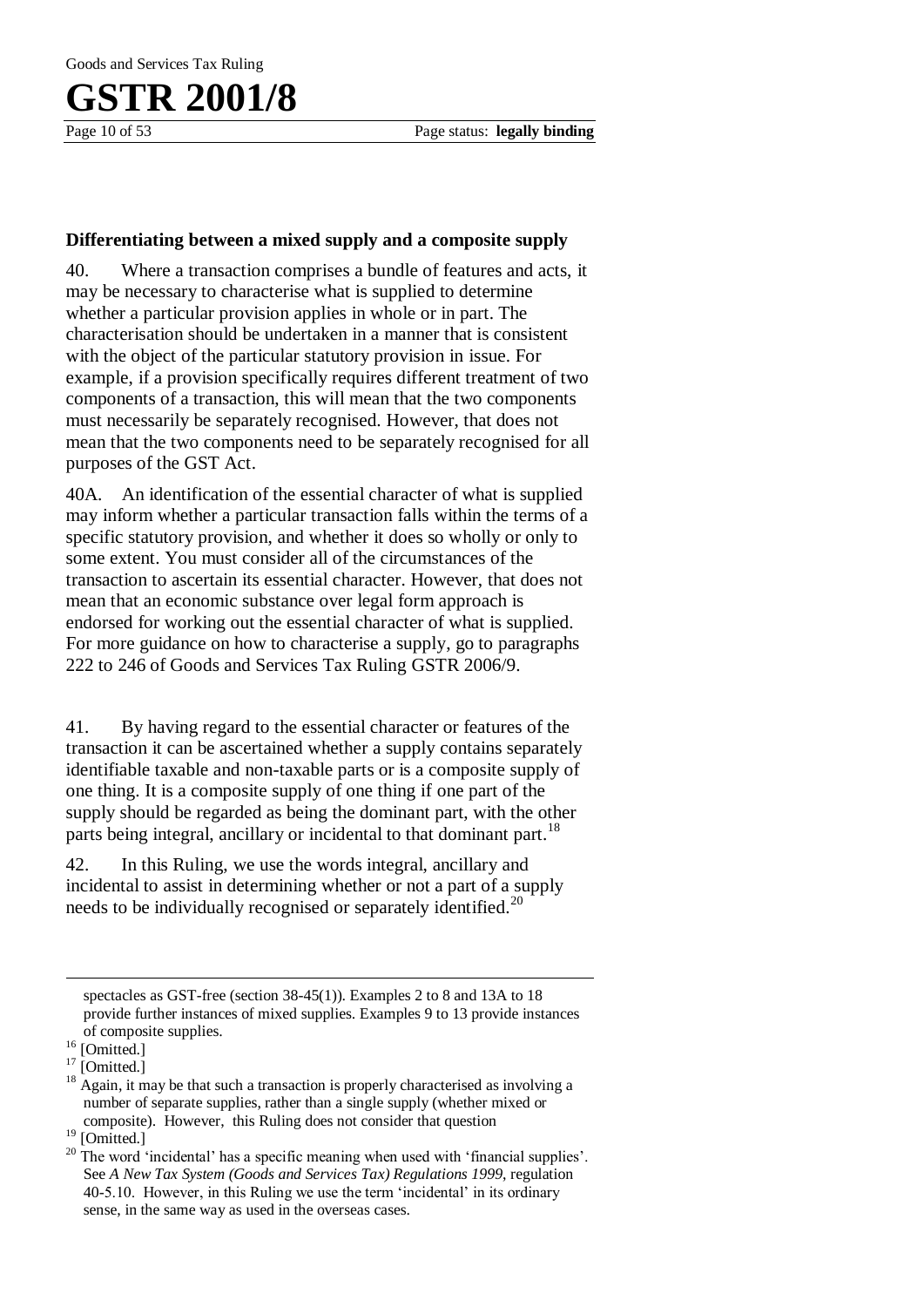Page status: **legally binding** Page 11 of 53

43. A mixed supply is a single supply made up of separately identifiable parts, where one or more of the parts is taxable and one or more of the parts is non-taxable, and these parts are not integral, ancillary or incidental in relation to a dominant part of the supply. On the other hand, a composite supply is a single supply made up of one dominant part and other parts that are not treated as having a separate identity as they are integral, ancillary or incidental to the dominant part of the supply.

44. In working out whether you are making a mixed or composite supply, the key question is whether the supply should be regarded as having more than one separately identifiable part, or whether it is essentially a supply of one dominant part with one or more integral, ancillary or incidental parts.

44A. In *Saga Holidays v Commissioner of Taxation (Saga*  Holidays),<sup>20A</sup> Stone J focussed on the 'social and economic reality' of the supply and found that the accommodation component that included a number of components in addition to the right to occupy a room is a single supply which is properly characterised as a supply of real property. This is an example of a composite supply.

44B. In *Westley Nominees Pty Ltd v Coles Supermarkets Pty Ltd (Westley Nominees)20B* Ryan, Heerey and Edmonds JJ made an assessment of what the expenditure was calculated to effect from a practical and business point of view. In so doing it was concluded that there was a single supply of a lease and the other benefits were ancillary to that supply.

44C. In *Luxottica*, taking a commonsense and practical approach, the supply was characterised as the supply of one thing, namely spectacles. However, the supply was a mixed supply because of the effect of a particular provision of the GST Act. The supply of lenses for prescription spectacles is GST-free under section 38-45 and Item 155 of Schedule 3.

#### **Separately identifiable parts**

45. In many circumstances, it will be a matter of fact and degree whether the parts of a supply are separately identifiable, and retain their own identity.

<u>.</u>

<sup>20</sup>A *Saga Holidays v Commissioner of Taxation* 2006 ATC 4841; (2006) 64 ATR 602.

<sup>20</sup>B *Westley Nominees Pty Ltd v Coles Supermarkets Pty Ltd* [2006] FCAFC 115; 2006 ATC 4363; (2006) 62 ATR 682.

 $21$  [Omitted.]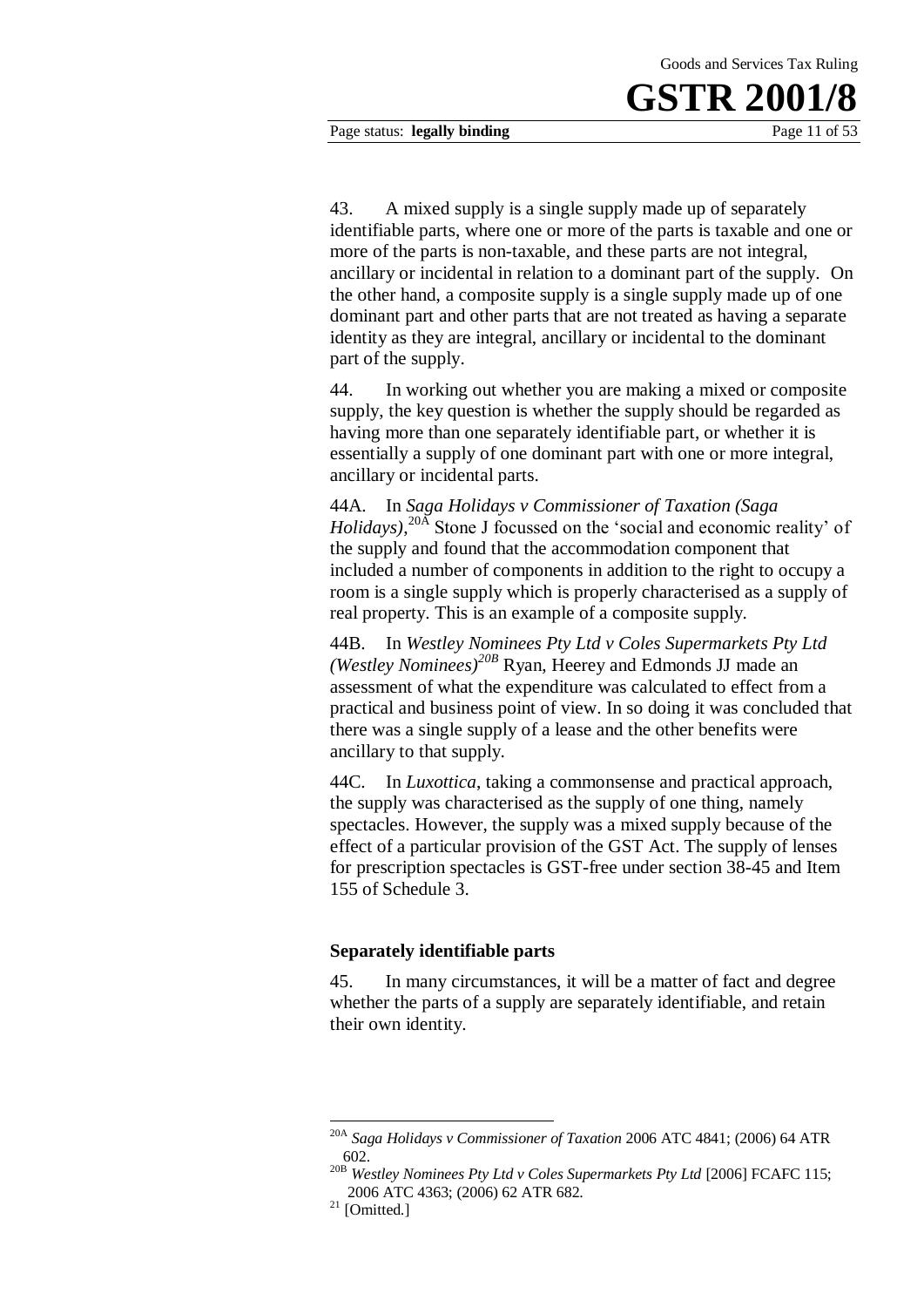### **GSTR 2001/8**

Page 12 of 53 Page status: **legally binding**

45A. In *Re Food Supplier and Commissioner of Taxation (Food Supplier*),<sup>21A</sup> promotional items packaged with food had intrinsic value, would not be consumed with the food and were mostly unconnected with the food. This was so even when, for example, the main item was a jar of coffee and the promotional item was a mug in which coffee might be served. In these circumstances the Tribunal found that the supply of the promotional items packaged with the food items was a mixed supply.<sup>21B</sup> In such a case, it could not be said that the food component was the dominant part of the supply and the promotional item was ancillary or incidental to the supply of the food.

45B. Various overseas cases have considered whether the elements of a transaction are separately identifiable or ancillary, integral or incidental to a dominant part of the transaction. Some of these cases are discussed below to illustrate that the question is one of fact and degree. However, while illustrative, it is important to recognise the different legislative context.21C Under the United Kingdom and European VAT systems, this question is asked in determining whether there is a single supply or multiple supplies. The concept of a single supply with separately identifiable taxable and non-taxable parts is not found in the United Kingdom or European VAT law. In particular, there is no equivalent to Australia's mixed supply and section 9-80.

45C. In the United Kingdom case of *Sea Containers Ltd v. Customs and Excise Commissioners* (*Sea Containers*), day train excursions were provided together with elaborate 'fine wining and dining'.<sup>21D</sup> Advertising for the excursions placed significant emphasis on the food, wine and attentive service provided.

46. The question in *Sea Containers* was whether the supply was of transport or of transport and catering.<sup>22</sup> It was decided that the proper approach was to see whether the catering element was significant in its own right or whether it was merely ancillary to the provision of transport. Keene J said:

> 'The evidence shows that it [the catering] constituted a very important element in its own right in what was being provided by the appellant. Its significance in these transactions went well beyond the point where it could be seen merely as a way of better enjoying the transport element. ...it constituted for

 $\overline{a}$ 21A *Re Food Supplier and Commissioner of Taxation* [2007] AATA 1550; 2007 ATC 157; (2007) 66 ATR 938.

<sup>21</sup>B *Food Supplier* at paragraph [5]

<sup>&</sup>lt;sup>21C</sup> Note the comments of the High Court in *Avon Products Pty Limited* v *Commissioner of Taxation* 2006 ATC 4296; 62 ATR 399 at [28] about the considerable caution that must be exercised before relying on international authorities that deal with different statutory regimes.

<sup>21</sup>D *Sea Containers Ltd v. Customs and Excise Commissioners* [2000] BVC 60.

 $^{22}$  Under British VAT legislation, transport is 'zero-rated' and catering is 'standard-rated'.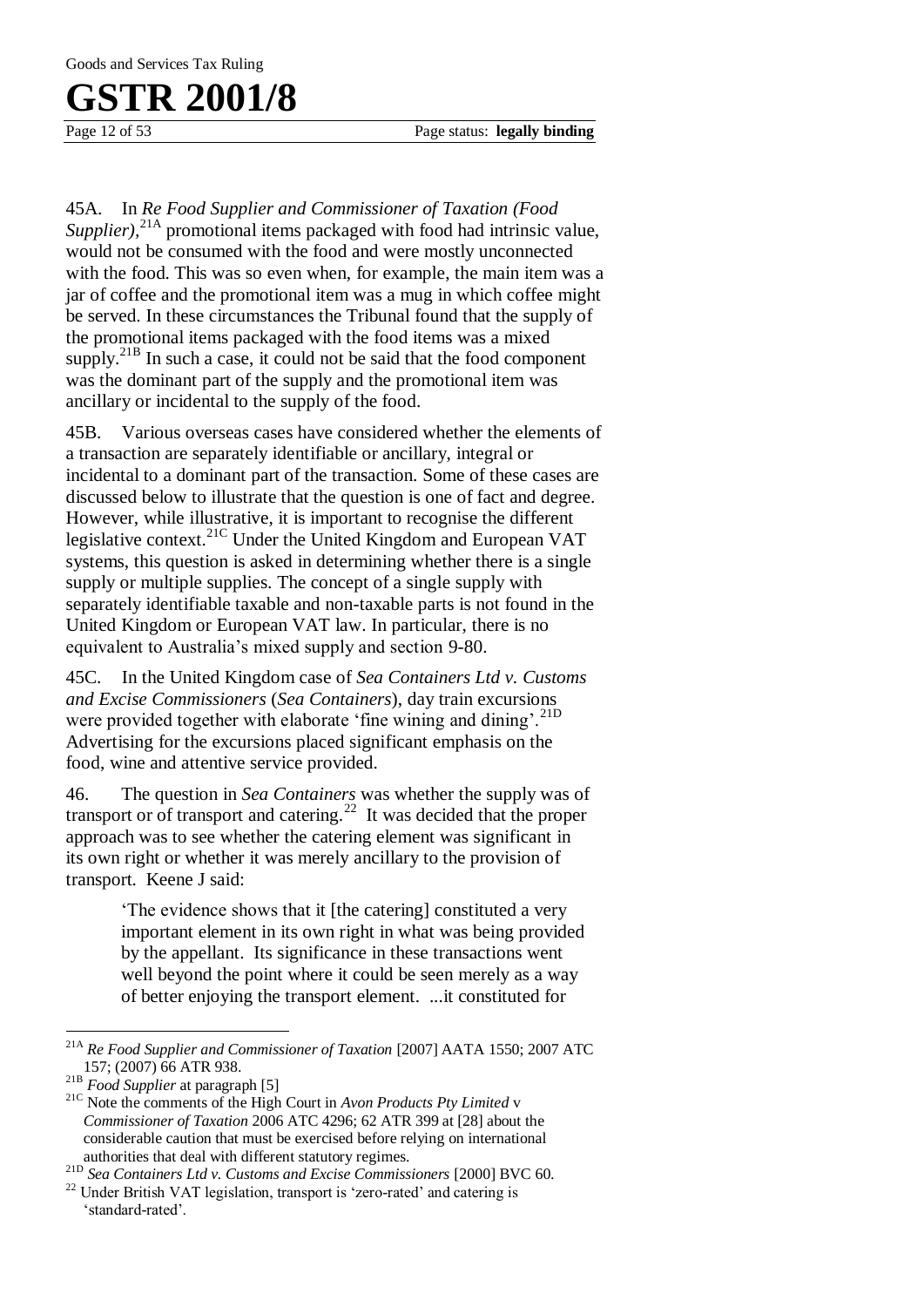Page status: **legally binding** Page 13 of 53

customers an aim in itself. Not, of course, the sole aim but, given its prominence in the marketing literature, clearly a separate aim from the travel element. The emphasis upon this aspect of the facilities provided is very striking. The fine meals and wines were a vital part of what the customer was paying for, whether by way of a separate or an all-inclusive price.'<sup>23</sup>

47. *Sea Containers* can be contrasted with *British Airways plc v. Customs and Excise Commissioners* (*British Airways*), another United Kingdom case.<sup>24</sup> In this case, the question was whether British Airways was to be taken as making supplies of air transport and of catering services, or a single supply of air transport with the catering services being merely integral or ancillary (a composite supply).

48. In *British Airways*, the Court of Appeal found that the provision of in-flight catering was, in substance and reality, an integral part of the supply of air transportation. Stuart-Smith LJ said:

> 'While something that is necessary for the supply will almost certainly be an integral part of it, the converse does not follow … Catering facilities are part of and integral to the transportation in that degree of comfort which British Airways have decided is commercially appropriate and indeed necessary to attract passengers.<sup>22</sup>

49. The Court was also influenced by the fact that no separate charge was made for the in-flight catering, and the price of the air ticket did not vary, regardless of the type of meal provided or whether or not meals were provided. It was not part of the contractual obligation of the airline to supply meals, even if meals were expected as part of the service. Customers could not obtain a refund if a meal was not served on their flight.

50. *Sea Containers* and *British Airways* show that different conclusions may be reached after taking into account the relevant facts of cases that are similar.

51. In *Customs and Excise Commissioners v. Wellington Private Hospital Ltd (Wellington)*, Millett LJ also considered the question of separate identity:

> 'The proper inquiry is whether one element of the transaction is so dominated by another element as to lose any separate identity as a supply for fiscal purposes, leaving the latter, the dominant element of the transaction, as the only supply. If the elements of the transaction are not in this relationship with

<u>.</u>

<sup>&</sup>lt;sup>23</sup> Sea Containers Ltd v. Customs and Excise Commissioners [2000] BVC 60 at 67.

<sup>24</sup> *British Airways plc v. Customs and Excise Commissioners* (1990) 5 BVC 97.

<sup>25</sup> *British Airways plc v. Customs and Excise Commissioners* (1990) 5 BVC 97 at 102-103.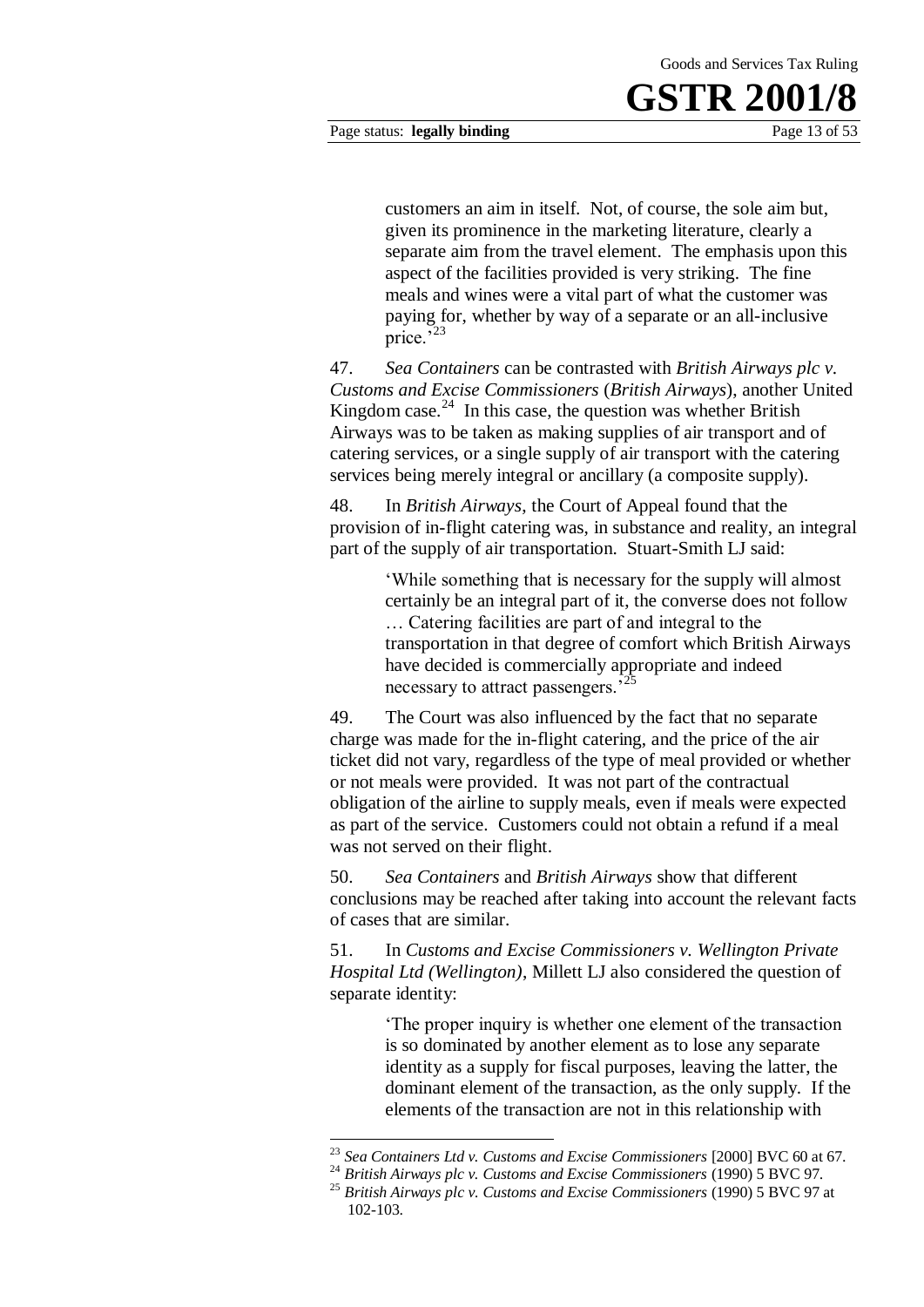Page 14 of 53 Page status: **legally binding**

each other, each remains as a supply in its own right with its own separate fiscal consequences.'<sup>26</sup>

Millett LJ also found that courts need to ask whether one part is connected with the other, or whether the two parts are 'physically and economically dissociable'.<sup>27</sup>

52. The Commissioner's view is that a supply has separately identifiable parts where the parts require individual recognition and retention as separate parts, due to their relative significance in the supply. This view applies where the supply is comprised of a mix of separate things, such as various combinations of goods and services, including the provision of advice.

53. Also, a supply may be considered to have more than one part because of the effect of a particular provision of the GST Act, as was the case in *Luxottica* (see paragraph 44C of this Ruling). Other examples are supplies by way of lease of goods or supplies of rights which are treated as having two parts where the goods or rights are used or consumed in Australia (taxable part) and outside Australia (GST-free part). $^{28}$ 

54. Any of the separately identifiable parts that comprise a mixed supply may themselves be composite, being comprised of a dominant part and an integral, ancillary or incidental part.<sup>29</sup> Example 8 in paragraph 76 is a mixed supply with composite parts.

54A. Further, separately identifiable parts of a supply may not be individually recognised because of the effect of a specific provision of the GST Act. For example, a supply to an eligible disabled person of a car part and labour services in fitting that part may be considered to have separately identifiable parts due to their relative significance in the supply. However, in subsections 38-505(4) and 38-510(4), the expression a 'supply of car parts' includes the labour services in fitting the car parts to the car of an eligible disabled person. There is a single GST-free 'supply of car parts'.

54B. The inclusion of labour services gives effect to the legislative purpose, as identified by reference to Subdivision 38-P and

<sup>26</sup> <sup>26</sup> *Customs and Excise Commissioners v. Wellington Private Hospital Ltd* [1997] BVC 251 at 266.

<sup>&</sup>lt;sup>27</sup> Customs and Excise Commissioners v. Wellington Private Hospital Ltd [1997] BVC 251 at 266.

<sup>&</sup>lt;sup>28</sup> Section 38-187 provides that a supply of goods by way of lease is GST-free if the goods are used outside Australia. Where the goods are used partly in Australia and partly outside Australia, section 9-5 applies to ensure that the supply is taxable, but only to the extent that the goods are used in Australia. Similarly a supply, other than a supply of goods or real property, for consumption outside Australia will have more than one part where section 38-190 applies to some extent.

<sup>&</sup>lt;sup>29</sup> Paragraph 18 states that a composite supply can be a part of a mixed supply.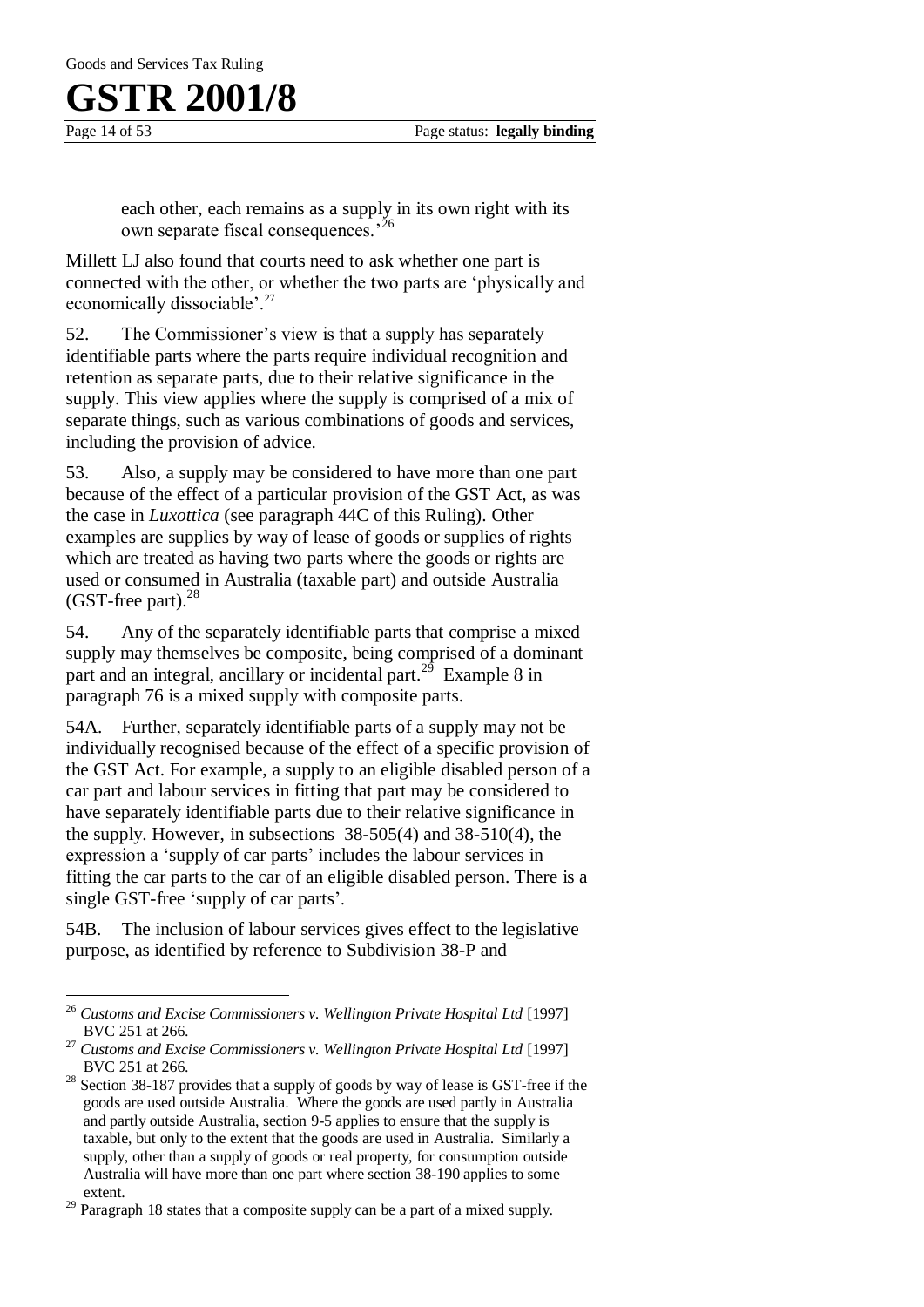Page status: **legally binding** Page 15 of 53

section 38-45, that a functioning car for suitable transportation is to be supplied to an eligible disabled person GST-free.

54C. A supply is GST-free under subsections 38-505(4) and 38-510(4) only if the supply is a 'supply of car parts'. Car parts supplied as an integral, ancillary or incidental component of a car service are not a supply of car parts under either of those subsections. For example, spark plugs supplied in the course of a routine service of a car are not a supply of car parts. Those car parts are only an incidental part of a supply that is properly regarded as a supply of services, not a supply of car parts.

#### **Integral, ancillary or incidental parts**

55. Some supplies include parts that do not need to be separately recognised for GST purposes. We refer to these parts of a supply as being integral, ancillary or incidental. In a composite supply, the dominant part of the supply has subordinate parts that complement the dominant part. If such a supply is analysed in a commonsense way, it can be seen that the supply is essentially the provision of one thing. It need not be broken down, unbundled or dissected any further. For this reason, a composite supply may appear, at first, to have more than one part, but is treated as if it is the supply of one thing.

55A. The Full Federal Court in *Luxottica* found that while 'supply' is widely defined it 'invites a commonsense, practical approach to characterisation'. Their Honours said:

> While "Supply" is defined broadly, it nevertheless invites a commonsense, practical approach to characterisation. An automobile has many parts which are fitted together to make a single vehicle. Although, for instance, the motor, or indeed the tyres, might be purchased separately there can be little doubt that the sale of the completed vehicle is a single supply. Like a motor vehicle, spectacles are customarily bought as a completed article and in such circumstances are treated as such by the purchaser. The fact that either the frame or the lenses may be purchased separately is not to the point. Similarly the fact that one component, the lenses, is GSTfree or that one component is subject to a discount does not alter the characterisation.29A

1

<sup>29</sup>A *Commissioner of Taxation v Luxottica Retail Australia Pty Ltd* (2011) 79 ATR 768; 2011 ATC 20-243 at [15].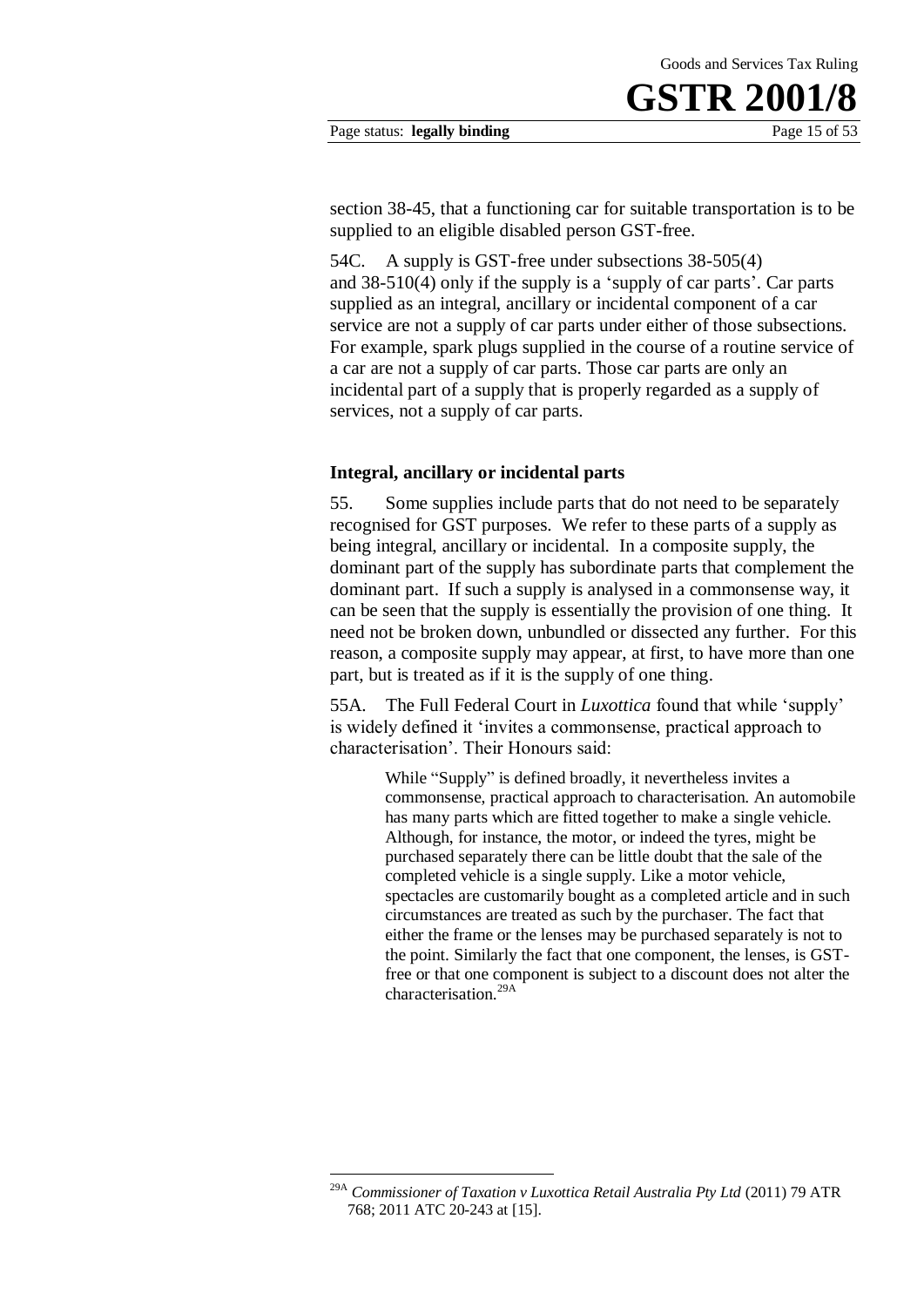### **GSTR 2001/8**

Page 16 of 53 Page status: **legally binding** 

55B. In *Saga Holidays* Stone J focussed on the 'social and economic reality' of the supply and found that there was a single supply of accommodation and the adjuncts to that supply (including the use of the furniture and facilities within each room, cleaning and linen services, access to common areas and facilities such as pools and gymnasiums and various other hotel services such as porterage and concierge) were incidental and ancillary to the accommodation part of the supply.

55C. In *Westley Nominees* the Full Federal Court considered what the expenditure was calculated to effect from a practical and business point of view in characterising the supply as a single supply.

56. In *Customs and Excise Commissioners v. Madgett and Anor (t/a Howden Court Hotel)*, the European Court of Justice described the term 'ancillary' in terms of scale and connection:

> '… a service is ancillary if, first, it contributes to the proper performance of the principal service and second, it takes up a marginal proportion of the package price compared to the principal service. It does not constitute an object for customers or a service sought for its own sake, but a means of better enjoying the principal service.<sup>30</sup>

57. In *Customs and Excise Commissioners v. British Telecommunications plc*, Lord Slynn of Hadley considered whether delivery was ancillary or incidental to a supply of cars or whether it was separately identifiable. In concluding that, as a matter of commercial reality, there was one contract for a delivered car, Lord Slynn found it necessary to consider all of the circumstances of the supply and said:

> '… the fact that separate charges are identified in a contract or on an invoice does not on a consideration of all the circumstances necessarily prevent all the supplies from constituting one composite transaction nor does it prevent one supply from being ancillary to another supply which for VAT purposes is the dominant supply … the essential features of a transaction may show that one supply is ancillary to another and that it is the latter that for VAT purposes is to be treated as the supply.<sup>31</sup>

58. You will need to consider all of the facts to determine whether the supply that you make has any parts that are integral, ancillary or incidental.

 $\overline{a}$ <sup>30</sup> *Customs and Excise Commissioners v. Madgett & Anor (t/a Howden Court Hotel)*  [1998] BVC 458 at 464.

<sup>31</sup> *Customs and Excise Commissioners v. British Telecommunications plc* [1999] BVC 306 at 312.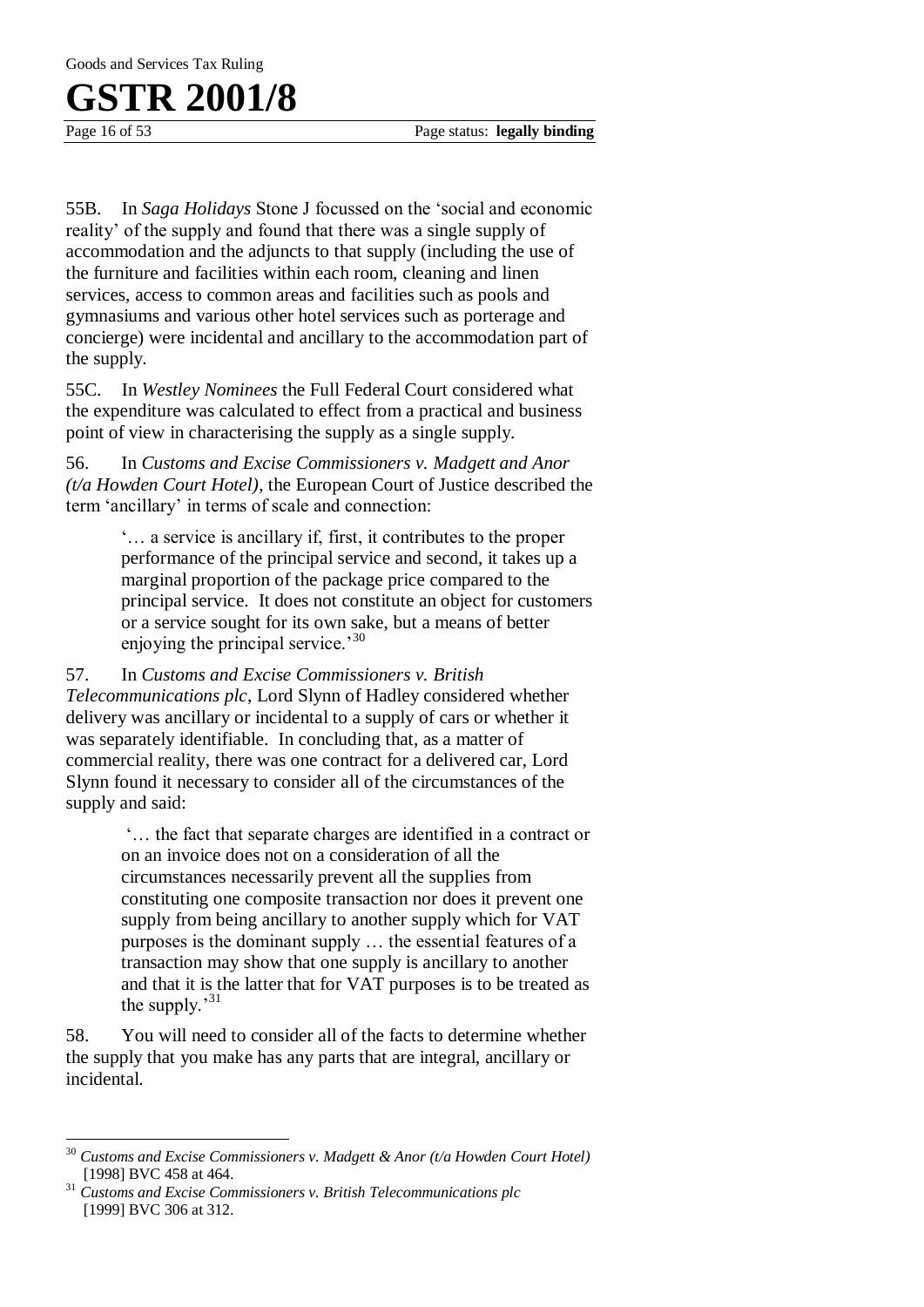#### Page status: **legally binding** Page 17 of 53

59. No single factor (by itself) will provide the sole test you use to determine whether a part of a supply is integral, ancillary or incidental to the dominant part of the supply.<sup>32</sup> Having regard to all the circumstances, and taking a commonsense and practical approach, indicators that a part may be integral, ancillary or incidental include where:

- you would reasonably conclude that it is a means of better enjoying the dominant thing supplied, rather than constituting for customers an aim in itself; or
- it represents a marginal proportion of the total value of the package compared to the dominant part; or
- it is necessary or contributes to the supply as a whole, but cannot be identified as the dominant part of the supply; or
- it contributes to the proper performance of the contract to supply the dominant part.

59A. The factors listed in paragraph 59 of this Ruling are not necessarily the only ones that may be taken into account in properly characterising a supply. In any given case there may be other particular circumstances that are relevant. It may also be necessary to weigh up those factors which may point to part of a supply being integral, ancillary or incidental against the relative significance of the parts in the supply and therefore consider whether the parts should be recognised as separate parts. It is a question of fact and degree whether a supply is mixed or composite.

60. As a means of minimising compliance costs, you may treat something (or things taken together) as being integral, ancillary or incidental if the consideration that would be apportioned to it (if it were part of a mixed supply) does not exceed **the lesser of**:

 $\bullet$  \$3.00; or

1

20% of the consideration of the total supply.

61. You may use this approach to treat a supply as a composite supply, although it might otherwise be considered as a mixed supply. However, if the consideration for a part exceeds the lesser of \$3.00 or 20% of the consideration for the total supply, it does not necessarily mean that the part is not integral, ancillary or incidental.

<sup>32</sup> See Lord Hope of Craighead in *Customs and Excise Commissioners v. British Telecommunications plc* [1999] BVC 306 at 314.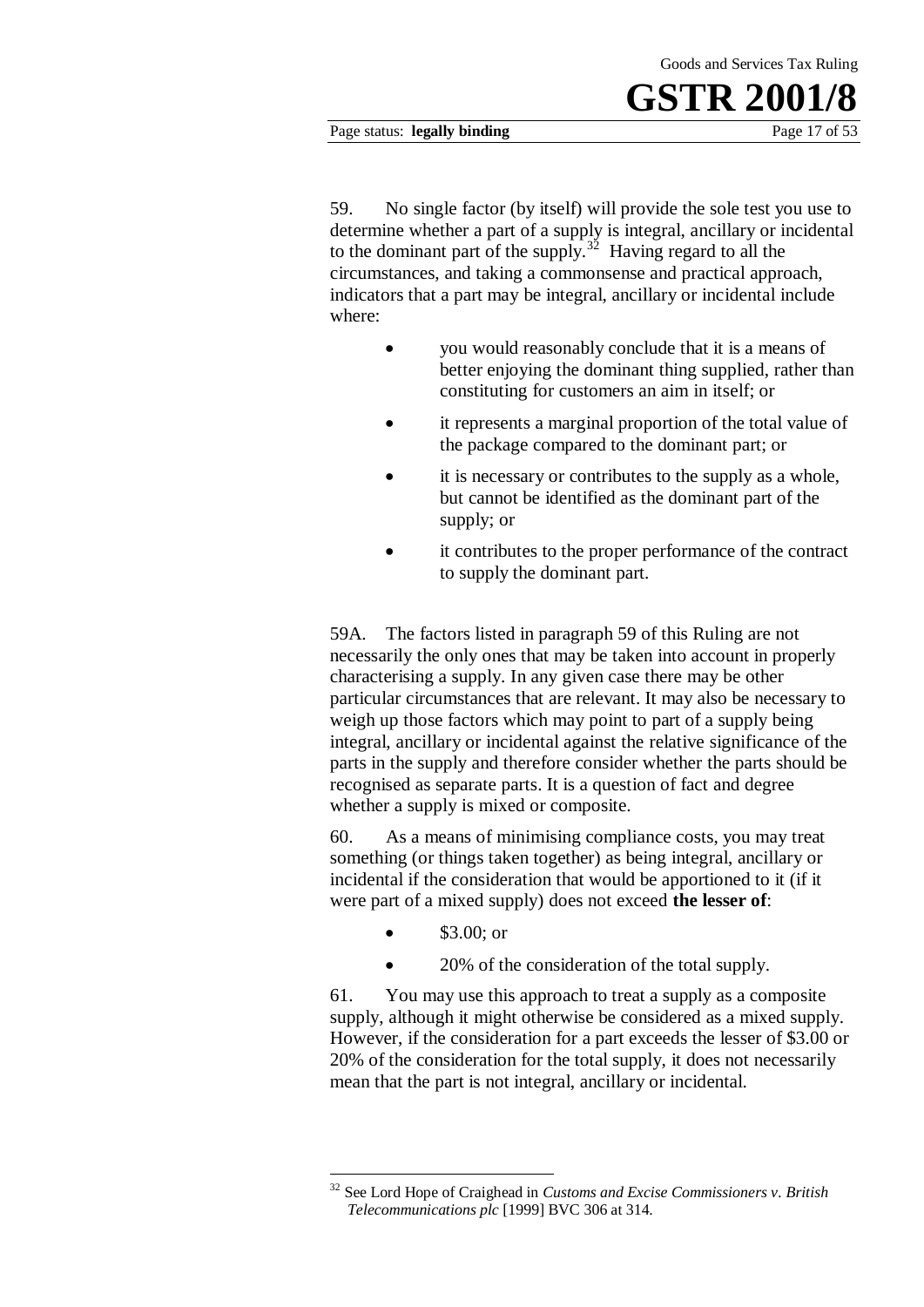#### *Example 1 - cereal with stickers*

62. *Smartwheat supplies a packet of cereal that contains a sheet of 4 stickers, for \$4.20. Of this consideration, 20 cents is for the set of stickers and \$4.00 is for the cereal.<sup>33</sup> Because the consideration for the stickers is less than \$3.00 and is also less than 20% of the total consideration, Smartwheat may treat the stickers as being incidental. The supply is treated as being a supply of GST-free cereal.<sup>34</sup>*

63. However, in some cases, no matter how insignificant a part may be, that part is recognised as being a part in its own right where a provision of the GST Act specifically requires you to recognise it, regardless of its scale and connection with the supply. For example, certain education excursions or field trips are GST-free under section 38-90. However, paragraph 38-90(2)(b) specifically provides that the supply of food as part of the excursion or field trip is not GST-free under this provision.<sup>35</sup> Therefore, a supply of food cannot be regarded as an incidental part of the supply of the excursion or field trip.

#### **Package deals**

64. Many transactions consist of a variety of things packaged for a single consideration.<sup>36</sup> Particularly in a promotional package, the supply of one part often depends in some way on the supply of the other parts. The parts do not have to be physically packaged together to constitute a package deal.

65. For example, goods are often offered together in one promotion for a single price, such as buy one and get one free, buy two for the price of one, or buy three for the price of two.

66. Whether you characterise a package deal as being mixed or composite depends on the factors discussed at paragraphs 40 to 63 of this Ruling. The package deal may be a composite or a mixed supply, depending on all of the circumstances.

67. An example of a package deal that is a composite supply is where you supply a 250 millilitre bottle of sunscreen (GST-free) with a 10 gram bonus sachet of moisturiser (taxable). The consideration is not apportioned as the whole of the supply is GST-free.

68. Examples of package deals that are mixed supplies and require you to apportion the consideration include:

<sup>33</sup> Paragraphs 92 to 111 explain the methods you may use to reasonably apportion the consideration for the parts of a mixed supply.

<sup>&</sup>lt;sup>34</sup> The breakfast cereal in this example is GST-free under section 38-2. It does not fit any of the categories of food that is not GST-free under section 38-3.

<sup>&</sup>lt;sup>35</sup> The food may, however, be GST-free under section 38-2.

<sup>&</sup>lt;sup>36</sup> Whether you make a supply for a single consideration will depend on the facts.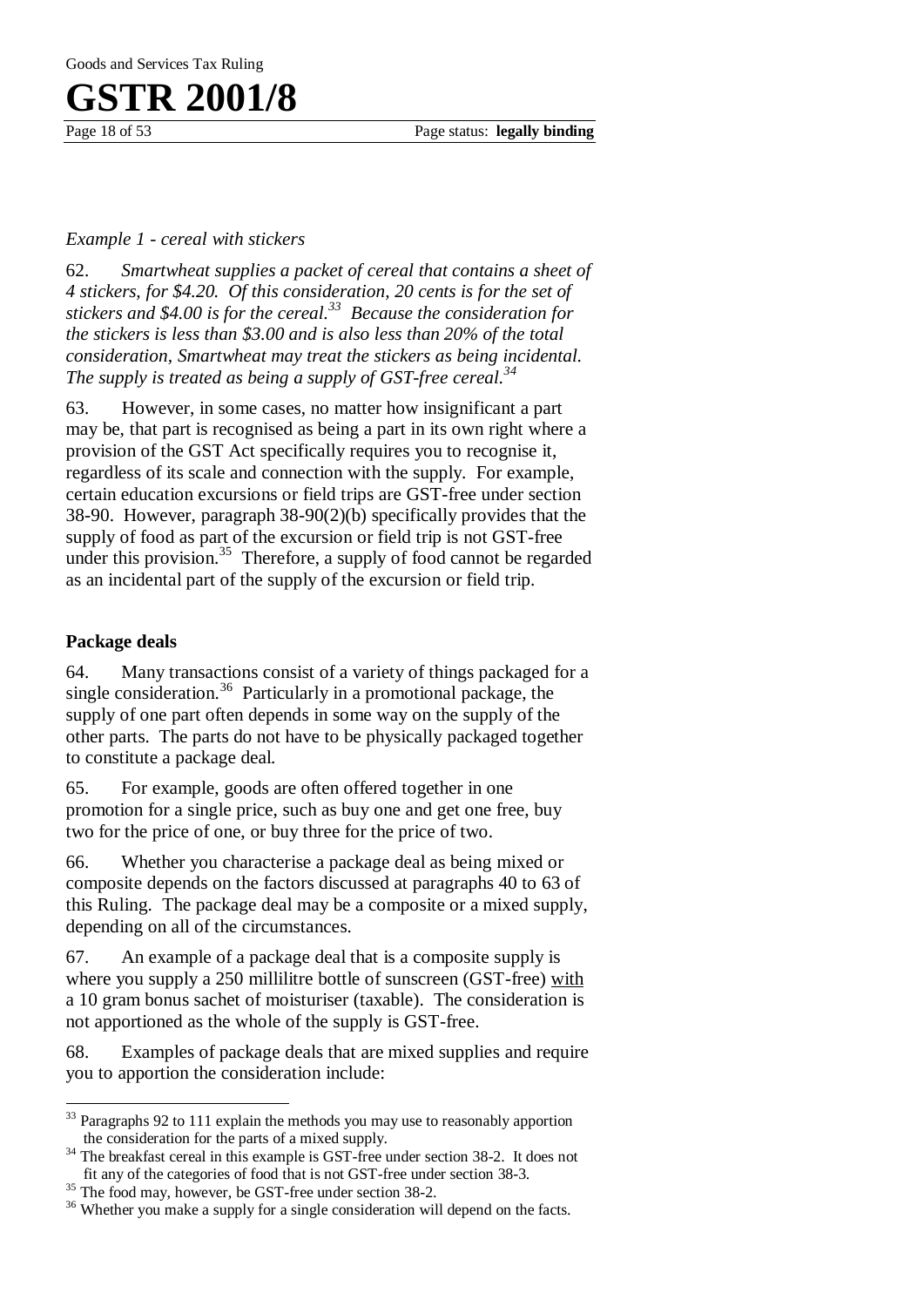Page status: **legally binding** Page 19 of 53

- a 250 millilitre carton of flavoured milk (taxable) that is supplied 'free' when a 1 litre bottle of milk (GST-free)
- a coffee plunger (taxable) and a 200 gram jar of premium coffee (GST-free) that are sold together at a single discount price.

69. The terms of a promotion and their relevance to determining the value of the taxable part of the supply are discussed further at paragraphs 81U to 81ZG of this Ruling.

#### *Examples of mixed supplies*

#### *Example 2 - commercial and residential premises*

is purchased; and

70. *Roberto owns a building comprising both residential and commercial premises. He leases the building to Lawrence who operates a small recruitment agency from the commercial premises and lives in the residential part. The supply of the residential part is input taxed.<sup>37</sup> The supply of the commercial part is taxable. Roberto is making a mixed supply that is partly taxable and partly input taxed.*

#### *Example 3 - education courses*

71. *A natural therapies college allows students to select four individual units from both GST-free and taxable courses. Students with good grades are permitted to undertake a fifth unit for no extra charge. Barbara takes advantage of this offer and selects both taxable and GST-free units. Barbara's packaged course is a mixed supply. The part of the consideration that is for the taxable parts needs to be worked out, with the fees charged to be apportioned between the five units.*

#### *Example 4 - student board at a university college*

72. *Rory is a student who lodges in a university's residential college. The college provides full board by way of a furnished room and meals. The college charges an all-inclusive fee for the board. The furnishing merely forms part of the amenity of the room and is integral to its supply. However, neither the room nor meals are integral, ancillary or incidental to each other. This is a mixed supply* 

<sup>&</sup>lt;u>.</u>  $37$  Section 40-35. Paragraph 5.164 of the Explanatory Memorandum to the GST Act refers to a similar example. See Goods and Services Tax Ruling GSTR 2012/5 *Goods and services tax: residential premises* at paragraphs 40 to 45.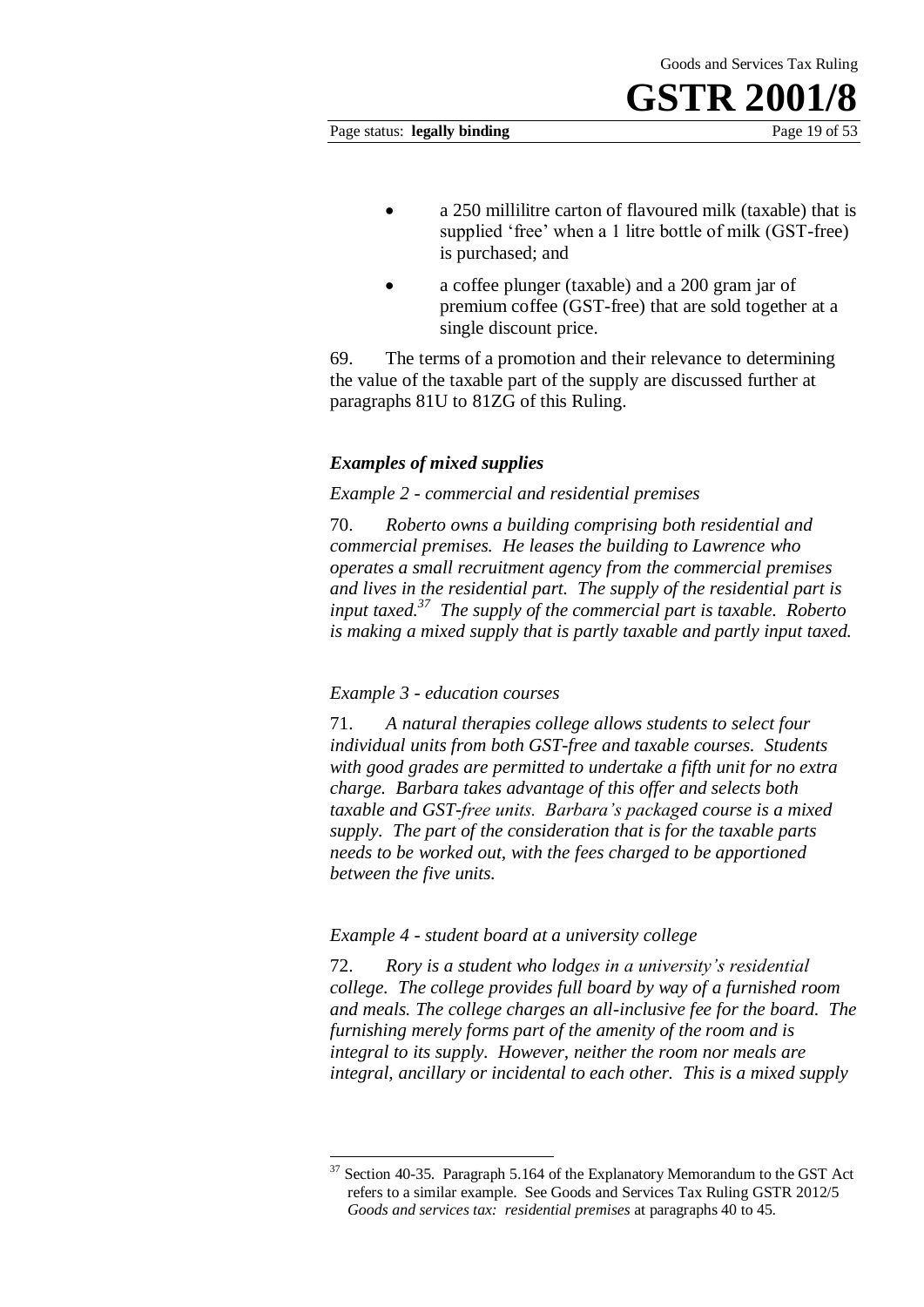*of input taxed residential premises and meals that are taxable.<sup>38</sup> The college needs to work out its liability for the taxable part of the supply by apportioning the fee between the room and the meals.*

#### *Example 5 - promotional pack*

73. *Terrence supplies a promotional pack that consists of 'Toff's Tea' and a china cup and saucer. The tea is GST-free, and the cup and saucer are taxable. Each part of the supply has significant value. This is a mixed supply because the tea, and the cup and saucer are separately identifiable, and each would not be considered merely incidental or ancillary to the other.*

#### *Example 6 - health cover and gym membership*

74. *A private health fund offers six months gym membership with every purchase of its premium cover package. Both the health cover and the gym membership are, in this case, each of significant value when viewed as a part of the total package, such that it can not be said that the essential character of the supply is of one part and not the other part of the supply. This is a mixed supply.*

#### *Example 7 - hamper*

 $\overline{a}$ 

75. *Harry sells assorted hampers. The 'Deluxe Picnic Hamper' includes food and beverage items (bread rolls, cheese, fruit, chocolate and fruit juice), and a silver handled knife which are packaged with a wooden bread board.<sup>39</sup> The supply of the chocolate, knife and bread board is taxable. The other items are GST-free. Each of the parts of the supply are significant. The sale of the 'Deluxe Picnic Hamper' is a mixed supply and Harry needs to apportion the consideration for the hamper.*

#### *Example 8 - granting a right for use in and outside Australia*

76. *An Australian research company grants an Australian resident the right to manufacture and sell a new product that the Australian research company has designed. The agreement is made in Australia. The right is for use in Australia and Pacific rim countries. The right will enable the resident to generate significant sales in Australia and other countries. As part of the agreement, the Australian research* 

<sup>&</sup>lt;sup>38</sup> Under section 38-250, a supply of the accommodation and/or meals may be GST-free if provided by a charitable institution, a gift deductible entity or a government school.

<sup>&</sup>lt;sup>39</sup> The hamper in this example is not a combination of foods under paragraph  $38-3(1)(c)$ .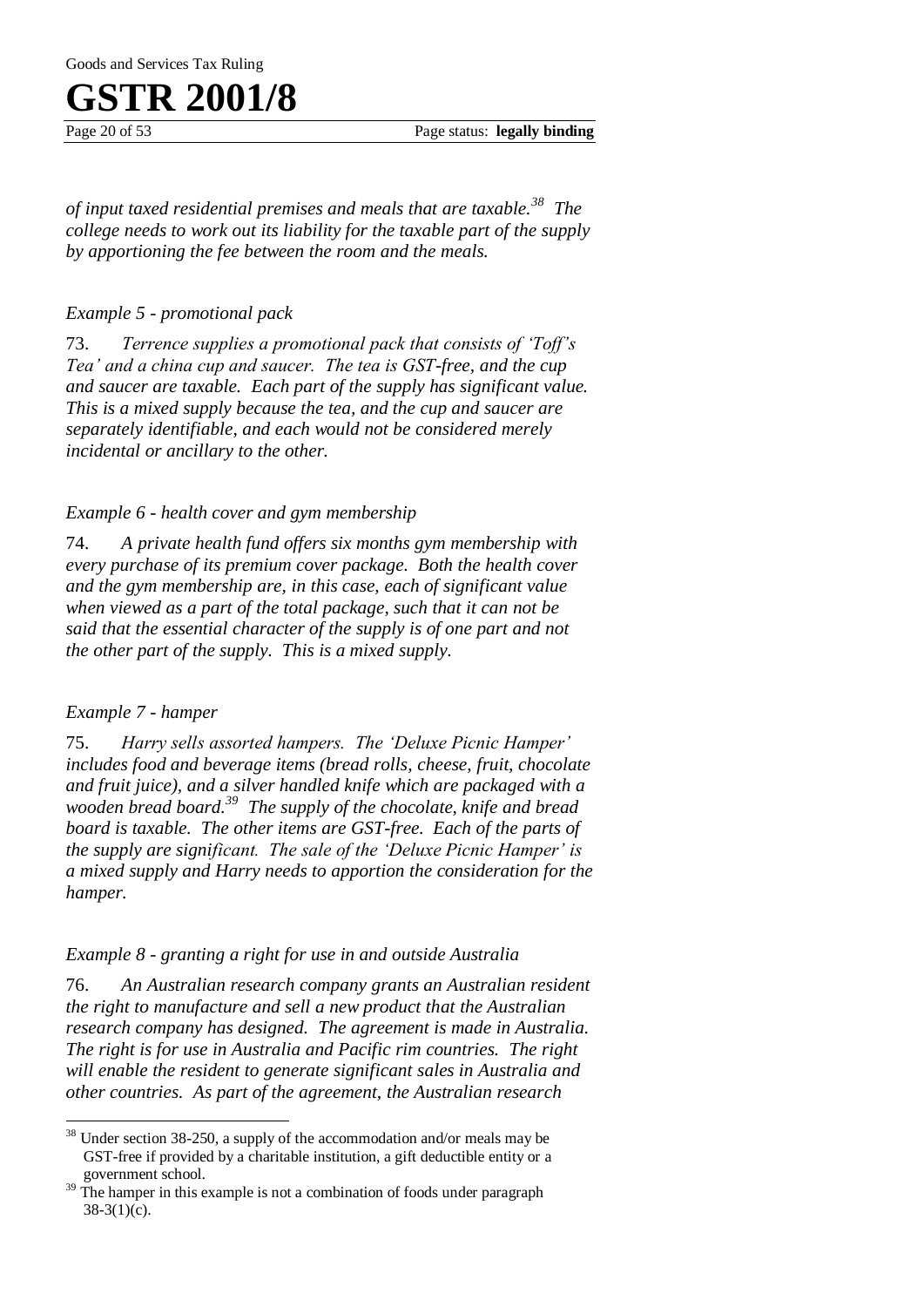Page status: **legally binding** Page 21 of 53

*company will also provide insignificant technical support for the manufacturing process. The technical support is integral, ancillary or incidental to the grant of the right and is not regarded as a separate part. The supply is a mixed supply because it is comprised of a taxable part (the right to the extent it is for use in Australia) and a GST-free part (the right to the extent it is for use outside Australia).<sup>40</sup>*

#### *Examples of composite supplies*

*Example 9 - delivery of GST-free goods* 

77. *A customer of 'Net-it-out' places an order for GST-free food through the internet. Net-it-out supplies the goods to the customer's doorstep for the price listed on its internet site. In this case, Net-it-out is making a supply of delivered GST-free goods, and has no liability to account for GST on the delivery of them. In this case, delivery is an integral, ancillary or incidental part of a supply as the supply is of delivered goods.*<sup>4</sup>

#### *Example 10 - picnic box*

1

78. *The Restless Traveller Hotel supplies guests with a picnic box that consists of bread rolls, tomatoes, a packet of cheese slices and bananas.<sup>42</sup> All of these items are GST-free and are packed in a disposable cardboard box. Also included in the picnic box are some paper serviettes and a plastic knife, that are ordinarily taxable, but in this case they are insignificant in terms of scale and connection with the food. The serviettes and knife merely contribute to the better enjoyment of the dominant parts of the supply (the food). They are integral, ancillary or incidental to the supply. The consideration for the picnic box does not need to be apportioned.<sup>43</sup>*

#### *Example 11 - GST-free services and the use of goods*

79. *The Heart Hospital provides GST-free hospital treatment. During hospital stays, patients are provided with the use of newspapers and television sets. No extra charges are made for the* 

 $40$  Item 4 of subsection 38-190(1) provides that in this case the supply of rights for use outside Australia is GST-free. Section 9-5 ensures that the supply is not taxable, to the extent that it is GST-free.

<sup>41</sup> See where the Court came to a similar conclusion in *Customs and Excise Commissioners v. British Telecommunications plc* [1999] BVC 306. In other cases the facts may indicate that a delivery charge is a separately identifiable part of a supply.

<sup>&</sup>lt;sup>42</sup> The picnic box in this example is not a supply of food for consumption on the premises under paragraphs 38-3(1)(a).

 $43$  This is in contrast to Example 7 where the knife and bread board are regarded as significant even though they contribute to the better enjoyment of the food.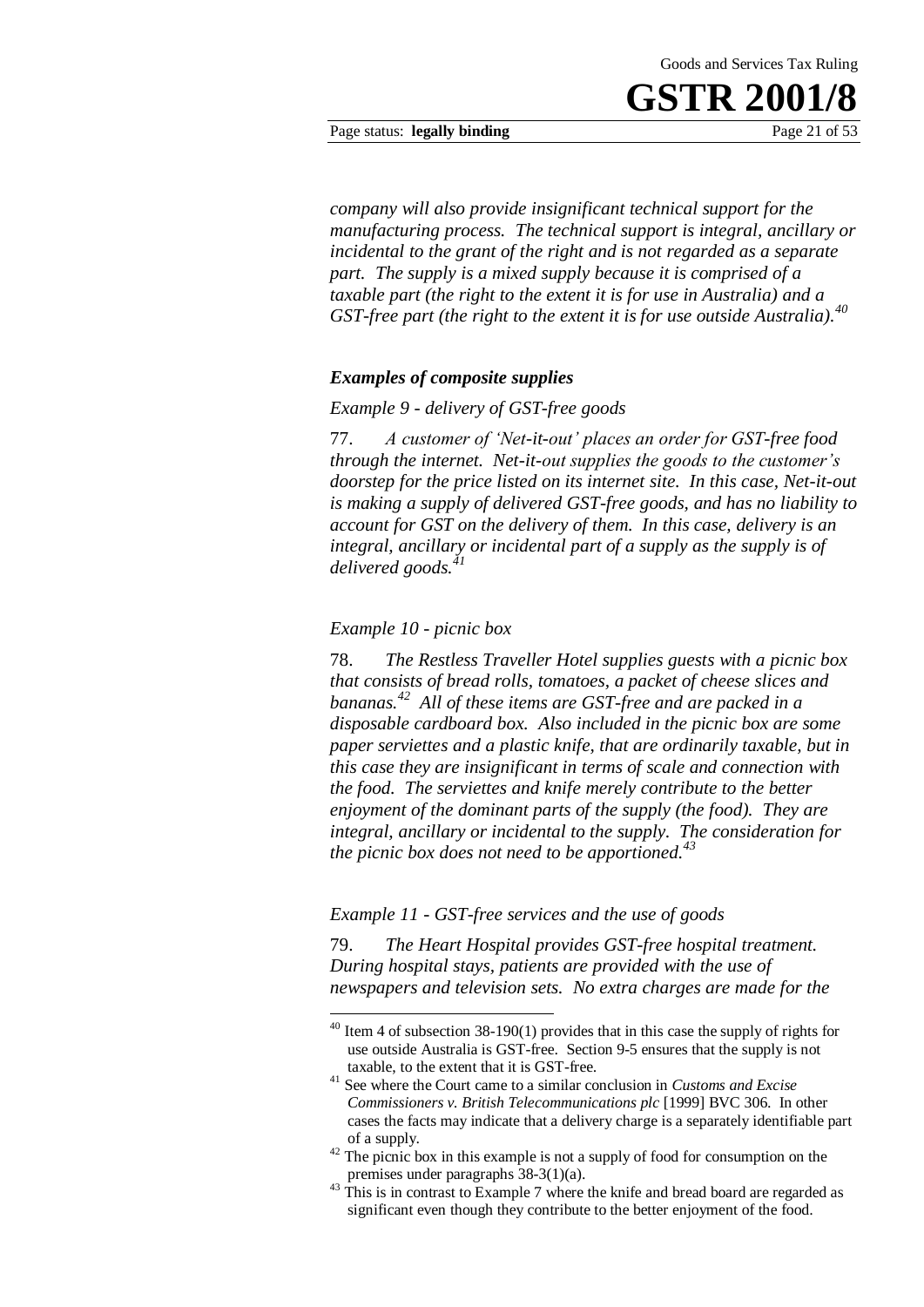*provision of these goods. They are merely incidental and ancillary to the composite supply of hospital treatment.*

#### *Example 12 - GST-free goods with ancillary item*

80. *A hearing aid is supplied with a small brush that is used as an accessory to clean the hearing aid so that it performs properly. Compared to the value of the hearing aid, the brush represents a small proportion of the value of the total package. In this case, from a commonsense and objective approach, a customer who purchases the package is acquiring a hearing aid. The supply of the brush is not regarded as a part, but is merely ancillary to the supply of the hearing aid. This is a composite supply.*

*Example 13 - fitted car parts* 

81. *Justine sells tyres for a price that includes fitting and balancing. The GST Act makes no relevant distinction between the provision of the goods, being tyres, and the service, being the fitting and balancing. Accordingly, it is unnecessary to characterise the supply to determine whether it is a mixed or composite supply.*<sup>44</sup>

#### **Apportionment under section 9-80**

81A. For supplies that are partly taxable and partly GST-free or input taxed the value of the taxable part is calculated under section 9-80. That section requires an apportionment. It is necessary to determine the proportion of the value of the actual supply that the taxable part represents.

81B. Subsection 9-80(1) defines the value of the taxable part of the supply upon which GST is payable. The value of the taxable part is defined as the proportion of the value of the actual supply that the taxable supply represents.

81C. Subsection 9-80(2) sets out a formula for working out the value of the actual supply (vas). That formula is as follows:

$$
vas = \frac{*Price of actual supply x 10}{10+Taxable proportion}
$$

where:

*taxable proportion* is the proportion of the value of the actual supply that represents the value of the \*taxable supply (expressed as a number between 0 and 1)

 $\overline{a}$ <sup>44</sup> In contrast, the balancing of previously fitted tyres is a supply in its own right.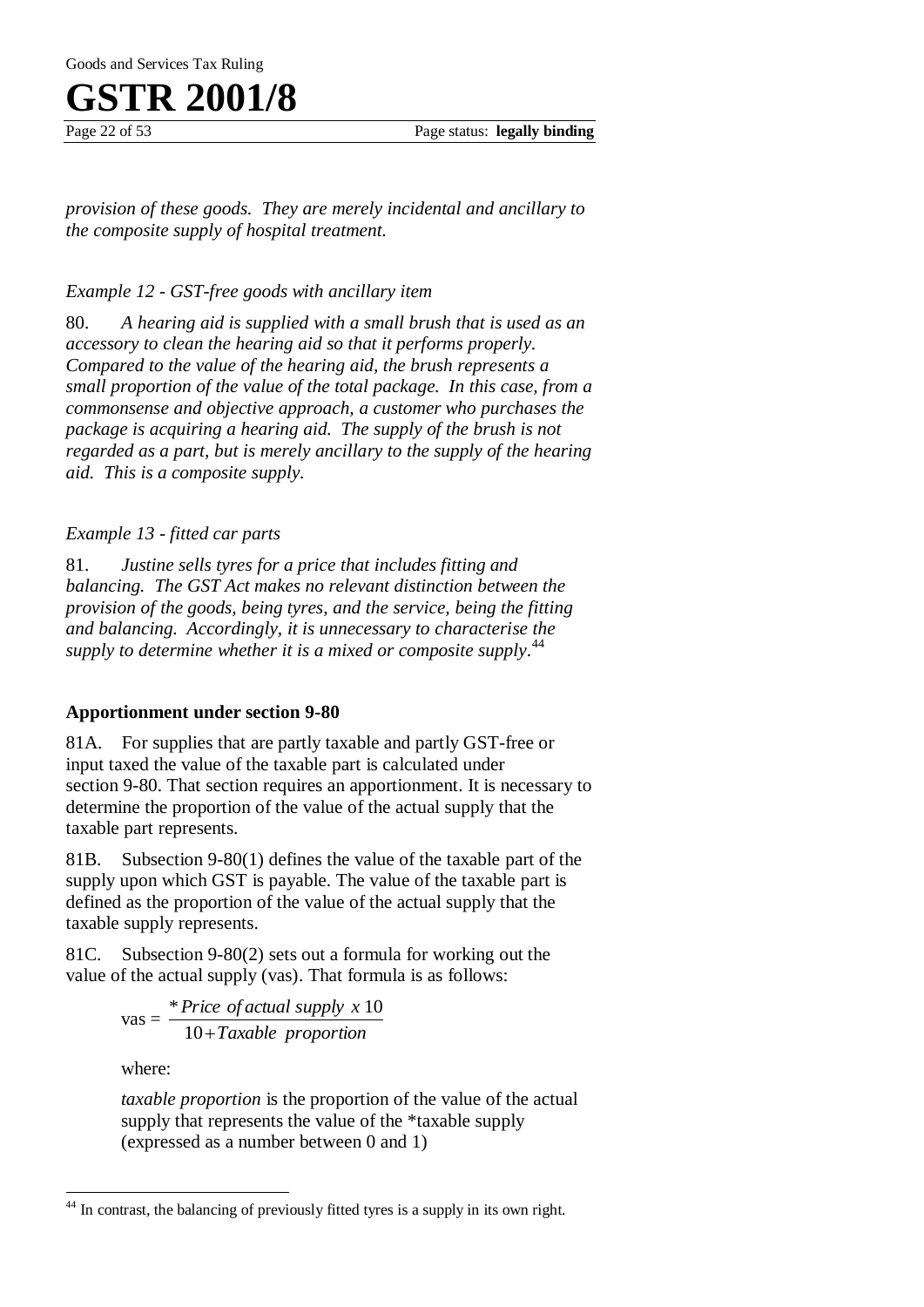

Page status: **legally binding**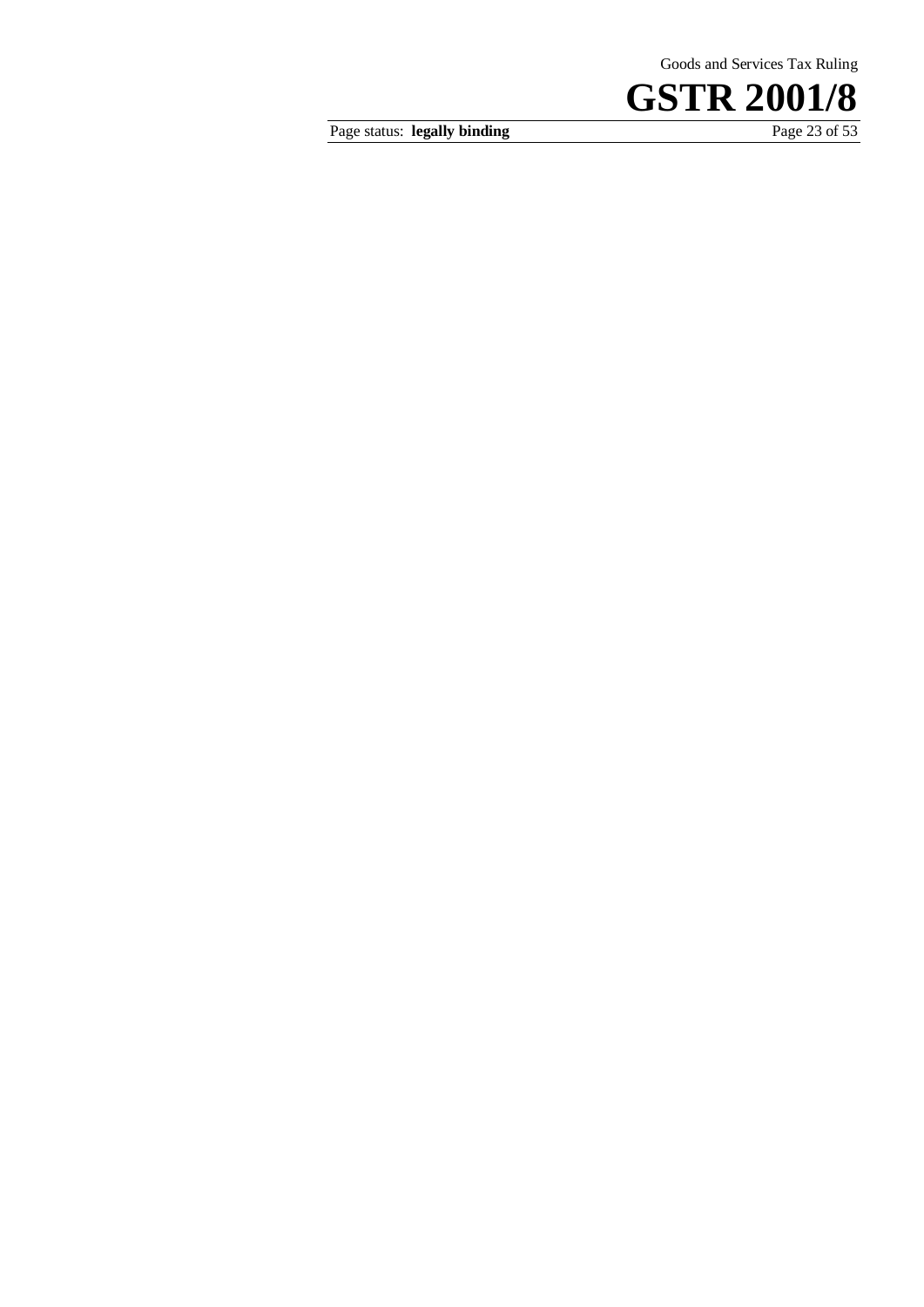$\overline{a}$ 

Page 24 of 53 Page status: **legally binding**

81D. In calculating the value of the actual supply, the formula only strips out the GST amount from the taxable component of the supply by means of the taxable proportion.<sup>44A</sup>

81E. In *Luxottica* the Full Federal Court found that the proportion in section 9-80 could not be determined in accordance with the formula in subsection 9-80(2) because the method for calculation prescribed in that section involved 2 unknowns, the value of the actual supply and the proportion.

81F. The Court referred to the decision of the High Court in *IAC (Finance) Pty Limited v Courtenay,44B* and drew a conclusion as to the operation of section 9-80 derived from its intent. It was held that the proportion 'must be determined by the decision maker taking into account the relevant circumstances of the particular case.' The Court added that 'in doing so the decision maker must reach a conclusion as to value and the relationship it has to the price of the supply in question.44C

81G. Luxottica Retail Australia Pty Ltd (Luxottica) ran various promotions the terms of which were that spectacle frames were offered at a discount from the normal selling price (and the discounts took various forms such as 25% off or \$100 off the normal selling price of the frames) but on condition that the customers purchased a complete pair of spectacles. What was held out to a customer who wished to take advantage of one of these promotions was that the frame was being sold to the customer at a discount, the lenses were sold without any discount, and the price of the complete pair of spectacles was the aggregate of these two amounts.

81H. Frames had increasingly become fashion accessories and not just the means of holding lenses in place. The Administrative Appeals Tribunal (the Tribunal) at first instance found as fact that this commercial significance provided context for Luxottica's sales approach to frames, as opposed to lenses, including the giving of discounts on frames. Customers returned to buy new frames even though their prescription needs had not altered.

<sup>44</sup>A As explained by the Full Federal Court in *Luxottica* 'it is necessary to ensure that the non-taxable supplies of the bundled supply do not contribute to the value [of the actual supply]. It is for this purpose that the concept of Proportion is utilised.' The Court commented that section 9-80 as originally enacted failed to differentiate between the taxable element of the actual supply and the non-taxable elements and stripped out the GST from the total consideration for the actual supply (that is, the price of the actual supply). This of course distorted the value of the actual supply.

<sup>44</sup>B *IAC (Finance) Pty Limited v Courtenay* (1963) 110 CLR 550.

<sup>44</sup>C *Commissioner of Taxation v Luxottica Retail Australia Pty Ltd* (2011) 79 ATR 768; 2011 ATC 20-243 at [37].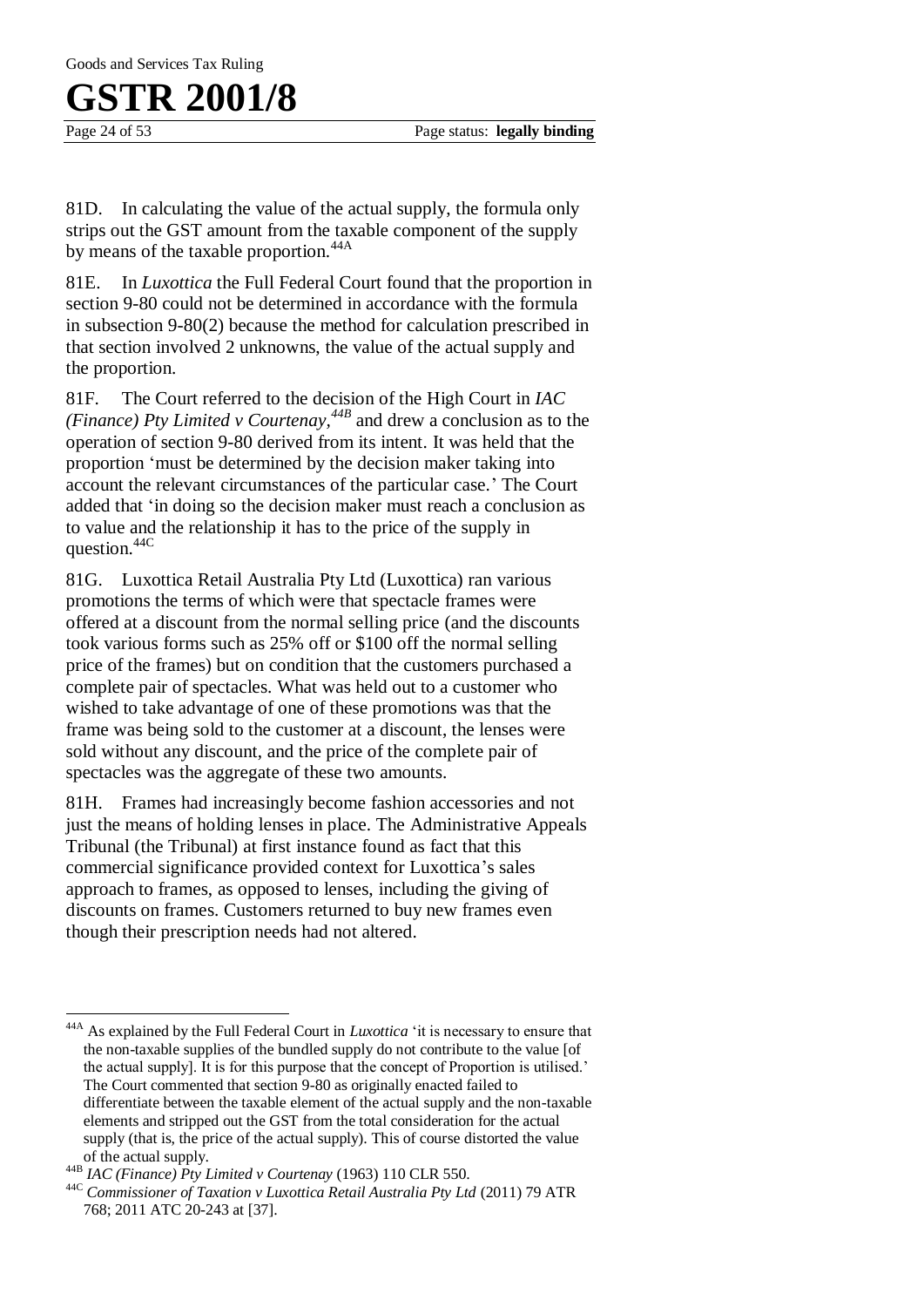#### Page status: **legally binding** Page 25 of 53

81I. The Tribunal found that the value of the taxable frames was, as a matter of practical commonsense, commensurate with their discounted selling price. On the evidence before the Tribunal:

- (a) there were sound commercial reasons for the discounting of frames;
- (b) there was no commercial imperative for the discounting of lenses; and
- (c) there was nothing contrived or artificial about the pricing methodology adopted by the Applicant in its promotional arrangements.

81J. The proportion was the fraction that the discounted selling price of the taxable frames (less GST) bore to the actual selling price of the spectacles (less GST).

81K. The Tribunal added that the fact that the discounted price was conditional on the purchase of the lenses 'does not undermine the reasonableness of the calculation of the taxable proportion in this way'.

81L. The Full Federal Court considered that the above showed that the Tribunal made a considered decision as to the value of the taxable supply based on findings of fact that it was entitled to make.

81M. To work out the taxable proportion following the Full Federal Court decision, the value of the taxable part of the supply has to be determined by having regard to the facts and circumstances and taking a practical, commonsense approach. The question to be answered is what is a fair and reasonable measure of the value of the taxable part?

81N. The value of the taxable part of a supply may be synonymous with the selling price of that part as in *Luxottica* or, as in *Food Supplier,* where there was no market for the taxable promotion item, it may be necessary to consider other practical, commonsense means of fixing value such as cost plus a margin.

81O. Once that value is determined the proportion is the fraction that value (excluding GST) bears to the consideration for the actual supply (excluding GST).

81P. Examples illustrating the calculation of the taxable proportion under section 9-80 are found at paragraphs 97A to 108A of this Ruling.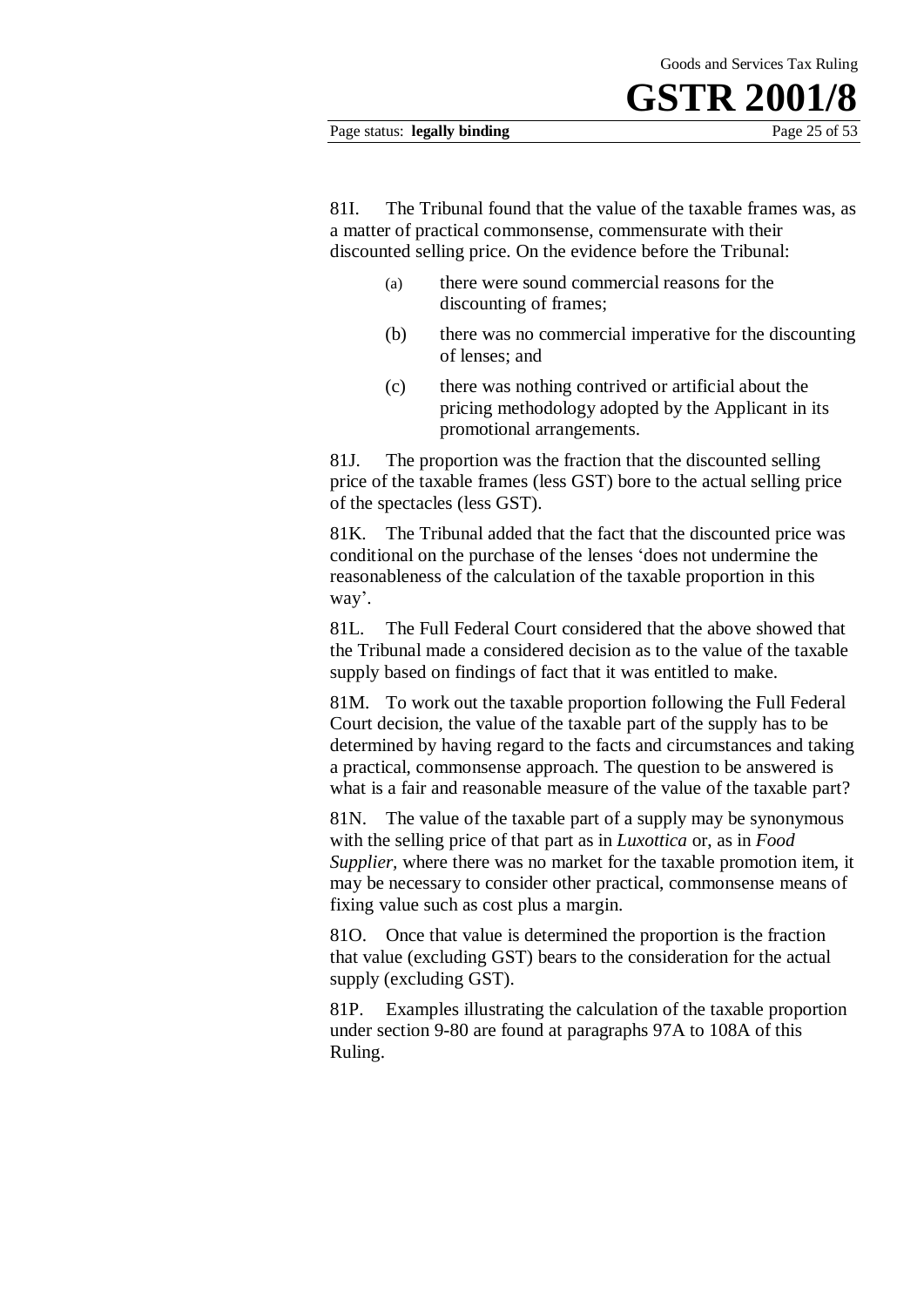#### *Determining the value of the taxable part*

81Q Depending on the facts and circumstances in any particular case a direct or indirect method may be appropriate to determine the value of the taxable part for the purposes of calculating the taxable proportion. This is discussed at paragraphs 97 to 111 of this Ruling.

81R At paragraphs 92 to 113 of this Ruling guidance is provided as to what is a fair and reasonable measure of value of the taxable part of the supply in different factual situations.

81S. The value should be based on a consideration of all the facts and circumstances including the relationship that component of the supply has with the price of the actual supply and not because it gives you a particular result (see paragraph 95 of this Ruling).

81T. You need to keep records that explain the transaction and the basis of your valuation.<sup>44D</sup>

#### *The terms of a promotion and the relevance to determining the value of the taxable part of the supply*

81U. In *Food Supplier* the applicant sold GST-free food products like instant coffee. Sometimes the food product was packaged with a non-food product such as a mug, alarm clock, radio or cricket ball and the package was sold for a single consideration. The promotional items were described on the package as 'free'.

81V. The Tribunal (constituted by its President, Justice Downes) found that the promotion items formed part of the supply and that the consideration was for the supply as a whole.<sup>44E</sup> He said at [8]:

> The promotion items could only be acquired in packages with the food products. The taxpayer would not supply them free of charge alone. That suggests to me that there was consideration for the supply of the packaged product as a whole, including the promotion item. The consideration for the supply of the two items was the single price paid for the two of them. The purchaser makes a payment "in connection with" the supply as a whole (s  $9-15(1)(a)$ ). Words such as "in connection with" have a wide meaning *HP Mercantile Pty Limited* v *Commissioner of Taxation* 2005 ATC 4571; (2005) 143 FCR 553 at 563). Alternatively, payment is made "in response to or for the inducement of" the supply  $(s 9-15(1)(b))$ .

#### 81W. In *Luxottica* the Full Federal Court said that:

 $\overline{a}$ 

Promotions that offer lower prices or greater value subject to conditions are common practice in many, if not every, arena of retail

Paragraph 382-5(1)(a) in Schedule 1 to the *Taxation Administration Act 1953* provides rules for keeping records of indirect tax transactions.

<sup>44</sup>E *Re Food Supplier and Commissioner of Taxation* [2007] AATA 1550; 2007 ATC 157; (2007) 66 ATR 938.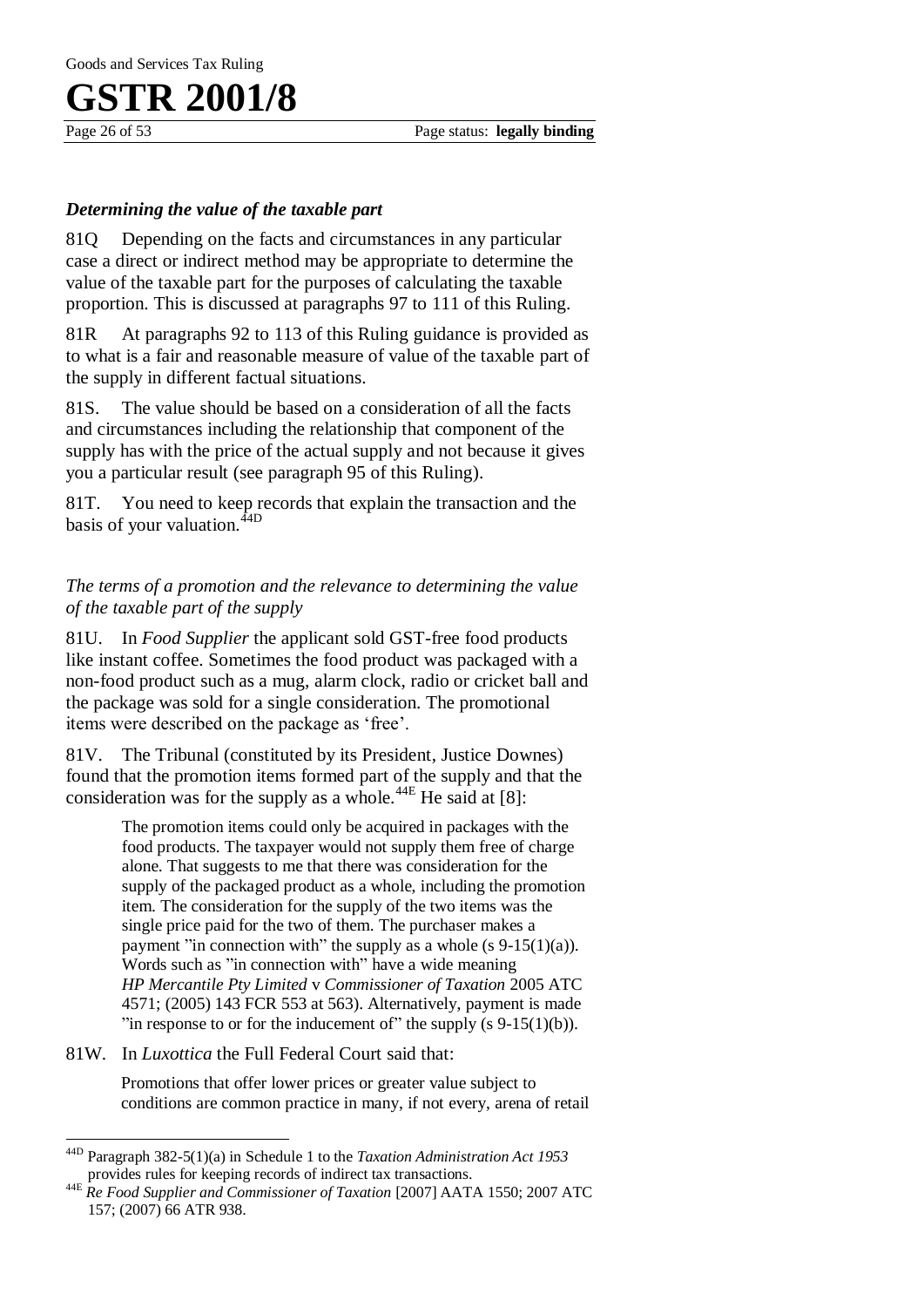

sale. The offer may be "two for the price of one", or "buy one, get one free", or, as here, a reduction in the price of the frame on condition that the lenses are purchased at the same time. How a promotion is structured is a matter for the commercial judgment of the seller. In the present case it has clearly been decided that the discount offered should be applied to the price of the frames rather than the lenses.<sup>44F</sup>

81X. There is a view that the decision in *Food Supplier* is inconsistent with this statement. It is said that the terms of the promotion in *Food Supplier* were that the promotional item was supplied 'free' and therefore the value of that item must be zero. However, the decision in *Luxottica* does not stand for the proposition that the terms of a promotion are always determinative of the value of the taxable part of the supply. In *Luxottica*, other factors were taken into account in determining the value of the taxable frames.

81Y. Critical to the decision in *Food Supplier* was the finding as a matter of fact that the consideration was paid for the package comprising both the food and promotional items. That is, the consideration was an undissected price<sup>44G</sup> in connection with all parts of the package. In the circumstances of the case, the Tribunal found that some part of the consideration must be apportioned to the taxable item. This requires a conclusion regarding the value of the taxable item.

81Z. While the promotional items were advertised as 'free' this did not dissuade the Tribunal from finding on the facts that the consideration was in connection with both the food product and the promotional item. The Tribunal said at [12]:

> To my mind it is dangerous to equate modern use of the word "free" with the absence of consideration. The danger is compounded when the question is not whether "free" is the most appropriate word, but whether it is misleading…It follows, to my mind, that even if the use of "free"' in connection with the promotion items in the present case is not misleading, it does not follow that, as a component of an overall package, they are provided without consideration.<sup>44H</sup>

and then at [15]:

1

Promotions are sometimes advertised as 'buy one, get one free' or 'two for the price of one'. It could not be the case that there is

<sup>44</sup>F *Commissioner of Taxation v Luxottica Retail Australia Pty Ltd* (2011) 79 ATR 768; 2011 ATC 20-243 at [39].

<sup>44</sup>G See also the decision of the Tribunal in *Luxottica Retail Australia Pty Ltd v FC of T* [2010] AATA 22; (2010) 75 ATR 169; 2010 ATC 10-119, at [51], reproduced at paragraph 81ZA of this Ruling.

<sup>44</sup>H *Re Food Supplier and Commissioner of Taxation* [2007] AATA 1550; 2007 ATC 157; (2007) 66 ATR 938 at [12].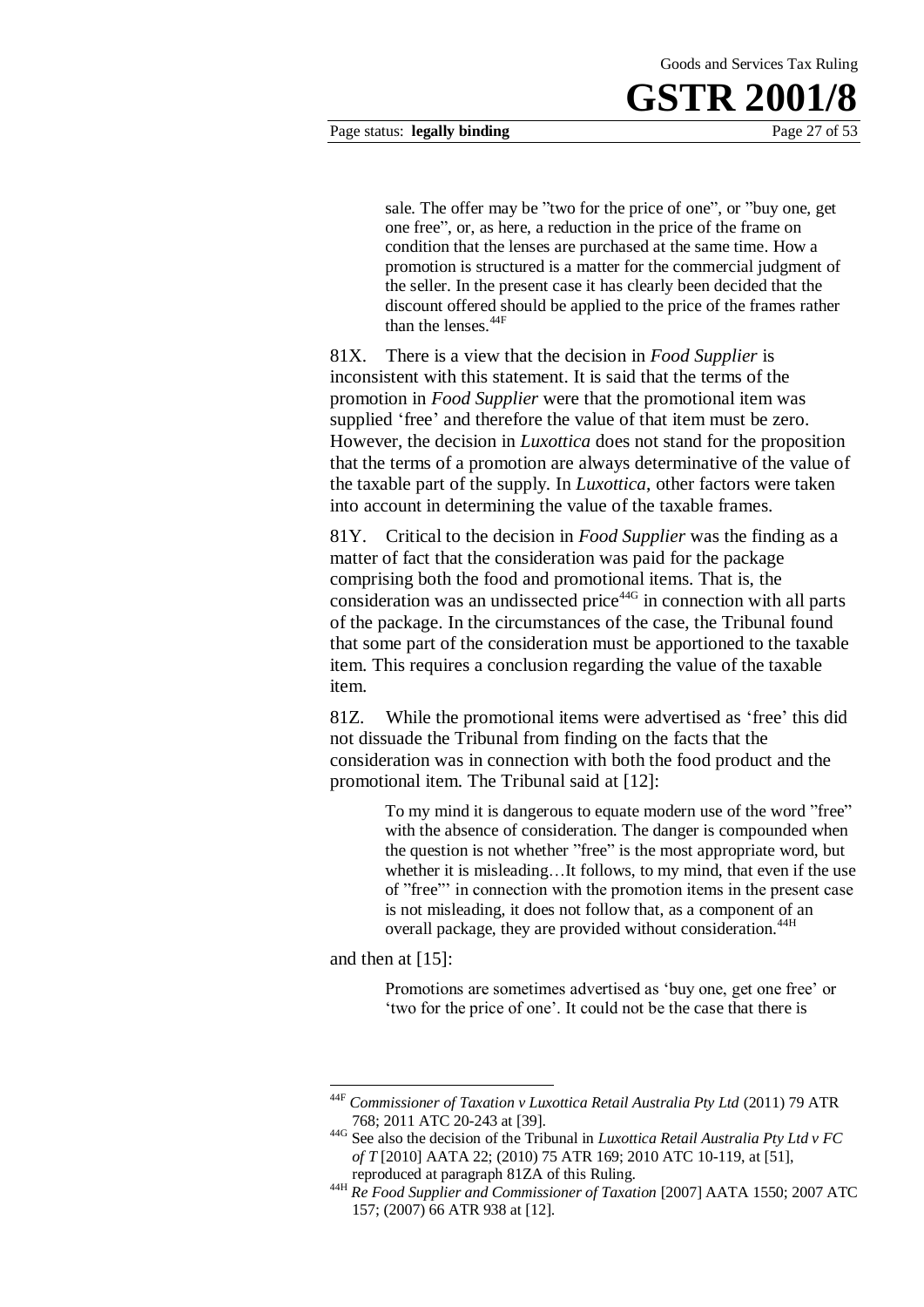

 $\overline{a}$ 

Page status: **legally binding** 

consideration for both items in the second example but not in the  $first.<sup>44I</sup>$ 

<sup>44</sup>I *Re Food Supplier and Commissioner of Taxation* [2007] AATA 1550; 2007 ATC 157; (2007) 66 ATR 938 at [15].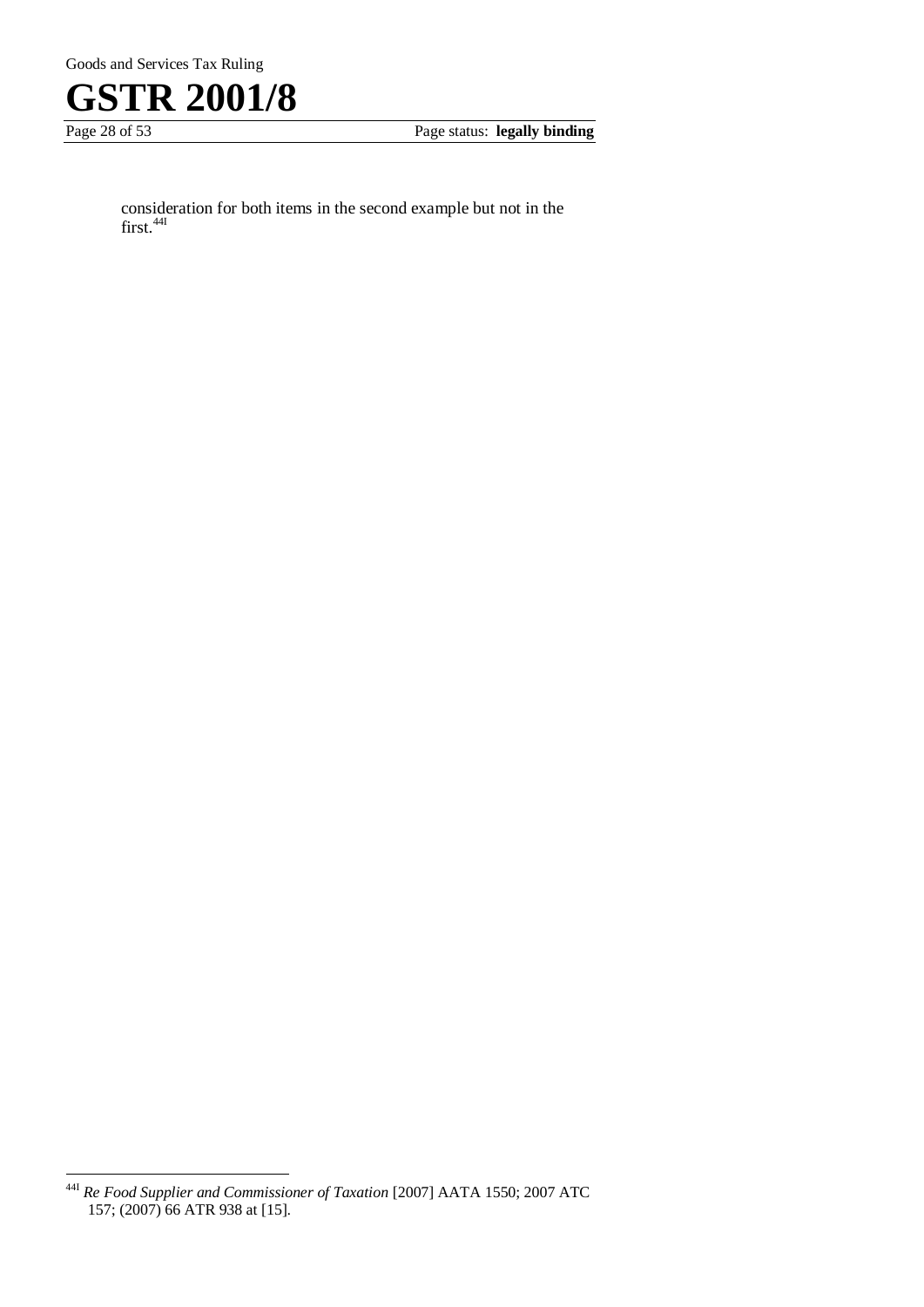#### Page status: **legally binding** Page 29 of 53

81ZA. The Tribunal hearing *Luxottica* in the first instance<sup>44J</sup> referred to the decision in *Food Supplier* in some detail and said at [51]:

> In *Food Supplier* there were two items sold for one composite price. The distinction between Food Supplier and this case is that in this case there were two items or components and in respect of each of those components there was an agreed price which was in no way artificial or contrived. By contrast, in *Food Supplier* there was one undissected price in respect of the supply of two items. It follows that *Food Supplier* is distinguishable.

81ZB. The Commissioner takes the view that *Food Supplier* and *Luxottica* are distinguishable. The Commissioner also takes the view that *Food Supplier* and *Luxottica* were each determined based on their own specific facts and circumstances, and neither case is determinative of every possible situation. While the Full Federal Court said in *Luxottica* that how a promotion is structured is a matter for the commercial judgment of the seller, it is still necessary to determine the connection between the consideration and the things supplied.

81ZC. For example, consider a situation where the taxable part of a mixed supply is reduced by a dollar discount amount to nil consideration. If, on the facts, the consideration for the actual supply is properly found to be only in connection with the GST-free part of the supply, section 9-80 does not apply. There is only a GST-free supply for consideration.

81ZD. However, if on a proper consideration of the terms and the surrounding circumstances apportionment of the discount wholly to the taxable component is merely a contrivance to reduce the GST otherwise payable, and does not reflect the true commercial position, that would not be a practical, commonsense basis of apportionment. In those circumstances, it would not be accepted that the value of the taxable item is zero. That value would not be a fair and reasonable measure of the value of the taxable part. Section 9-80 applies to determine the value of the taxable part of the supply.

81ZE. The need to consider each case on its own facts and circumstances also means that there may be cases where 'free' goods are included as part of a package and the facts and circumstances support a different approach to that taken in *Food Supplier.*. The Tribunal in hearing *Luxottica* at first instance seemed to allude to this possibility when it said at [42]:

> During the course of the hearing mention was made of "loss leading". Assume by way of example that a store has an excess of clocks of a certain make. It advertises that it will sell those clocks at a substantial discount (compared to its previously advertised price) to anyone who will purchase other goods costing not less than \$100.

1

<sup>44</sup>J *Luxottica Retail Australia Pty Ltd v. FC of T* [2010] AATA 22; (2010) 75 ATR 169; 2010 ATC 10-119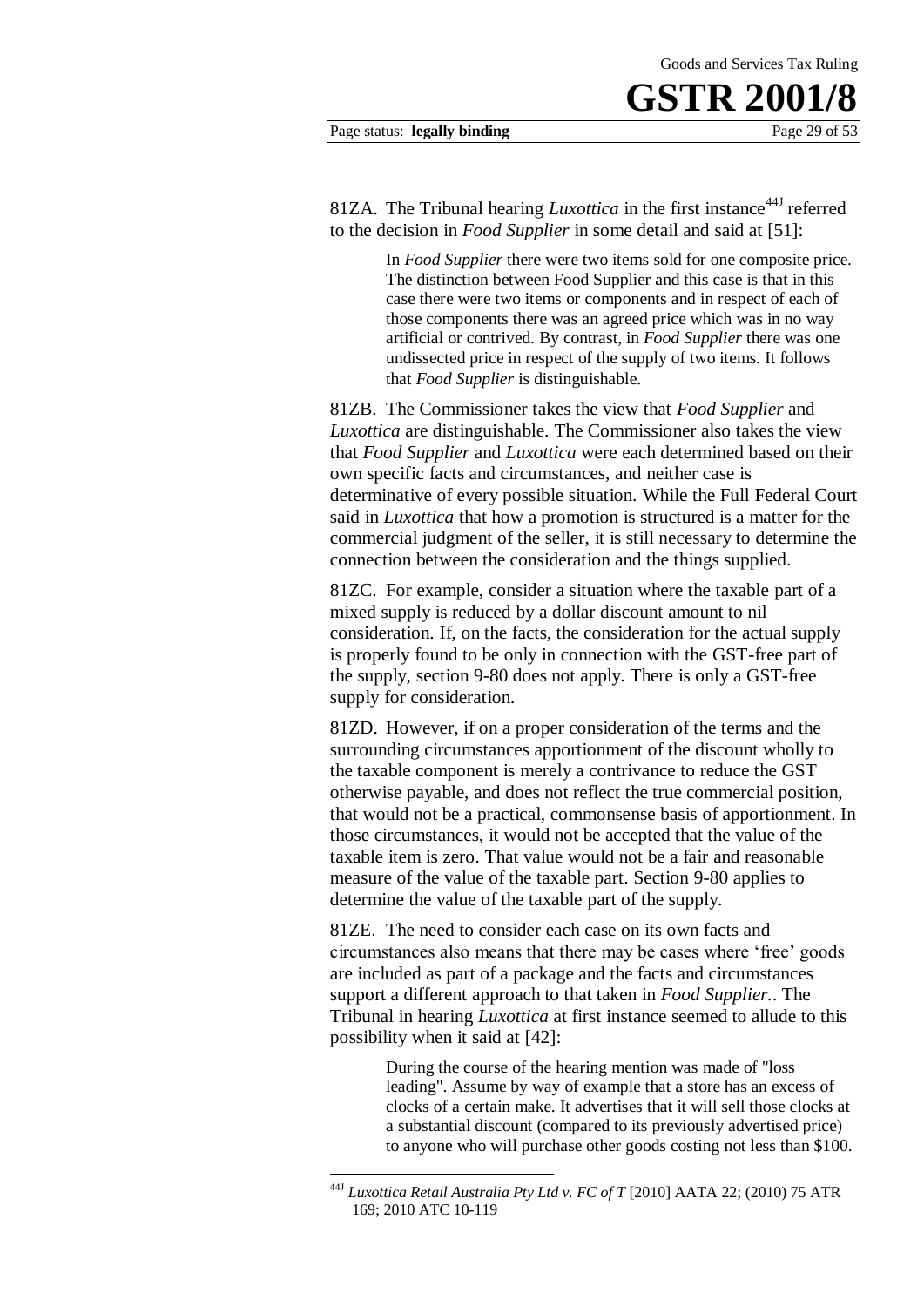### **GSTR 2001/8**

Page 30 of 53 Page status: **legally binding** 

We can see no reason why, absent tax avoidance or sham, the price for the other goods and also the price for the clock is not for GST purposes the discounted price for the clock and the list prices for the other items purchased.

81ZF. This reasoning could in particular circumstances extend to cases where something was given away for free as part of a promotional package, perhaps as a genuine loss leader or goodwill promotional gesture.

*Example 13A – 'free' goods - a reasonable apportionment* 

81ZG. *A shop owner has a surplus of a particular type of confectionery which normally sells for \$7 per block but which is nearing its 'use-by' date. Rather than have the goods lose their value, he advertises as a 'one-off' promotion that he will give away blocks of this confectionery to the first 100 customers that buy at least \$30 worth of other food items. For the sales in question, the business owner apportions all the consideration to the other food items, and nil consideration to the confectionery. In the particular circumstances, this may be considered a reasonable apportionment of the consideration. There are sound commercial reasons for this one-off promotion and no evidence to suggest that it is contrived to reduce the GST otherwise payable.* 

81ZH. The Tribunal also accepted that contrivances to reduce the GST otherwise payable, which did not reflect a reasonable commercial position, would not be accepted as a practical, commonsense basis of apportionment. They said at [43]:

> During the hearing there was considerable discussion of an example posed by the Tribunal. Assume that a car supplier supplies a car which in the ordinary way will cost \$40,000 but advertises that it will sell the car for \$5 if the customer buys a bottle of water for \$39,995. In the opinion of the Tribunal such a transaction will quite clearly be contrived and will not be given credence by a court.

#### *Example 13B - unreasonable apportionment*

81ZI. *Felicity is a registered medical practitioner who provides cosmetic medical procedures using certain drugs. She provides a cosmetic procedure using a drug that is GST-free but the supply of the medical service is taxable. The procedure usually takes between 15 and 30 minutes to carry out. Felicity invoices the patient but only applies consideration to the supply of the drug. The medical service is not considered to be incidental to the supply of the drug because it is an important part of the cosmetic procedure and it has considerable value because of the level of professional skill and time involved. The supply by Felicity is a mixed supply and the consideration is in respect*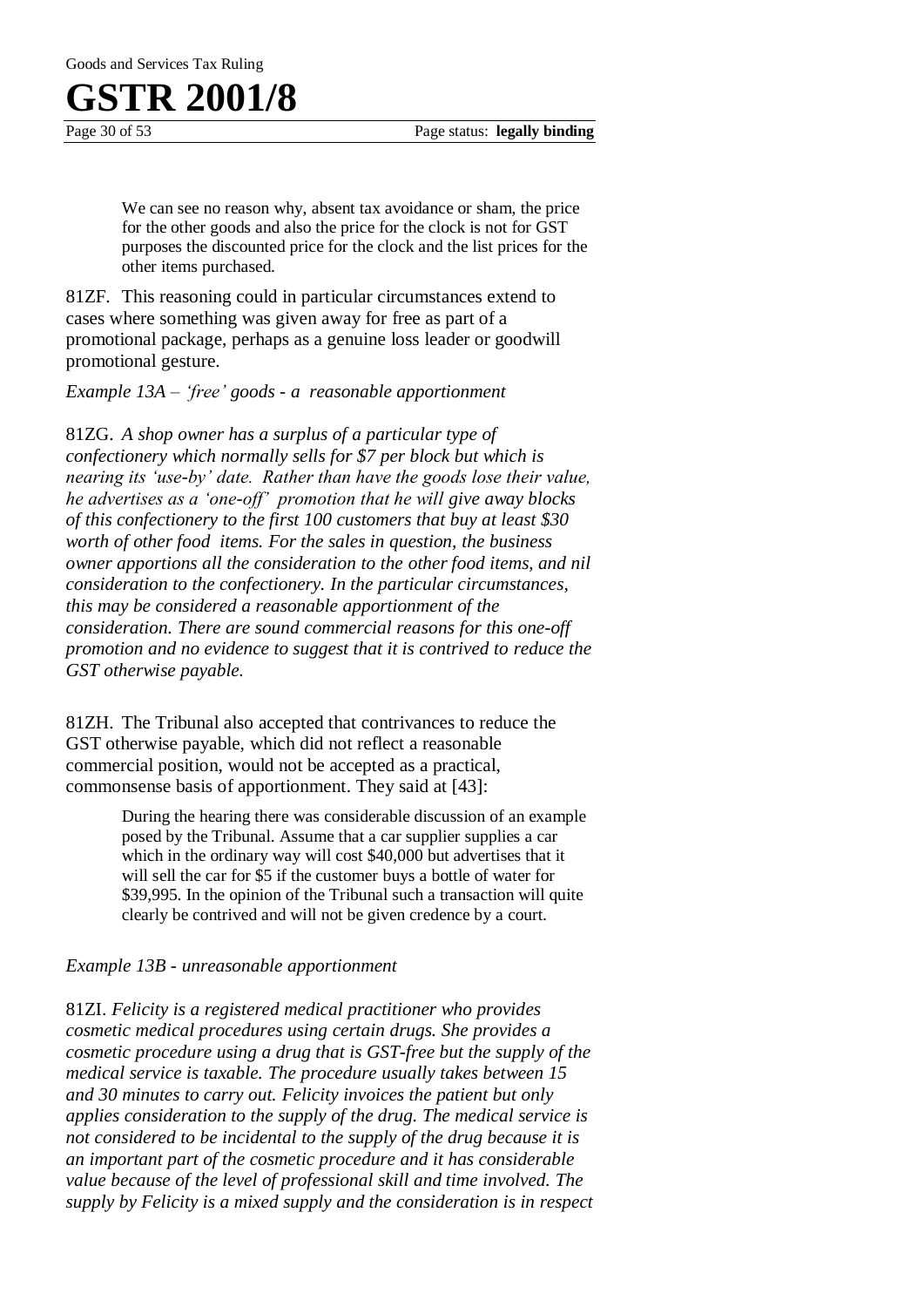Page status: **legally binding** Page 31 of 53

*of both parts. It is unreasonable in these circumstances that no consideration relates to the medical service. There is no commercial reason for Felicity to not apply any of the consideration to the taxable medical supply.* 

#### **Apportionment under section 9-75**

81ZJ. Section 9-80 only prescribes a statutory method for calculating the value of a taxable supply that is part of an actual supply that has GST-free or input taxed parts. For other kinds of mixed supplies<sup>44K</sup> the calculation of the value of the taxable part must be made under section 9-75.

81ZK. Under section 9-75(1) the value of the taxable supply is:

$$
price \times \frac{10}{11}
$$

81ZL. Subsection 9-75(1) provides that the price is the sum of the monetary consideration<sup>44L</sup> and the non-monetary consideration.<sup>44M</sup> Price is therefore the total consideration for the supply. The value of the taxable supply is the consideration less GST.

82. The GST Act includes a number of specific provisions which state that certain supplies are not a taxable supply. For example, subsection 66-45(1) provides that, in some circumstances, a supply of goods that were part of an acquisition of second-hand goods divided for re-supply, is not a taxable supply. This means that these supplies are not taxable supplies, regardless of whether they meet the requirements of paragraphs 9-5(a) to (d). Similarly, any other supply that does not meet the requirements of paragraphs  $9-5(a)$  to (d) is not a taxable supply. In other cases, it may be argued that the statutory

1

 $44K$  For example, a supply may have a taxable part and a non-taxable part that is not GST-free or input taxed. This may be because a specific provision of the GST Act applies to make the non-taxable part not a taxable supply (see Appendix A for a list of relevant provisions), or the non-taxable part may not meet any of the requirements of paragraphs 9-5(a) to 9-5(d).

<sup>&</sup>lt;sup>44L</sup> Consideration expressed as an amount of money' is consideration that finds expression in money. The distinction between paragraphs 9-75(1)(a) and 9-75(1)(b) is essentially between monetary consideration and what can be broadly described as 'in kind' consideration. See paragraph 32 of GSTR 2001/6.

<sup>&</sup>lt;sup>44M</sup> However, in some limited instances, determining the GST inclusive market value of the supply may be an acceptable method for working out the GST inclusive market value of the consideration. Refer to paragraphs 138 to 158 of GSTR 2001/6 for a discussion of this issue.

<sup>&</sup>lt;sup>45</sup> [Omitted.]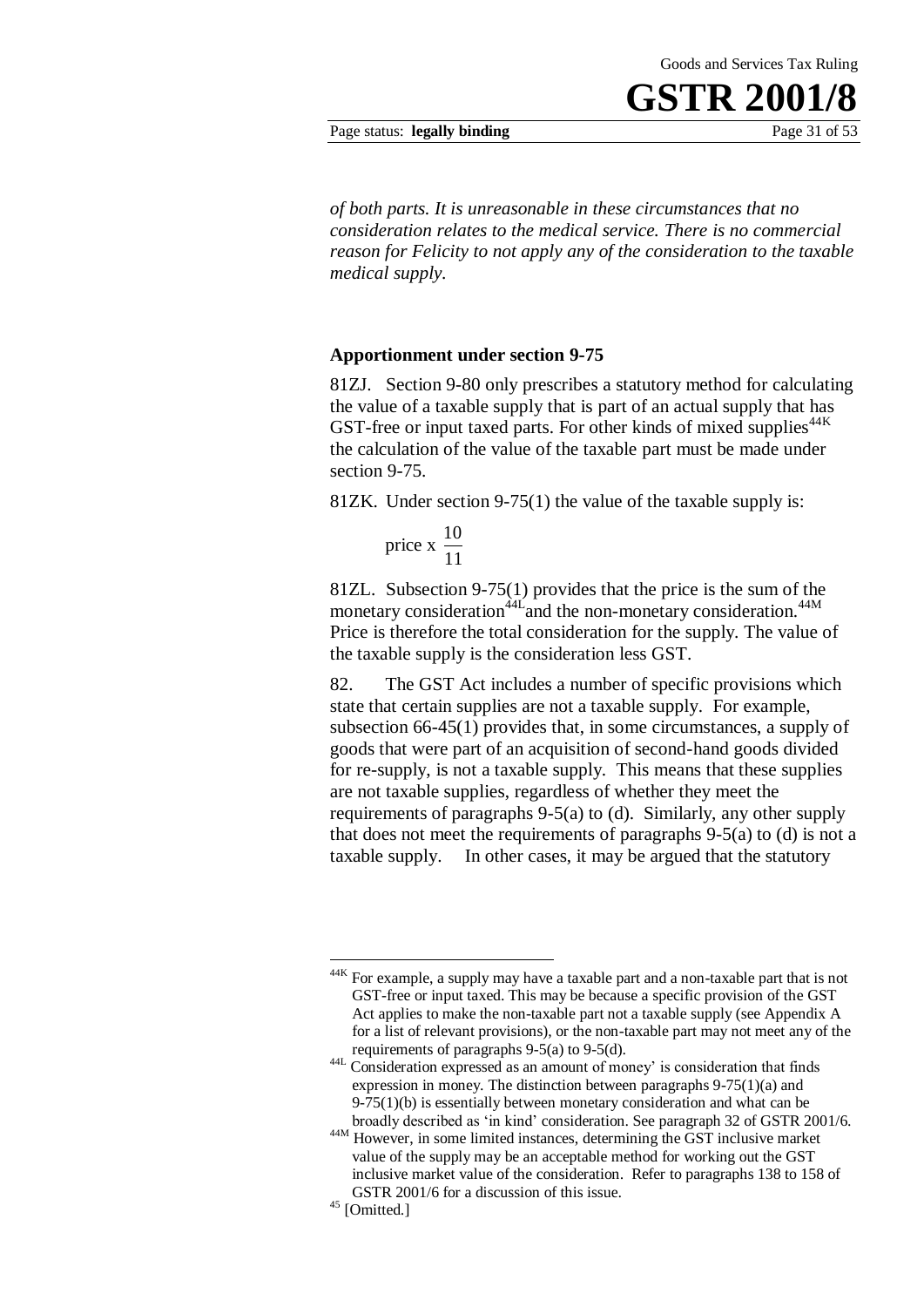context allows a particular provision to be read as requiring apportionment.<sup>46</sup>

83. Where non-taxable supplies are made separately, no further issue arises. However, where there are non-taxable parts of a mixed supply that also contains taxable parts, the value of which is determined under section 9-75 (and not section 9-80), the question arises whether the GST Act requires you to apportion the consideration for the supply in the absence of a specific apportionment rule.

#### *The argument for a general rule of apportionment*

84. The establishment of a sufficient nexus between a supply and the monetary (and non-monetary) payment received for that supply is central and essential to the proper operation of the GST Act. Establishment of this nexus indicates that there is consideration for the supply.

85. Apportionment also enables the proper operation of the GST Act, that is, to tax only that which is taxable. This would be prevented if the consideration for a supply that includes a non-taxable part could not be apportioned in the same manner as if the supplies had been made separately.

86. This point is demonstrated by a simple example. A registered sole trader supplies two cars for a single price. One car (a 'business' car) has been used exclusively in the sole trader's enterprise and the other (a 'private' car) exclusively for private purposes. If each car is supplied separately, then GST is correctly payable only on the supply of the business car. The supply of the private car attracts no GST. It would be anomalous if either GST was payable on the whole amount (including the supply of the private car), or not payable at all, simply because the two cars are sold together for the one price.

87. Furthermore, it would not be logical or equitable to deny an input tax credit to a registered recipient of a mixed supply that includes a non-taxable part, merely for the reason that no part of the payment for the supply can be apportioned to the taxable part.<sup>47</sup>

 $\overline{a}$ <sup>46</sup> For a discussion of examples of such provisions, see Goods and Services Tax Ruling GSTR 2000/31, which is about supplies connected with Australia.

 $47$  Given that the conditions of Division 11 are met.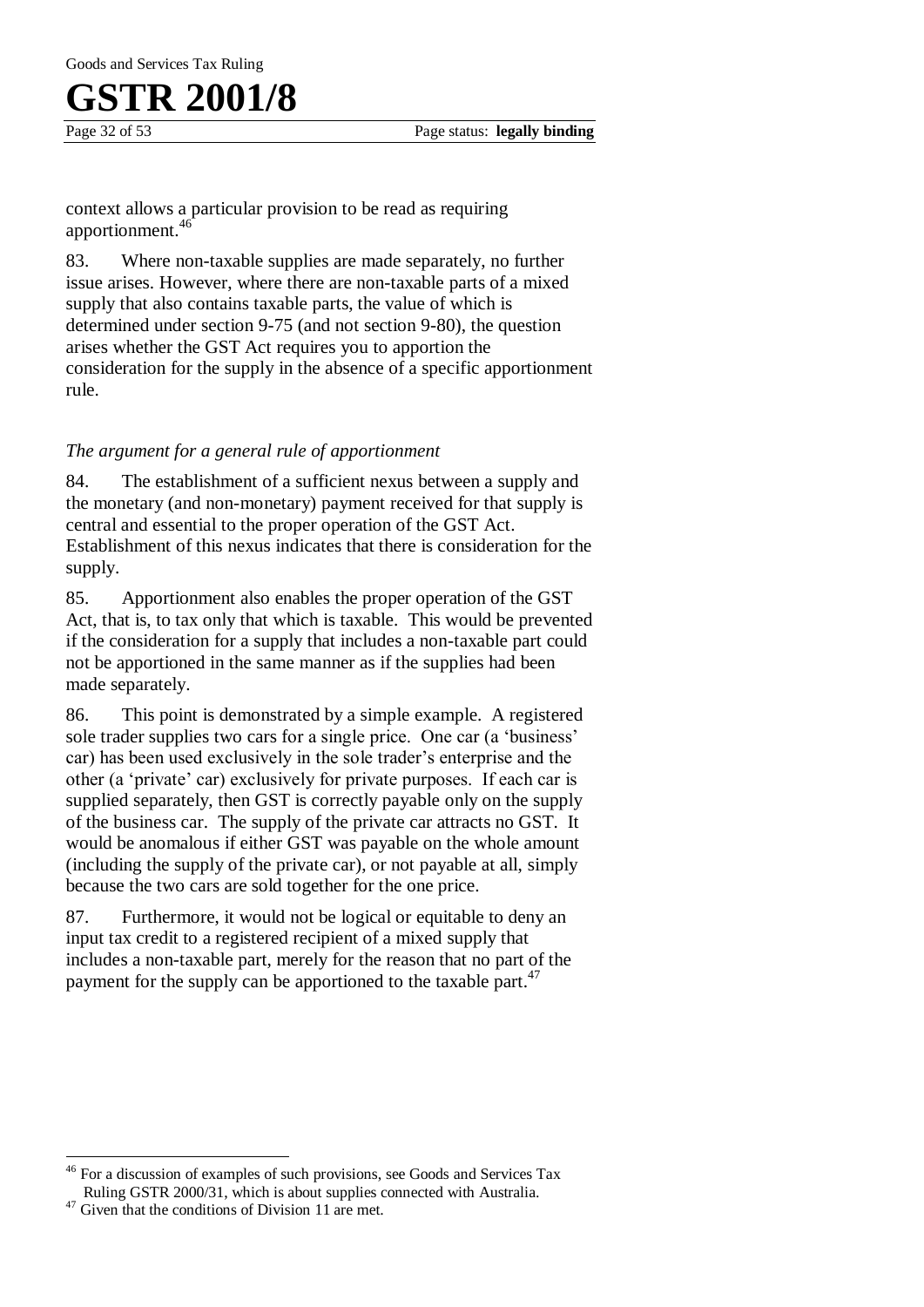Page status: **legally binding** Page 33 of 53

88. The requirement to apportion generally should not be seen as unusual. The Australian income tax cases that have dealt with apportionment issues accept the principle that a single payment may be apportioned where the facts permit.<sup>48</sup> Once a sufficient nexus is found, apportionment can be established. In particular, the High Court in *McLaurin v. Federal Commissioner of Taxation* (*McLaurin*), stated that:

> 'It is true that in a proper case a single payment or receipt of a mixed nature may be apportioned amongst the several heads to which it relates and an income or non-income nature attributed to portions of it accordingly … it may be appropriate to follow such a course where the payment or receipt is in settlement of distinct claims of which some at least are liquidated … or are otherwise ascertainable by calculation …'<sup>49</sup>

89. Also, paragraph 9-5(a) sets out a threshold requirement that you make a supply for consideration. If there is no consideration for the supply, then it will not be taxable. Consideration is widely defined and includes any payment, act or forbearance made in connection with, or in response to, or for the inducement of a supply of anything.<sup>50</sup> Where you identify a payment for a mixed supply, then it is reasonable to say that part of that payment is made in connection with the taxable part. Support for this is found in *Food Supplier*. The Tribunal found that the consideration was for the supply of the packaged product as a whole, including the promotion item. The consideration for the supply of the two items was the single price paid for the two of them and the payment was in connection with the supply as a whole. $50A$ 

#### *The alternative view*

90. It has been argued that there is no inherent requirement to apportion for reasons which, together with our responses, appear below:

> (a) the GST Act has no provision to deal with the general apportionment of consideration, as found in other jurisdictions (but see paragraph 91);<sup>51</sup>

<u>.</u>

<sup>48</sup> *Allsop v. Federal Commissioner of Taxation* (1965) 113 CLR 341; *McLaurin v. Federal Commissioner of Taxation* (1961) 104 CLR 381; *National Mutual Life Association of Australasia v. Federal Commissioner of Taxation* (1959) 102 CLR 29; and *Commissioner of Taxation v. CSR Ltd* [2000] FCA 1513.

<sup>49</sup> *McLaurin v. Federal Commissioner of Taxation* (1961) 104 CLR 381 at 391.

 $50$  Subsection 9-15(1).

<sup>50</sup>A *Re Food Supplier and Commissioner of Taxation* [2007] AATA 1550; 2007 ATC 157; (2007) 66 ATR 938 at [8].

<sup>&</sup>lt;sup>51</sup> For example, New Zealand, the United Kingdom and Canada.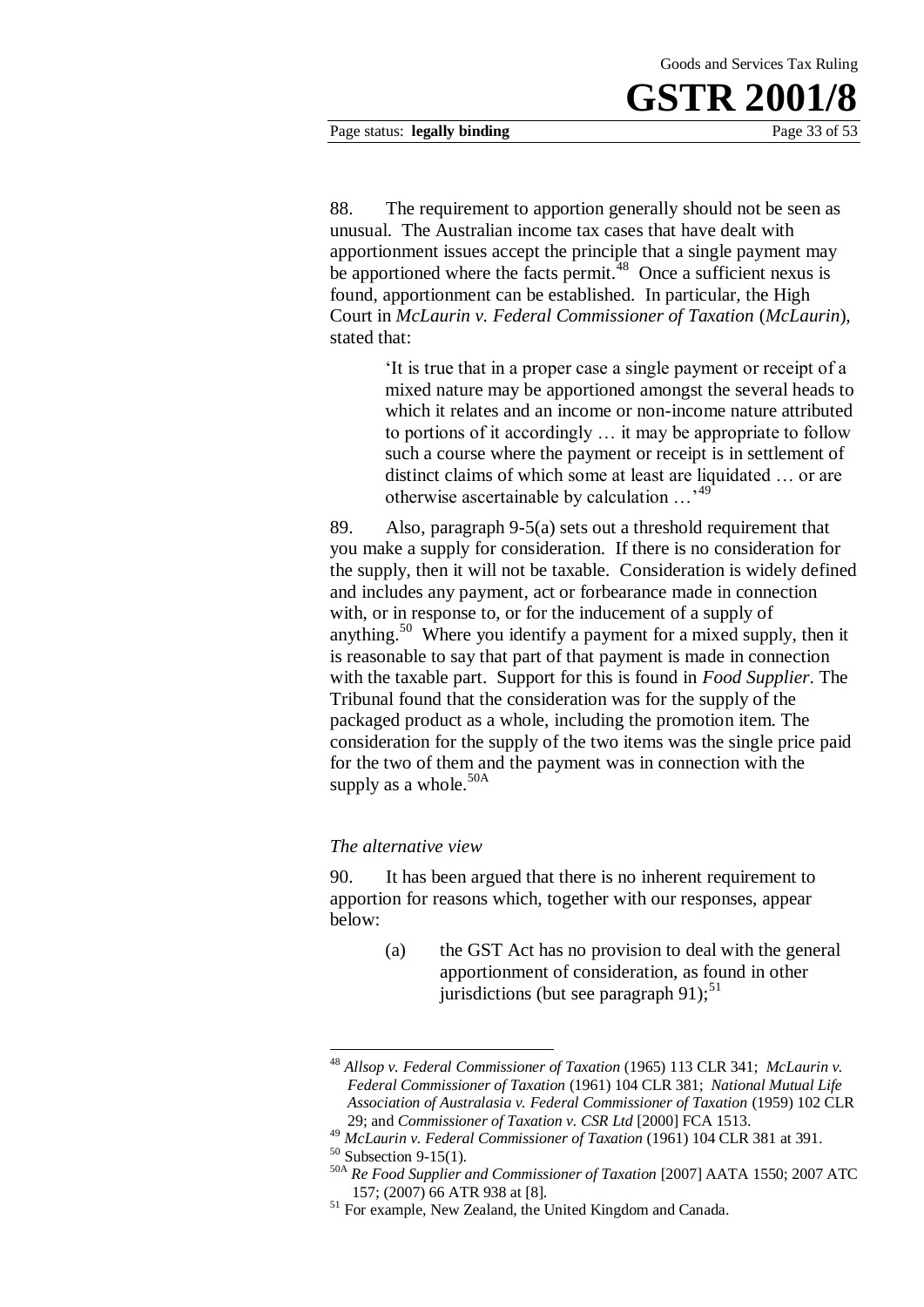- (b) the decisions in both *McLaurin* and *Allsop v. Federal Commissioner of Taxation* are authority for the view that a single payment cannot be dissected into individual payments relating to particular things (but as stated at paragraph 88, the judgments in these cases support the view that a single payment may be apportioned where the facts permit);
- (c) the GST Act contains numerous sections giving specific powers of apportionment which would not be necessary if there was a general inherent power available under the GST Act (but these do not necessarily form a code); and
- (d) the exclusion from a taxable supply to the extent that the supply is GST-free or input taxed in section 9-5, does not contain words which similarly exclude other non-taxable supplies (but things that the GST Act specifically states are not a taxable supply and things that do not meet one or more of paragraphs  $9-5(a)$  to (d) do not need such legislative treatment).

#### *Taxation Office view*

 $\overline{a}$ 

91. We are of the view that the GST Act inherently requires that the parts of a mixed supply be identified and that the consideration be apportioned where a sufficient nexus between the supply and its consideration is established. This approach gives practical effect to the intention of the GST Act and is consistent with a commonsense and equitable outcome.

#### *Reasonable methods of apportionment*

92. Where, as in the case of supplies covered by section 9-75, there is no legislative provision specifying a basis for apportionment, you may use any reasonable method to apportion consideration to the separately identifiable taxable part of a mixed supply. However, the apportionment must be supportable by the facts in the particular circumstances and be undertaken as a matter of practical commonsense.51A

<sup>51</sup>A *Commissioner of Taxation v Luxottica Retail Australia Pty Ltd* (2011) 79 ATR 768; 2011 ATC 20-243 at [40].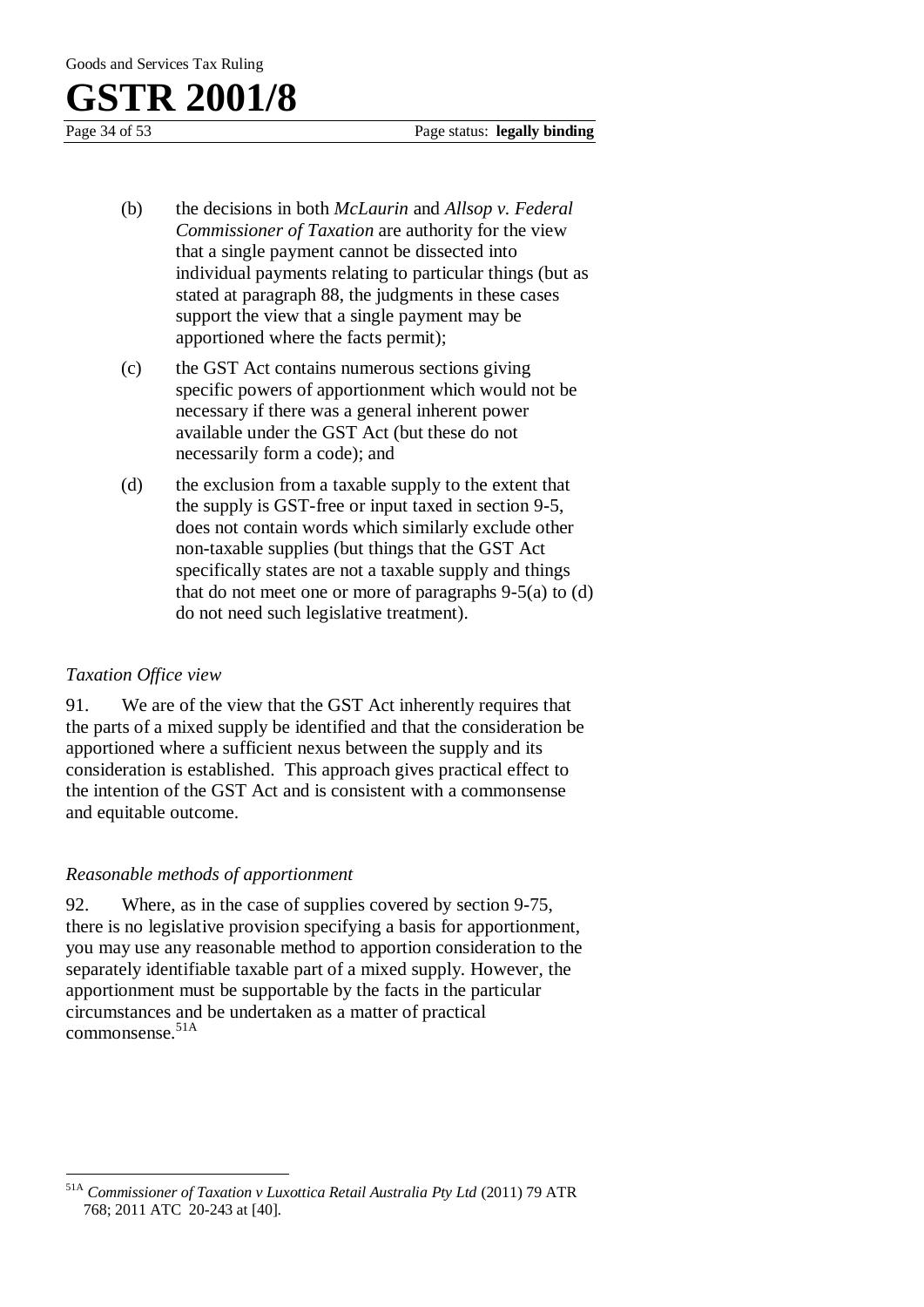#### Page status: **legally binding** Page 35 of 53

93. What is a reasonable method of apportioning the consideration for a mixed supply depends on the circumstances of each case.<sup>52</sup> In some cases, there will be only one reasonable method you may use.

94. Depending on your circumstances, you may use a direct or indirect method when apportioning the consideration for a mixed supply.

95. The method you choose should be based on a consideration of all the circumstances and not because it gives you a particular result. You may need to use different methods, or a combination of methods, for different supplies to ensure the appropriate amount of GST is payable. You need to keep records that explain all transactions and other acts you engage in that are relevant to supplies you make, including supplies that are GST-free and input taxed.<sup>53</sup>

96. Where consideration is apportioned in a manner that cannot be justified in terms of reasonableness, the general anti-avoidance provisions of the GST Act may have application.<sup>54</sup>

#### **Direct methods**

97. Direct methods use relevant variables that measure the connection between what is supplied (the taxable and non-taxable parts) and the consideration for the actual supply. A direct method usually gives you the most accurate measure of the consideration for (and therefore, the calculation of the value of) the taxable part of the supply you make. Such methods may include:

- the price allocation as agreed between the parties to the supply (see paragraphs 97A to 97M of this Ruling);
- the comparative price of each part if it were supplied on its own, relative to the whole payment received (see paragraphs 98 to 103D of this Ruling);
- the relative amounts of rental consideration (see paragraph 103E to 103F of this Ruling);
- the relative amount of time required to perform the supply (see paragraphs 104 to 105 of this Ruling); and
- the relative floor area in a supply of property (see paragraphs 106 to 108 of this Ruling).

1

<sup>&</sup>lt;sup>52</sup> The principles of reasonableness used in Goods and Services Tax Ruling GSTR 2000/15, which is about determining the extent of creditable purpose for claiming input tax credits and for making adjustments for changes in the extent of creditable purpose, also apply in this Ruling.

<sup>53</sup> Paragraph 382-5(1)(a) in Schedule 1 to the *Taxation Administration Act 1953* provides rules for keeping records of indirect tax transactions.

 $54 \text{ See Division} 165.$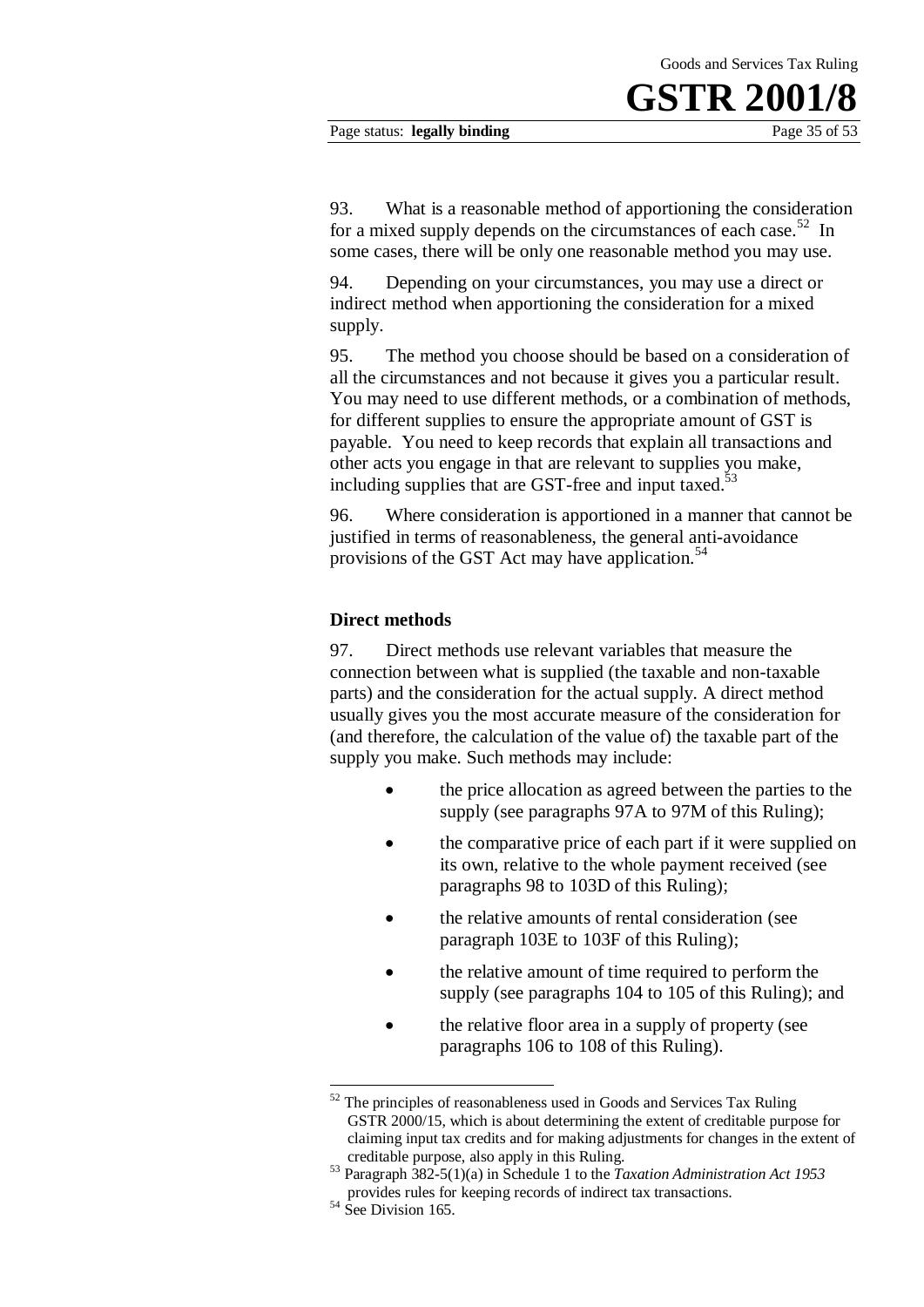

#### *Separately agreed prices*

97A. Depending on the facts and circumstances of a mixed supply, the price allocated to the taxable component may be regarded as the most appropriate measure of value of the taxable part of the supply.

#### *Examples of separately agreed prices*

*Example 13C – spectacles with GST-free lenses – no discount* 

*97B. Eye Specs sells prescription spectacles. Harry purchases a particular brand of frames for \$165 and prescription lenses for \$89.*

97C*. The price of the frames is a reasonable measure of value upon which to determine the taxable proportion. The price of the frames is their ordinary selling price and the price of the lenses is determined by the complexity of the optical prescription.* 

*97D. The price of the spectacles is the aggregate of the price of the frames and the price of the lenses.* 

*97E. The selling price of the frames is \$165 and of the spectacles is \$254. The GST payable is \$15.* 

*Example 13D - taxable membership and non-taxable voucher* 

*97F. Ocean Parks and Vans sells memberships which offer discounts for short term stays at their caravan parks. They offer a membership gift package which includes a 1 year membership and a \$100 voucher for short term stays. The package is sold for \$155. A 1 year membership normally sells for \$55.* 

*97G. The package consists of a taxable part (membership) and a non-taxable part (voucher).*54A

*97H. The value of the taxable supply is calculated under section 9- 75. The value of the taxable part is \$50 (that is, the price of the membership, \$55 x 10/11). The GST payable is \$5.* 

97I. In many cases, you may make a mixed supply that involves a discount promotion. The value of the taxable part must be determined as a matter of practical commonsense having regard to the relevant facts and circumstances of the supply and the relationship that the value of the taxable part has with the price of the actual supply.

 $\overline{a}$ 

<sup>&</sup>lt;sup>54A</sup> The supply of the voucher is not a taxable supply under section 105-5.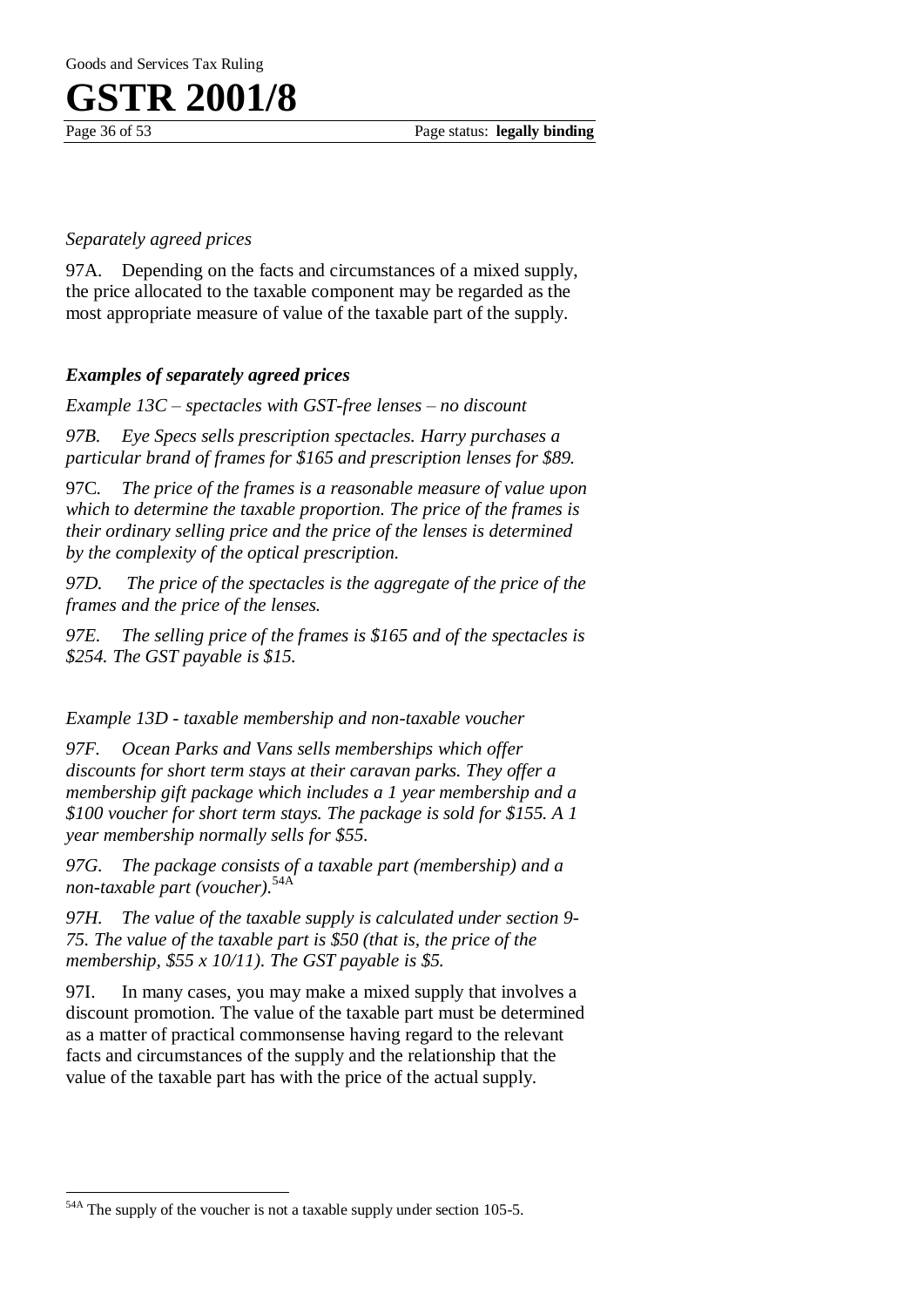#### Page status: **legally binding** Page 37 of 53

#### *Example 13E – spectacles with GST-free lenses – discount promotion*

97J. *Melissa sells prescription spectacles. She normally sells a particular brand of frames for \$160 and prescription lenses for \$89. The frames are an old style and not selling well so Melissa runs a promotion offering an aggregate price of \$199 for the frames and lenses. The \$50 discount is applied to these particular frames but only if they are purchased with a pair of prescription lenses to be fitted into the frames. The discount was not available if frames only were purchased.* 

97K. *The discounted price of the frames is a reasonable measure of value upon which to determine the taxable proportion. There are sound commercial reasons for discounting the frames (older style of frames that were not selling well). The frames were a key part of the promotion and this was the offer made to and accepted by the customer.* 

97L. *The price of the spectacles is the aggregate of the discounted price of the frames and the undiscounted price of the lenses.* 

97M. *The selling price of the frames and lenses is \$199. The taxable proportion is 52.9% (the GST-exclusive price of the frames (that is, \$100) divided by the GST-exclusive selling price of the spectacles (that is, \$189)). The GST payable is \$10.* 

#### *Price of each part relative to the whole*

98. Where it is possible to determine the price for which each part would have been supplied if it was supplied separately (for example, the general retail market price for which the goods are sold), then an apportionment on this basis may be reasonable. If you use this basis, the GST you pay is the same as if you supplied the taxable parts separately in the same market.

#### *Examples of apportionment using relative prices*

*Example 14 – goods sold together for single price* 

98A *A teapot is sold together with 100g of tea for \$25. The teapot is also sold separately for \$15 and the tea for \$10. It is reasonable in this case to apportion the \$25 based on the normal selling price of the teapot.* 

98B. *The value of the teapot (the taxable component) is commensurate with its normal selling price of \$15. The GST payable is \$1.36.* 

99. Where you cannot establish an appropriate market price for which particular goods are sold, then it may be reasonable for you to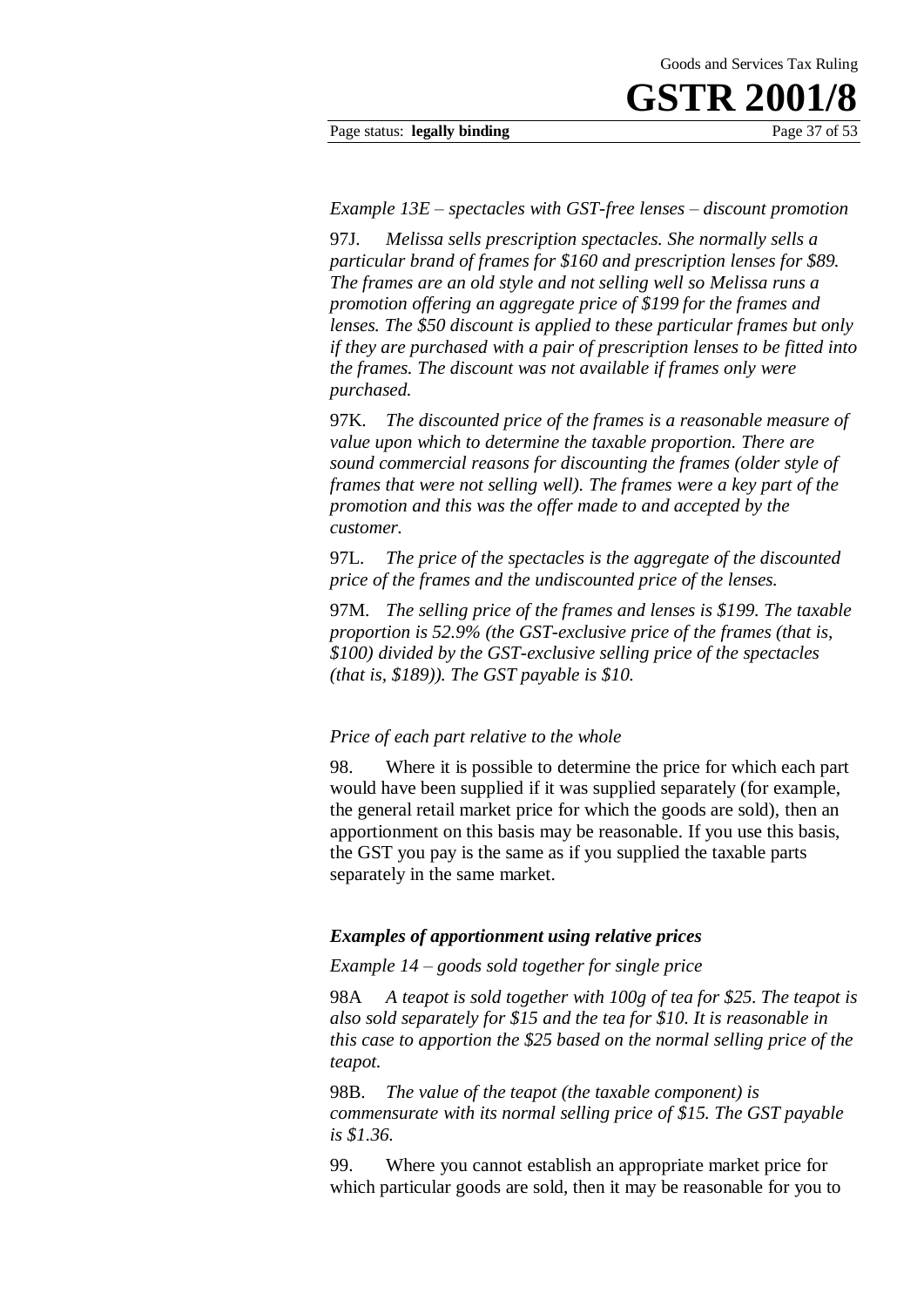

Page 38 of 53 Page status: **legally binding**

use a relevant market price for a similar supply (or an industry standard), to determine the appropriate price of the particular goods.

100. In many cases, you may make a mixed supply for a package price. The package price for the mixed supply may involve a discount promotion. Apportionment of the consideration must be undertaken as a matter of practical commonsense. This is illustrated in the following examples.

100A. Example 13C can be contrasted with the following examples.

*Example 14A – prescription glasses sold for a discount* 

101. *Michael sells prescription spectacles. He runs a promotion offering \$100 off the price of full priced spectacles. John selects a pair of frames that are priced at \$230 and has prescription lenses fitted which cost \$320. The total price of the spectacles after the discount is \$450.*

*101A. Michael apportions the discount on a proportionate basis resulting in a price of \$188 (\$230 divided by \$550 multiplied by \$450) for the frames and \$262 (\$320 divided by \$550 multiplied by \$450) for the lenses. The GST payable is one-eleventh of \$188 or \$17.10.* 

#### *Example 15 - education courses*

102. *Pierre signs up for a college course at a discounted package price. There are four units in Pierre's course - two that are GST-free and two that are taxable. The college usually charges \$500 for each of the GST-free units and \$825 for each of the taxable units. Pierre would normally pay \$2,650 for the course, but after a discount of 20%, he pays \$2,120.*

103. *To reasonably apportion the consideration for the course, the college discounts each of the units by 20%. The consideration for each of the GST-free units is \$400 (that is, \$500 less 20%), and for each of the taxable units, the consideration is \$660 (that is, \$825 less 20%).*

*103A. The value of the taxable part is commensurate with the discounted price of each course that is, \$600 (excluding GST). The GST payable is \$120.* 

 $\overline{a}$ 

<sup>&</sup>lt;sup>55</sup> [Omitted.]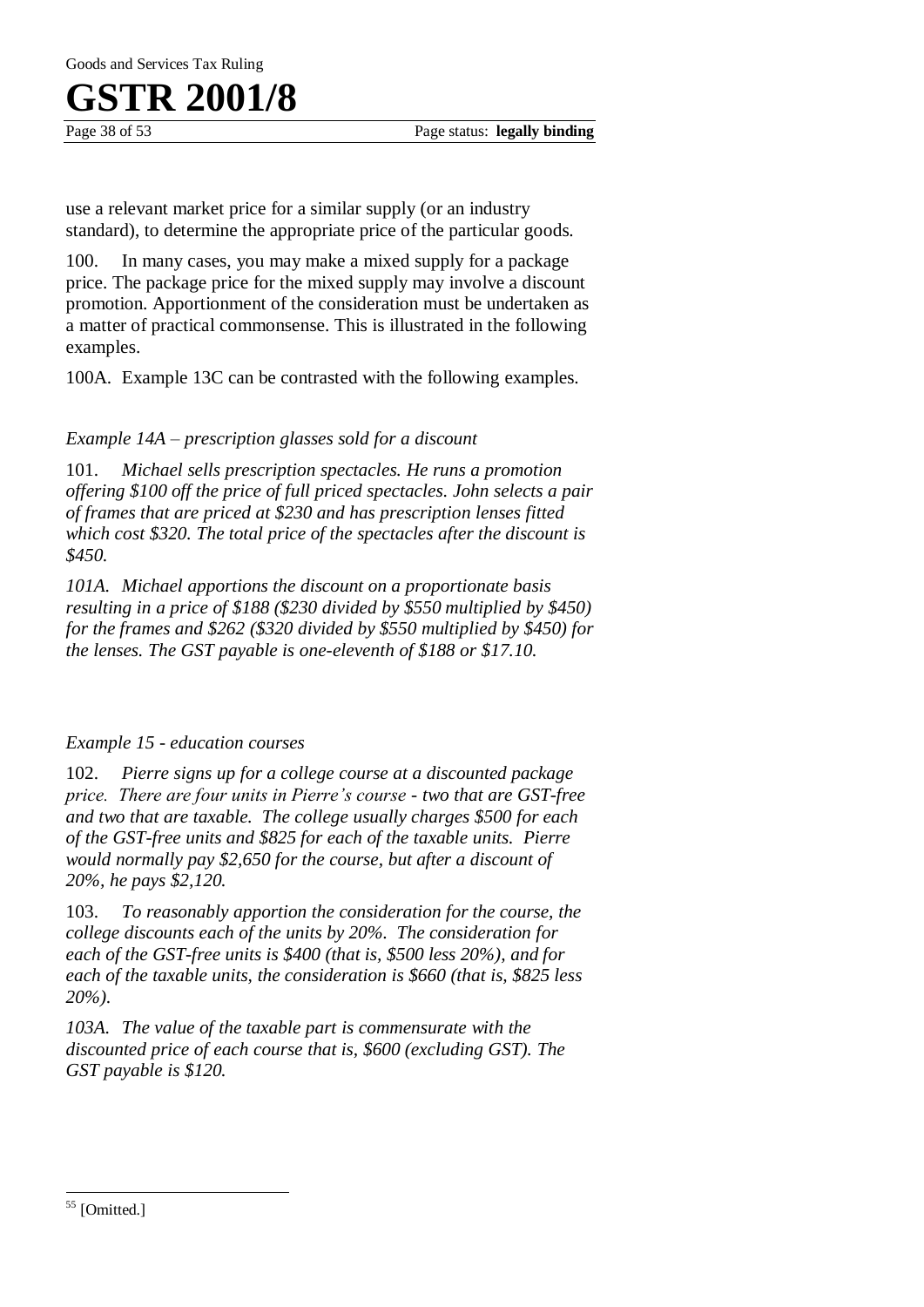Page status: **legally binding** Page 39 of 53

#### *Example 15B – goods sold together for single discounted price*

*103B. If in example 14, the teapot and the tea are sold for a single discounted price of \$20, it would, in the absence of any other more appropriate measure of value, be reasonable to apportion the \$20 based on the normal selling price of the teapot.* 

*103C. To work out the taxable proportion the discount of \$5 is apportioned on a proportionate basis resulting in a price of \$12 for the teapot and \$8 for the tea.* 

*103D. The GST payable is \$1.09.* 

#### *The relative amounts of rental consideration*

103E. Sometimes it may be appropriate to ascertain the value of a taxable part of the supply having regard to rental returns.

#### *Example 15C – commercial and residential premises*

*103F. Hilary is registered for GST. She sells a property that consists of commercial premises and residential premises. The property is on a single title and is currently untenanted, although the commercial part was recently rented for \$1,000 per week and the residential part for \$500 per week.55A Hilary may reasonably apportion two thirds of the consideration for the sale (the same proportion the rent for the commercial premises bears to the total rent of \$1500) to the commercial part and one third to the residential part to ascertain the value of the taxable part.* 

#### *Relative time to perform the supply*

1

104. Where you supply services and charge them out on a time basis (for example, at an hourly rate), it may be reasonable to apportion the consideration for a mixed supply based on the time taken to perform the relevant taxable and non-taxable parts of the supply. This method may be suitable where you make mixed supplies of professional or trade services.

<sup>55</sup>A The sale of commercial premises is taxable. The sale of residential premises is input taxed under section 40-65.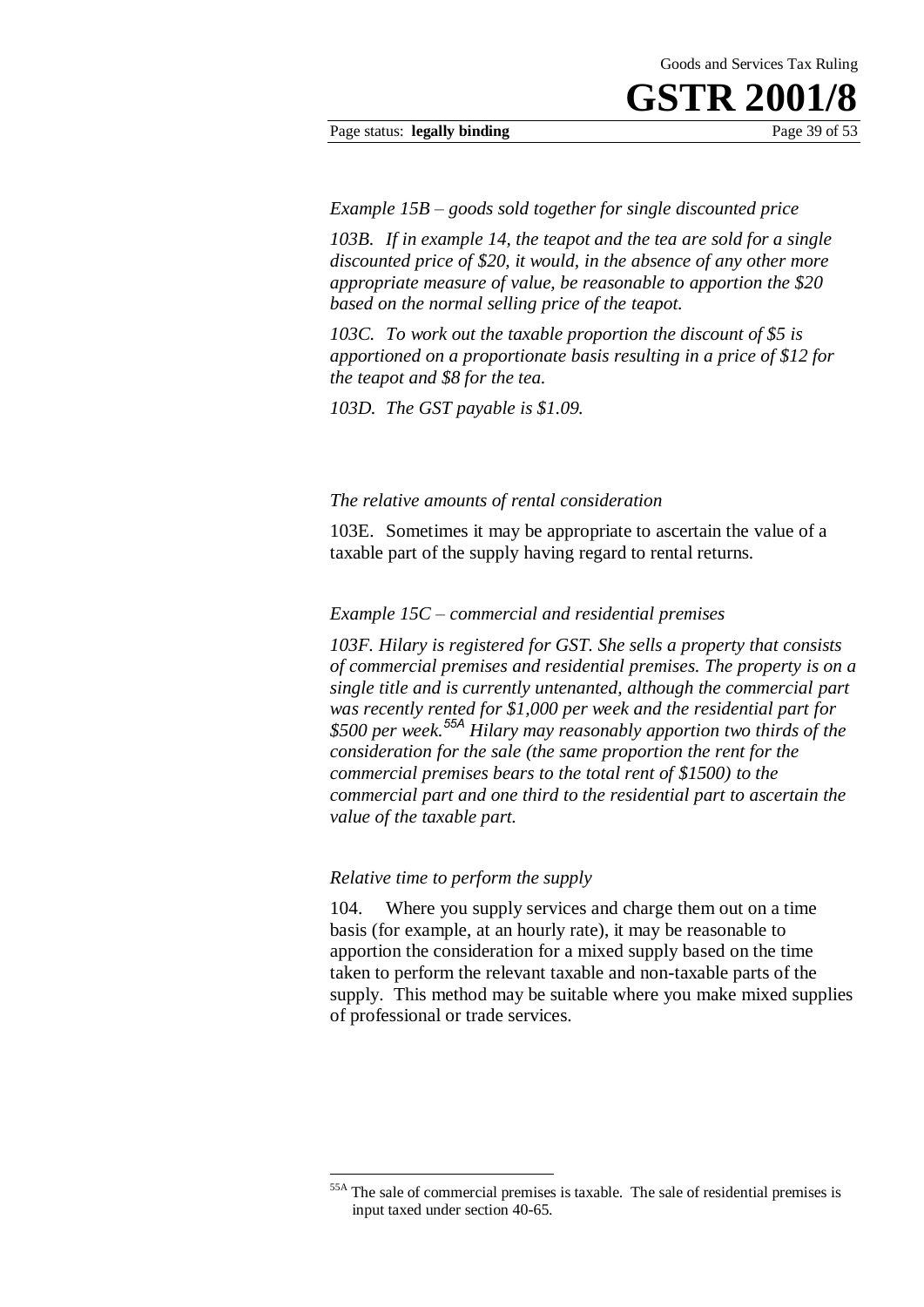$\overline{a}$ 

#### *Example 16 - GST-free and taxable services*

105. *Under direction from a doctor, Gilda provides home care to a privately funded client in the client's own home.55B She charges a flat hourly rate for her services that include helping to feed and dress her client. These services are GST-free under section 38-30. Gilda also tidies her client's house and garden. These latter services are taxable. Gilda apportions the consideration for her services on the number of hours it takes for her to perform the services. This is a reasonable method of apportionment to ascertain the value of the taxable part of the supply.*

#### *Relative floor area in a supply of property*

106. In some cases, it is reasonable for you to allocate the consideration for a mixed supply by reference to the relative floor area of the property being supplied. To make an allocation on this basis, you also need to consider the relative price of different types of floor space (for example, floor space in residential, retail and industrial property are often priced differently). That is, you may simply work out the proportionate floor area if the value per square metre does not vary. However, if the value per square metre is variable, then you can reasonably apportion on a basis of each area and its relative value. You may also need to take into account external features, such as the value of recreational areas.

#### *Example 17 - commercial and residential premises*

107. *Warren rents out a property to Josef for \$2,000 per month. The property is comprised of residential and commercial premises. The floor area of the residential part is 160 square metres and the commercial part is 80 square metres. In the locality, the rental of commercial space is worth twice as much as residential space.*

108. *It would be reasonable for Warren to base the taxable proportion of the supply on the floor area of the commercial part as a proportion of the combined floor area of the commercial and residential parts. However, he also needs to take into account the difference in the relative value of the commercial and residential floor space. Warren may reasonably apportion the consideration equally between the commercial and the residential parts.*

108A. *The taxable proportion is therefore 50%. Applying the formula in section 9-80, the taxable value of the actual supply is calculated as* 

<sup>55</sup>B Gilda's client is not a participant in the National Disability Insurance Scheme. Therefore the supplies made by Gilda to the client are not GST-free under section 38-38.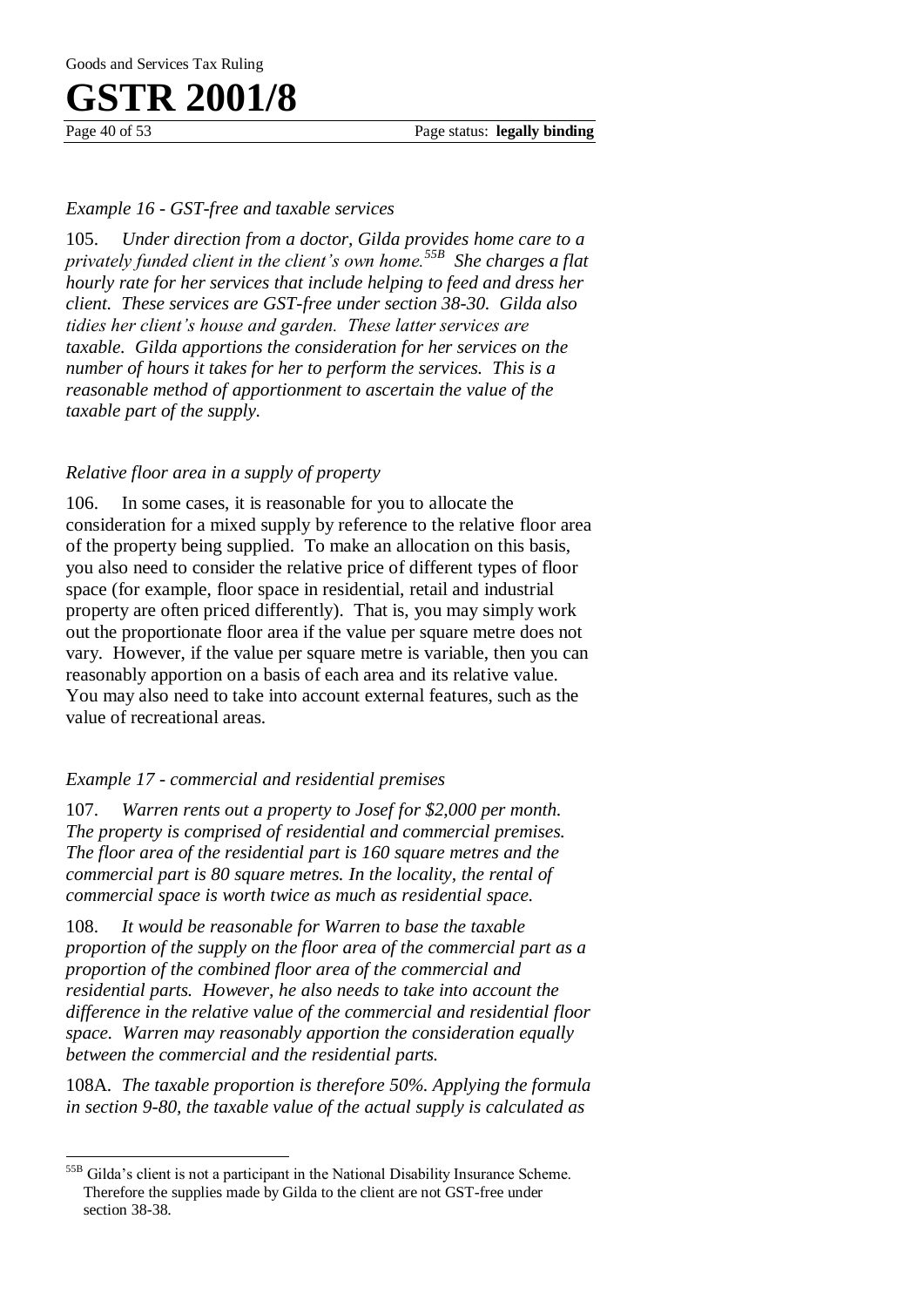Page status: **legally binding** Page 41 of 53

*(\$2000 x 10)/(10 + 0.5). The value of the taxable part is \$952.38 and the GST payable is \$95.23.* 

#### **Indirect methods**

109. You may decide that it is appropriate that you use an indirect method to apportion the consideration for a mixed supply you make. For example, you may use a reasonable method that includes the addition of an appropriate mark-up to reflect your profit margin relative to the market you supply.

110. Another example is where an arm's length wholesaler or manufacturer makes a mixed supply to you of things that have been packaged in the form in which you will market them. In this case, you may adopt the apportionment ratio worked out by your supplier. On the other hand, if your supplier characterises a supply to you as a composite supply, you will not necessarily be able to adopt the same characterisation. This is because your supplier may have used the approach provided at paragraph 21 which may not be applicable to your particular circumstances because of your profit mark-up.

#### *Example 18 - indirect method*

111. *Byron manufactures cosmetics including perfume, shampoo and SPF 30+ sunscreen. Perfume and shampoo are taxable, and the sunscreen is GST-free. Byron supplies one bottle of each item in a clear plastic package to wholesalers. He chooses to use an indirect method based on the cost and usual profit margin of each item to apportion the consideration for the supply. This method is reasonable in the circumstances.*

#### **Methods of apportionment that are not reasonable**

112. Some methods may not result in a reasonable basis of apportionment of the consideration for a mixed supply. For example, in some cases, it may not be reasonable to apportion the consideration solely on the basis of the cost of the supply to you. This would be the case if your mark-up varies from part to part. Variations in mark-ups prevent this method from being a reasonable apportionment of the consideration for the supply.

113. Also, in some circumstances it may not be reasonable to apportion consideration using 'historical cost' and 'residual value' methods. These amounts often are used for accounting purposes and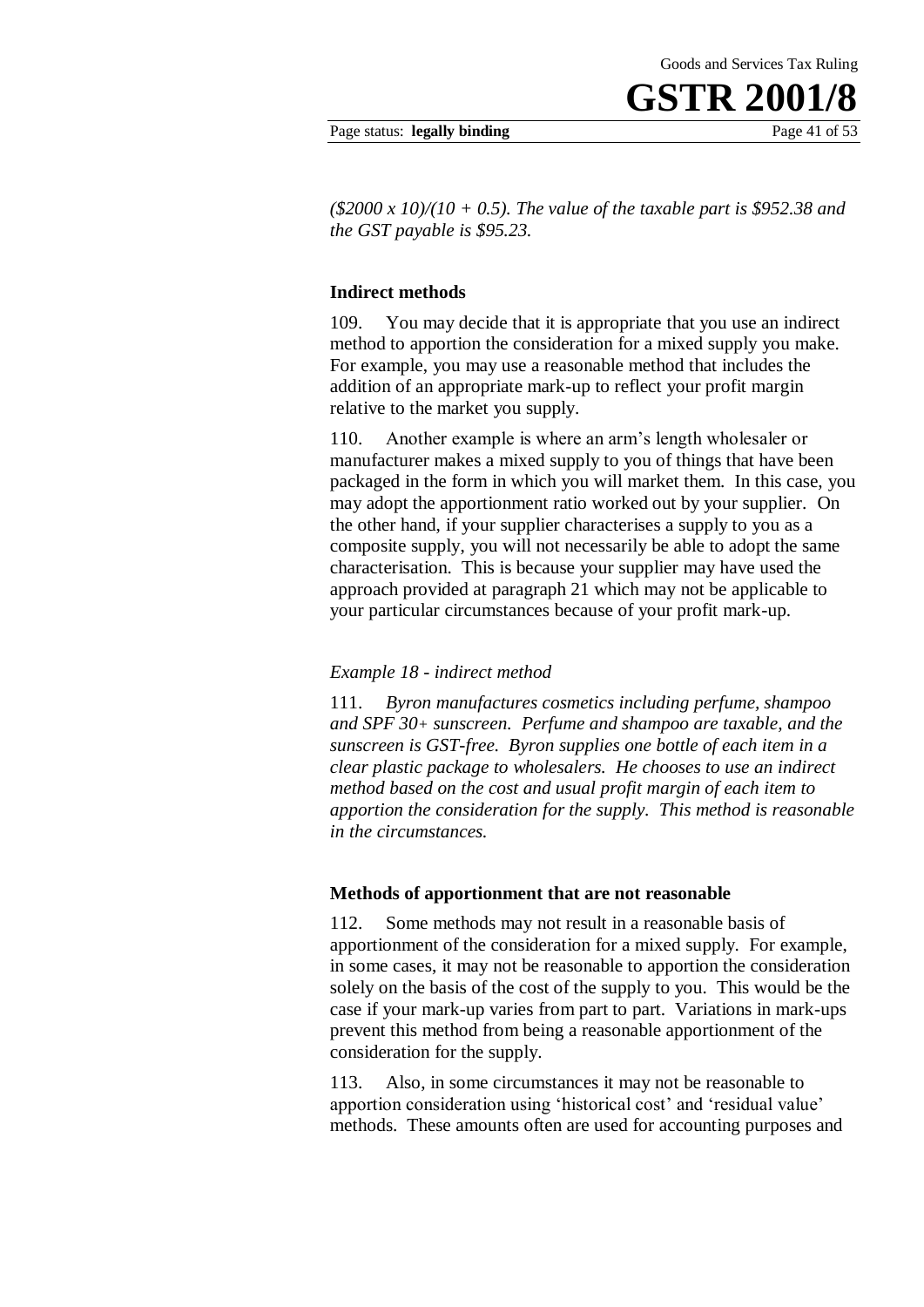

may not reflect an appropriate apportionment of the consideration for a supply.<sup>56</sup>

#### **Calculating the GST payable on the taxable part of a mixed supply**

114. GST is calculated as 10% of the value of the taxable supply.<sup>57</sup> Section 9-75 links the value of the taxable supply to its price so that the value of a supply is 10/11 of its price. This also means that the GST payable on a taxable supply is equivalent to 1/11 of the price (or consideration) of the supply.

115. The value of a taxable supply has the meaning given by section 9-75 and 9-80.<sup>57A</sup> Section 9-75 links the value of the taxable supply to its price so that the value of a supply is 10/11 of its price (or consideration). This also means that the GST payable on a taxable supply is equivalent to 1/11 of the price (or consideration) of the supply. In section 9-80 the value of the taxable supply is a proportion of the value of the actual supply which is similarly linked to the price of the actual supply. However, as the actual supply includes GST-free or input taxed parts the value of the actual supply is not 10/11 of its price. The denominator must be greater than 10 but less than 11.

116. Section 9-80 applies to calculate the value of the taxable part of a supply that has non-taxable parts that are GST-free or input taxed. Section 9-75 applies to calculate the value of the taxable part of a supply that has non-taxable parts that are not GST-free or input taxed. When you have apportioned the consideration for the supply, you can calculate the GST payable as either:

- 10% of the value of the taxable part; or
- 1/11 of the price (or consideration) for the taxable part.

#### *Determining the value of the taxable part of a mixed supply that has non-taxable parts that are GST-free or input taxed*

117. Section 9-80 provides the method for working out the value of the taxable part of a mixed supply that consists only of taxable and GST-free or input taxed parts. The section refers to such a supply as the actual supply.

 $\overline{a}$ <sup>56</sup> In Goods and Services Tax Ruling GSTR 2001/6, Goods and services tax: nonmonetary consideration, we also state that 'historical cost' or 'residual value' may not be acceptable methods for determining the market value of consideration.

<sup>57</sup> Section 9-70.

<sup>57</sup>A Section 195-1.

<sup>&</sup>lt;sup>58</sup> [Omitted]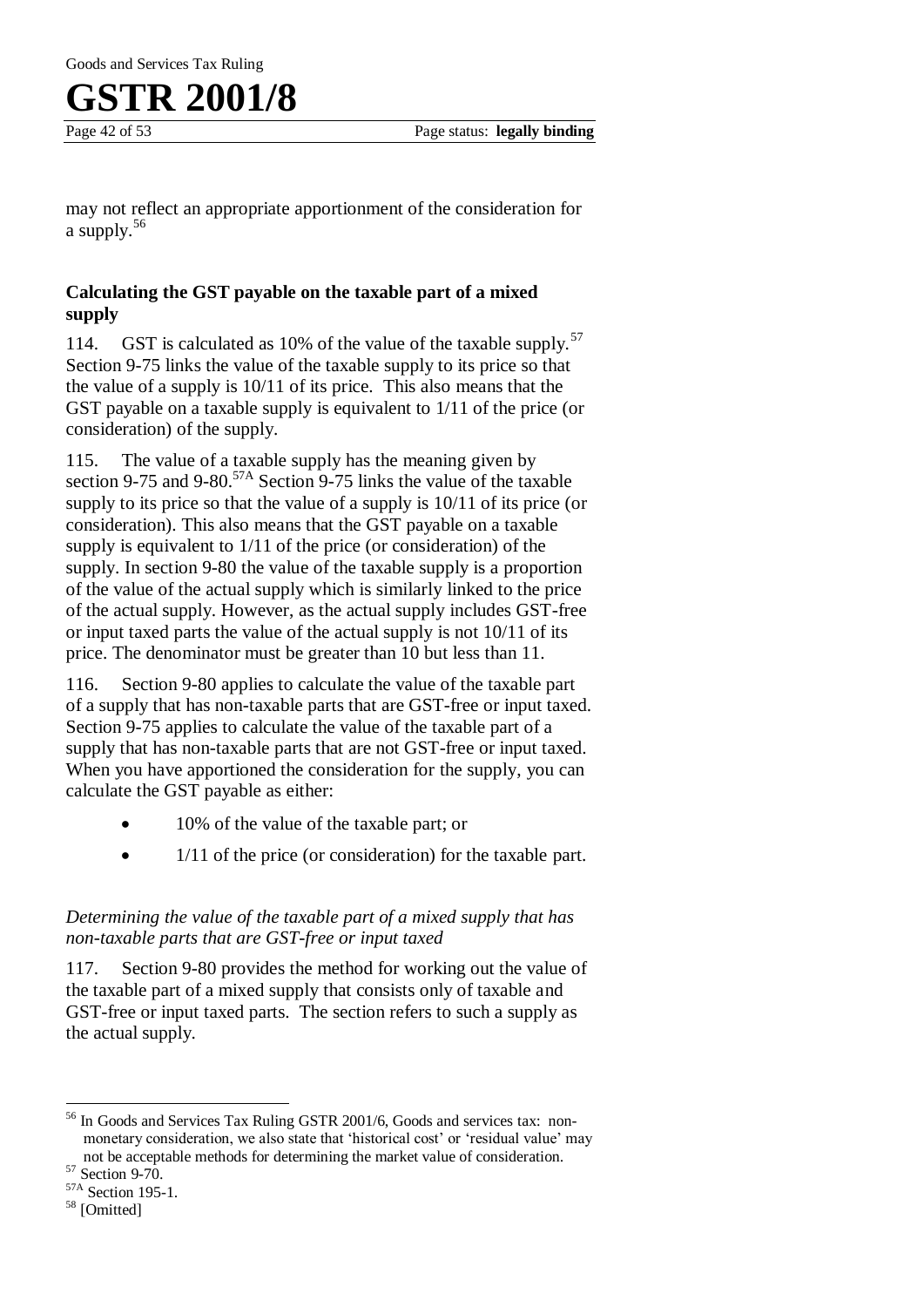118. To work out the taxable proportion a conclusion as to the value of the taxable part of the supply has to be made (see paragraphs 81F to 81O of this Ruling). Once that conclusion is made and you have established the value of the taxable part of the supply, you can simply calculate the GST payable as either:

- 10% of the GST-exclusive value of the taxable part; or
- 1/11 of the GST inclusive value for the taxable part.

*Determining the value of the taxable part of a mixed supply that has non-taxable parts that are not GST-free or input taxed* 

119. Section 9-75 applies to work out the value of the taxable part of a supply consisting of taxable and non-taxable parts that are either dealt with in specific provisions of the GST Act or do not meet the requirements of paragraphs 9-5(a) to (d). The consideration that is allocated to the taxable part is the price of the taxable part referred to in section 9-75. The value of that part is simply calculated as 10/11 of its price (or consideration).

#### **Preparing a tax invoice that includes a mixed supply**

120. Subsection 29-70(1) specifies the information to be contained in a tax invoice.

121. The GST payable on a mixed supply you make will be less than 1/11 of the price of the supply. To show the correct amount of GST, the tax invoice for a mixed supply must contain enough information to clearly ascertain:

- what is supplied including the quantity and price;
- the extent to which supplies are taxable; and
- the amount of GST payable.

122. If you use a simplified accounting method to account for GST on your Business Activity Statement, you may still have to issue a tax invoice within 28 days of a request by the recipient of the supply. $60$ 

### **Detailed contents list**

123. Below is the detailed contents list for this Ruling:

<sup>&</sup>lt;u>.</u> <sup>59</sup> [Omitted]

<sup>&</sup>lt;sup>60</sup> The Commissioner has published a booklet titled 'Simplified GST Accounting Methods for Food Retailers'. This information is available from the ATO website at www.ato.gov.au.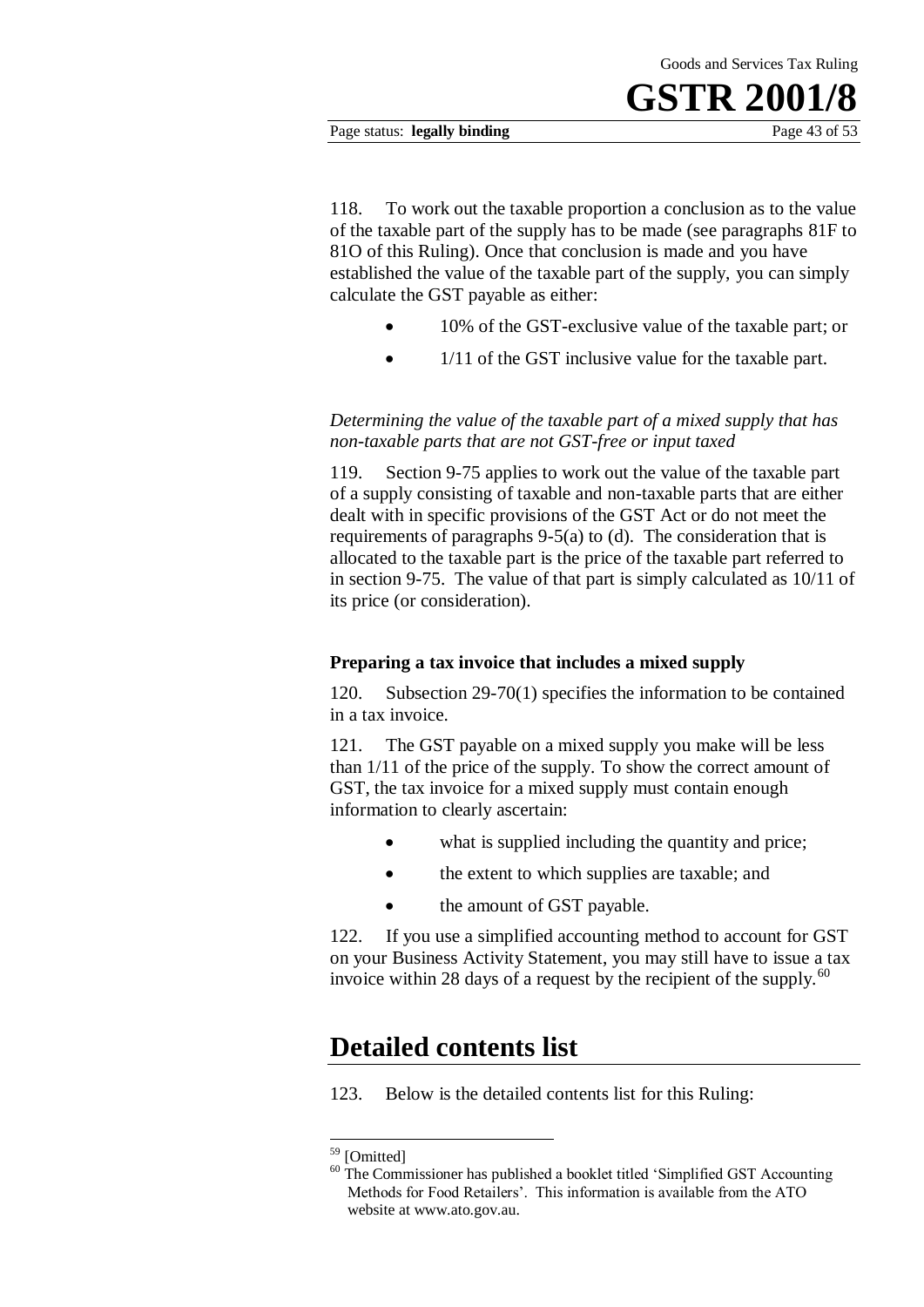# GSTR 2001/8

|                                                                      | Paragraph |
|----------------------------------------------------------------------|-----------|
| What this Ruling is about                                            | 1         |
| Date of effect                                                       | 8         |
| <b>Context</b>                                                       | 9         |
| <b>Ruling</b>                                                        | 15        |
| <b>Mixed Supply</b>                                                  | 16        |
| Composite supply                                                     | 17        |
| Differentiating between mixed and composite supplies                 | 19        |
| Apportionment of the consideration for a mixed supply                | 25        |
| Calculating the GST payable on the taxable part of<br>a mixed supply | 28        |
| <b>Explanation</b>                                                   | 31        |
| Differentiating between a mixed supply and a composite<br>supply     | 40        |
| Separately identifiable parts                                        | 45        |
| Integral, ancillary or incidental parts                              | 55        |
| Example 1 - cereal with stickers                                     | 62        |
| Package deals                                                        | 64        |
| Examples of mixed supplies                                           | 70        |
| Example 2 - commercial and residential premises                      | 70        |
| Example 3 - education courses                                        | 71        |
| Example 4 - student board at a university college                    | 72        |
| Example 5 - promotional pack                                         | 73        |
| Example 6 - health cover and gym membership                          | 74        |
| Example 7 - hamper                                                   | 75        |
| Example 8 - granting a right for use in and outside<br>Australia     | 76        |
| Examples of composite supplies                                       | 77        |
| Example 9 - delivery of GST-free goods                               | 77        |
| Example 10 - picnic box                                              | 78        |
| Example 11 - GST-free services and the use of goods                  | 79        |
| Example 12 - GST-free goods with ancillary item                      | 80        |
| Example 13 - fitted car parts                                        | 81        |
| Apportionment under section 9-80                                     | 81A       |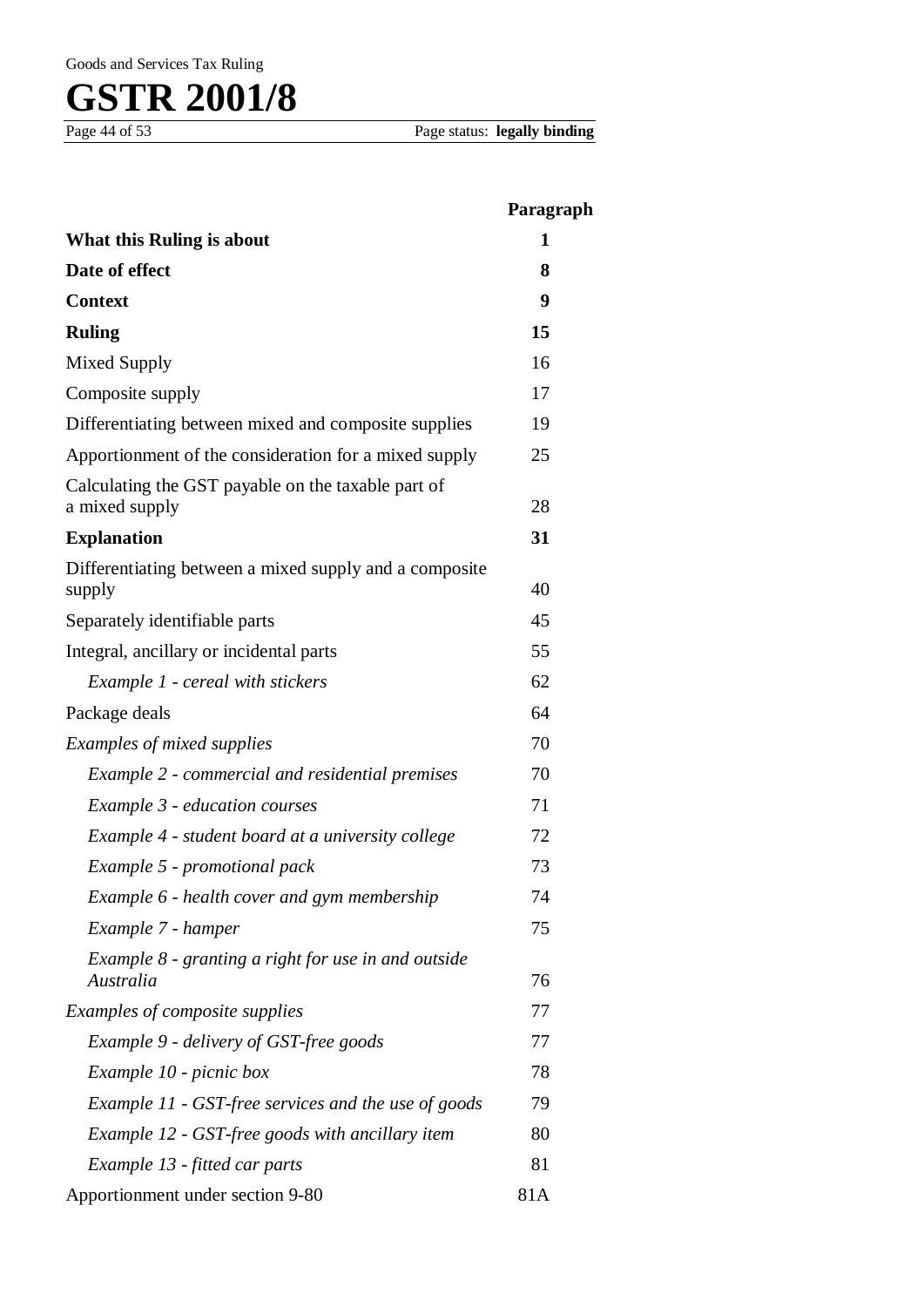#### Page status: **legally binding**

| Determining the value of the taxable part                                                                   | 81Q  |
|-------------------------------------------------------------------------------------------------------------|------|
| The terms of a promotion and the relevance<br>to determining the value of the taxable<br>part of the supply | 81U  |
| Example $13A - \text{free'} \text{goods} - a \text{ reasonable}$                                            |      |
| apportionment                                                                                               | 81ZG |
| Example 13B – unreasonable apportionment                                                                    | 81ZI |
| Apportionment under section 9-75                                                                            | 81ZJ |
| The argument for a general rule of apportionment                                                            | 84   |
| The alternative view                                                                                        | 90   |
| <b>Taxation Office view</b>                                                                                 | 91   |
| Reasonable methods of apportionment                                                                         | 92   |
| Direct methods                                                                                              | 97   |
| Separately agreed prices                                                                                    | 97A  |
| Examples of separately agreed prices                                                                        | 97B  |
| Example $13C$ – spectacles with<br>GST-free lenses - no discount                                            | 97B  |
| Example 13D - taxable membership<br>and non-taxable voucher                                                 | 97F  |
| Example 13E - spectacles with<br>GST-free lenses – discount promotion                                       | 97J  |
| Price of each part relative to the whole                                                                    | 98   |
| Examples of apportionment using relative price                                                              | 98A  |
| Example $14$ – goods sold together<br>for single price                                                      | 98A  |
| Example $14A$ – prescription glasses<br>sold for a discount                                                 | 101  |
| Example 15 - education courses                                                                              | 102  |
| Example $15B$ – goods sold together<br>for single discounted price                                          | 103B |
| The relative amounts of rental consideration                                                                | 103E |
| Example $15C$ – commercial and residential<br>premises                                                      | 103F |
| Relative time to perform the supply                                                                         | 104  |
| Example 16 - GST-free and taxable services                                                                  | 105  |
| Relative floor area in a supply of property                                                                 | 106  |
|                                                                                                             |      |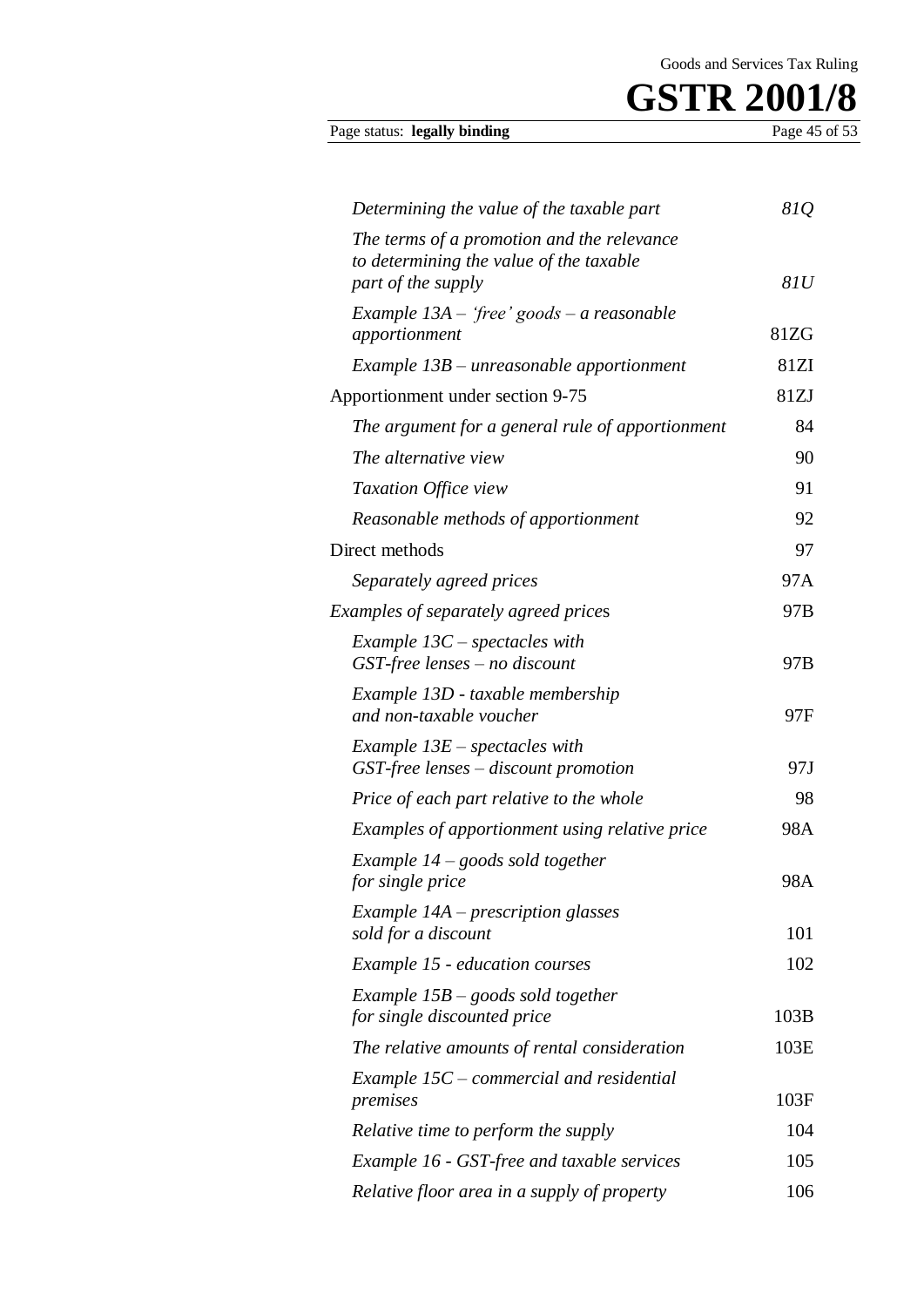# GSTR 2001/8

Page status: **legally binding** 

| <b>Appendix A</b>                                                                                                                 | Page 30 |
|-----------------------------------------------------------------------------------------------------------------------------------|---------|
| <b>Detailed contents list</b>                                                                                                     | 123     |
| Preparing a tax invoice that includes a mixed supply                                                                              | 120     |
| Determining the value of the taxable part of a<br>mixed supply that has non-taxable parts that are<br>not GST-free or input taxed | 119     |
| Determining the value of the taxable part of a<br>mixed supply that has non-taxable parts that are<br>GST-free or input taxed     | 117     |
| Calculating the GST payable on the taxable part of<br>a mixed supply                                                              | 114     |
| Methods of apportionment that are not reasonable.                                                                                 | 112     |
| Example 18 - indirect method                                                                                                      | 111     |
| Indirect methods                                                                                                                  | 109     |
| Example 17 - commercial and residential premises                                                                                  | 107     |

#### **Commissioner of Taxation** 19 December 2001

|                                                    |                          | Legislative References: |  |
|----------------------------------------------------|--------------------------|-------------------------|--|
| Previous Draft:                                    |                          | $ANTS(GST)A99 7-1(1)$   |  |
| Previously released in draft form as               | $\sim 100$               | ANTS(GST)A99 9-5        |  |
| <b>GSTR 2001/D4</b>                                | $\blacksquare$           | $ANTS(GST)$ A99 9-5(a)  |  |
|                                                    | $\blacksquare$           | $ANTS(GST)A99 9-5(b)$   |  |
| Related Rulings/Determinations:                    | $\blacksquare$           | $ANTS(GST)A99 9-5(c)$   |  |
| TR 2006/10; GSTR 2000/31;                          | $\blacksquare$           | $ANTS(GST)A99 9-5(d)$   |  |
| GSTR 2001/6; GSTR 2006/4;                          | $\blacksquare$           | ANTS(GST)A99 9-10(2)(h) |  |
| GSTR 2012/5; GSTD 2000/6                           | $\blacksquare$           | ANTS(GST)A99 9-15(1)    |  |
|                                                    | $\blacksquare$           | ANTS(GST)A99 9-30(1)    |  |
| Subject References:                                |                          | ANTS(GST)A99 9-30(2)    |  |
| ancillary                                          | $\sim$                   | ANTS(GST)A99 9-40       |  |
| apportionment                                      | $\blacksquare$           | ANTS(GST)A99 Subdiv 9-C |  |
| composite supply                                   |                          | ANTS(GST)A99 9-70       |  |
| <b>GST</b>                                         |                          | ANTS(GST)A99 9-75       |  |
| GST-free supply<br>$\overline{\phantom{a}}$        | $\overline{\phantom{0}}$ | ANTS(GST)A99 9-75(1)    |  |
| incidental<br>$\overline{\phantom{a}}$             | $\blacksquare$           | ANTS(GST)A99 9-80       |  |
| integral<br>$\overline{\phantom{a}}$               |                          | ANTS(GST)A99 9-80(2)    |  |
| input taxed supply<br>$\qquad \qquad \blacksquare$ | $\blacksquare$           | ANTS(GST)A99 Div 11     |  |
| mixed supply<br>$\overline{\phantom{0}}$           | $\blacksquare$           | ANTS(GST)A99 29-70(1)   |  |
| non-taxable supply<br>$\overline{\phantom{a}}$     | $\blacksquare$           | ANTS(GST)A99 Div 38     |  |
| package deal                                       |                          | ANTS(GST)A99 38-2       |  |
| partly taxable supply<br>$\overline{\phantom{a}}$  | $\overline{\phantom{0}}$ | ANTS(GST)A99 38-3       |  |
| tax invoice                                        | $\blacksquare$           | ANTS(GST)A99 38-3(1)(a) |  |
| taxable supply<br>$\qquad \qquad \blacksquare$     |                          | ANTS(GST)A99 38-3(1)(c) |  |
| value                                              | $\equiv$                 | ANTS(GST)A99 38-30      |  |
|                                                    | $\overline{\phantom{a}}$ | ANTS(GST)A99 38-38      |  |
|                                                    |                          |                         |  |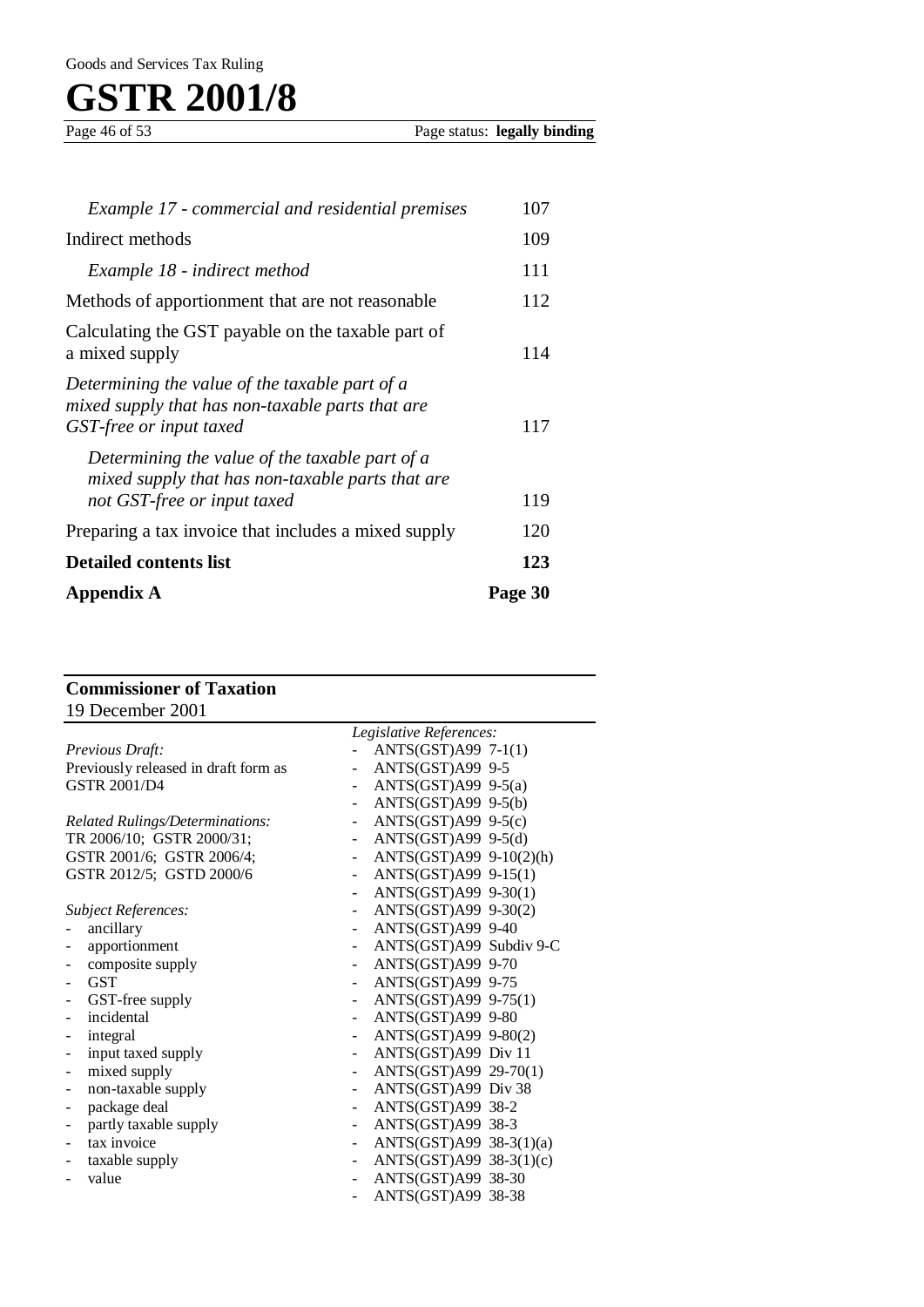#### Page status: **legally binding** Page 47 of 53

|                           | ANTS(GST)A99                      | 38-45         |  |
|---------------------------|-----------------------------------|---------------|--|
|                           | ANTS(GST)A99                      | 38-90         |  |
|                           | ANTS(GST)A99                      | $38-90(2)(b)$ |  |
|                           | ANTS(GST)A99                      | 38-187        |  |
|                           | ANTS(GST)A99                      | 38-190        |  |
|                           | ANTS(GST)A99                      | $38-190(1)$   |  |
|                           | ANTS(GST)A99                      | 38-250        |  |
|                           | ANTS(GST)A99                      | Subdiv 38-P   |  |
|                           | ANTS(GST)A99                      | 38-505(4)     |  |
|                           | ANTS(GST)A99                      | $38 - 510(4)$ |  |
|                           | ANTS(GST)A99                      | Div 40        |  |
|                           | ANTS(GST)A99                      | 40-35         |  |
|                           | ANTS(GST)A99                      | 40-65         |  |
|                           | ANTS(GST)A99                      | $48-40(2)$    |  |
|                           | ANTS(GST)A99                      | 49-30         |  |
|                           | ANTS(GST)A99                      | $49 - 30(1)$  |  |
|                           | ANTS(GST)A99                      | $51-30(2)$    |  |
|                           | ANTS(GST)A99                      | 66-45         |  |
|                           | ANTS(GST)A99                      | $66-45(1)$    |  |
|                           | ANTS(GST)A99                      | $72-5$        |  |
|                           | ANTS(GST)A99                      | 78-25         |  |
|                           | ANTS(GST)A99                      | $78-25(1)$    |  |
|                           | ANTS(GST)A99                      | 78-50         |  |
|                           | ANTS(GST)A99                      | 78-60         |  |
|                           | ANTS(GST)A99                      | $78-60(1)$    |  |
|                           | ANTS(GST)A99                      | 78-65         |  |
|                           | ANTS(GST)A99                      | 78-70         |  |
|                           | ANTS(GST)A99                      | 81-10         |  |
|                           | ANTS(GST)A99                      | 84-5          |  |
|                           | ANTS(GST)A99                      | 90-5          |  |
|                           | ANTS(GST)A99                      | $90-5(1)$     |  |
|                           | ANTS(GST)A99                      | $100 - 5$     |  |
|                           | ANTS(GST)A99                      | $100-5(1)$    |  |
|                           | ANTS(GST)A99                      | $105 - 5$     |  |
|                           | ANTS(GST)A99                      | $105-5(3)$    |  |
| -                         | ANTS(GST)A99                      | 113-1         |  |
|                           | ANTS(GST)A99                      | $113-5(1)$    |  |
|                           | ANTS(GST)A99                      | Div 165       |  |
|                           | ANTS(GST)A99 195-1                |               |  |
|                           | ANTS(GST)R99 40-5.                |               |  |
| $\mathbb{R}^{\mathbb{Z}}$ | TAA 1953 Sch 1 Div 358            |               |  |
| $\mathbf{L}^{\text{max}}$ | TAA 1953 Sch 1 382-5(1)(a)        |               |  |
|                           |                                   |               |  |
| Case References:          |                                   |               |  |
|                           | Allsop v. Federal Commissioner of |               |  |
|                           | Taxation (1965) 113 CLR 341       |               |  |

- *-* Avon Products Pty Limited v. Commissioner of Taxation 2006 ATC 4296; 62 ATR 399
- Bophuthatswana National Commercial Corporation Ltd v. Customs and Excise Commissioners [1993] BVC 194
- British Airways plc v. Customs and Excise Commissioners (1990) 5 BVC 97

#### Card Protection Plan Ltd v. Customs and Excise Commissioners [1999] BVC 155 Card Protection Plan v. Customs and Excise Commissioners [2001] UKHL 4; [2001] BVC 158 Commissioner of Taxation v. CSR Ltd [2000] FCA 1513

- Commissioner of Taxation v. Luxottica Retail Australia Pty Ltd [2011] FCAFC; 2011 ATC 20- 243; (2011) 79 ATR 768
- Customs and Excise Commissioners v. British Telecommunications plc [1999] BVC 306
- Customs and Excise Commissioners v. Madgett (t/a Howden Court Hotel) (Joined Cases C-308/96 and C-94/97) [1998] BVC 458
- Customs & Excise Commissioners v. Wellington Private Hospital Ltd [1997] BVC 251
- E.C. Commission v. United Kingdom (Case No. 353/85) (1988) 3 BVC 265
- IAC (Finance) Pty limited v. Courtenay (1963) 110 CLR 550
- Luxottica Retail Australia Pty Ltd v FC of T [2010] AATA 22; (2010) 75 ATR 169; 2010 ATC 10-119
- McLaurin v. Federal Commissioner of Taxation (1961) 104 CLR 381
- National Mutual Life Association of Australasia v. Federal Commissioner of Taxation (1959) 102 CLR 29
- Re Food Supplier and Commissioner of Taxation [2007] AATA 1550; 2007 ATC 157; (2007) 66 ATR 938
- Saga Holidays v. Commissioner of Taxation 2006 ATC 4841; (2006) 64 ATR 602
- Sea Containers Ltd v. Customs & Excise Commissioners [2000] BVC 60
- United Biscuits (UK) Ltd (t/a Simmers) v. Customs and Excise Commissioners [1992] BVC 54
- Westley Nominees Pty Ltd v. Coles Supermarkets Pty Ltd [2006] FCAFC 115; 2006 ATC 4363; (2006) 62 ATR 682

### **GSTR 2001**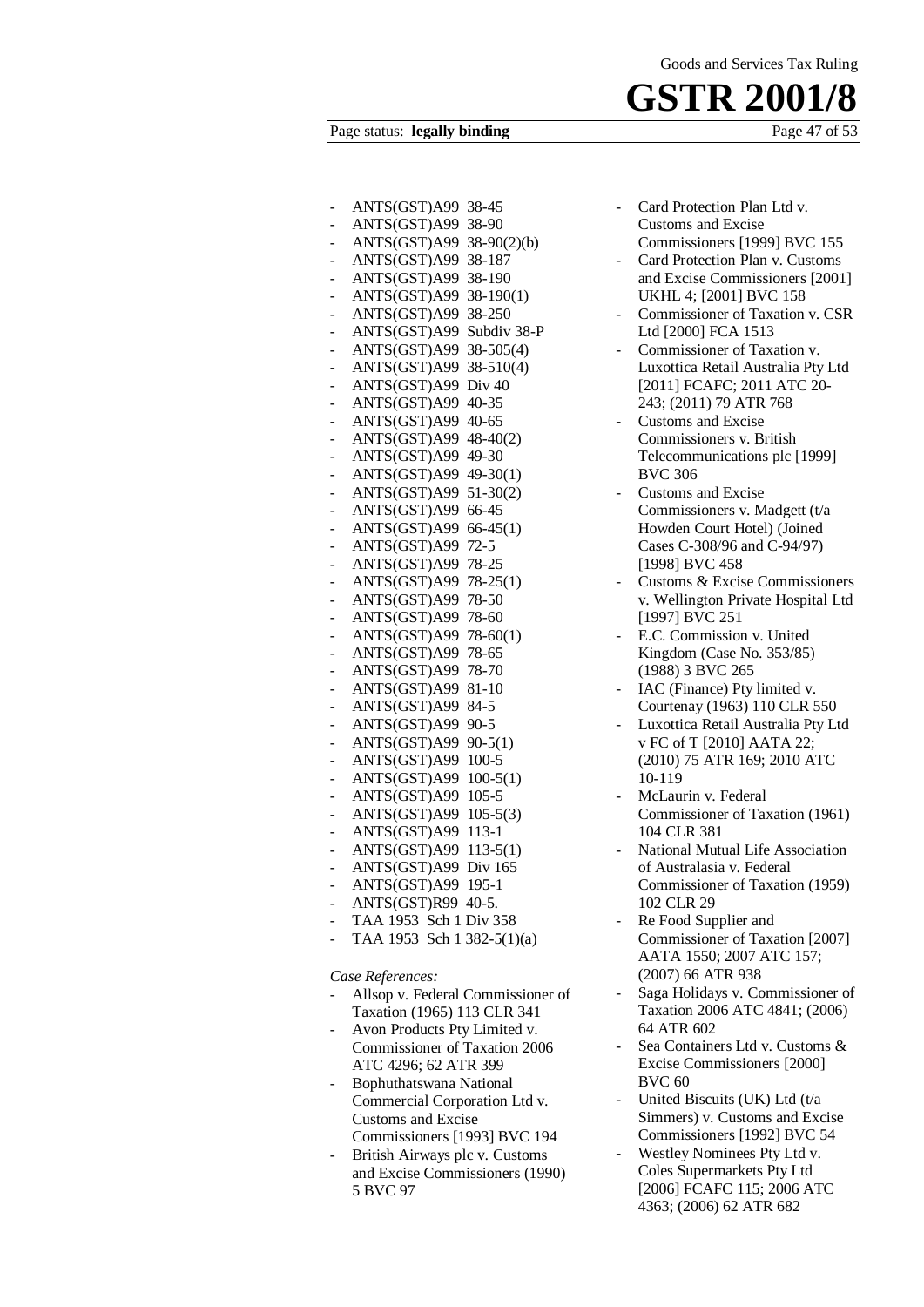

**GSTR 2001/8**

Page 48 of 53



In addition to section 9-5, which provides that a supply is not a taxable supply to the extent that it is GST-free or input taxed, the GST Act specifies that the following things are not a taxable supply, or are not treated as a taxable supply:

#### *Supplies to members of the same GST group*

#### [Subsection 48-40(2)] However:

- (a) a supply that an entity makes to another \*member of the same \*GST group is treated as if it were not a \*taxable supply, unless:
	- (i) it is a taxable supply because of Division 84 (which is about offshore supplies other than goods or real property); or
	- (ii) the entity is a participant in a \*GST joint venture and acquired the thing supplied from the joint venture operator for the joint venture; and
- (b) this section only applies to GST payable on a \*taxable importation made, by a member of the GST group other than the \*representative member, if the GST on the importation is payable at a time when GST on \*taxable supplies is normally payable by the representative member.

#### *Supplies between members of the same religious group*

[Subsection 49-30(1)] A supply that a \*member of a \*GST religious group makes to another member of the same GST religious group is treated as if it were not a \*taxable supply.

#### *Supplies from a joint venture operator to another joint venture operator*

[Subsection 51-30(2)] However, a supply that the \*joint venture operator of a \*GST joint venture makes is treated as if it were not a \*taxable supply if: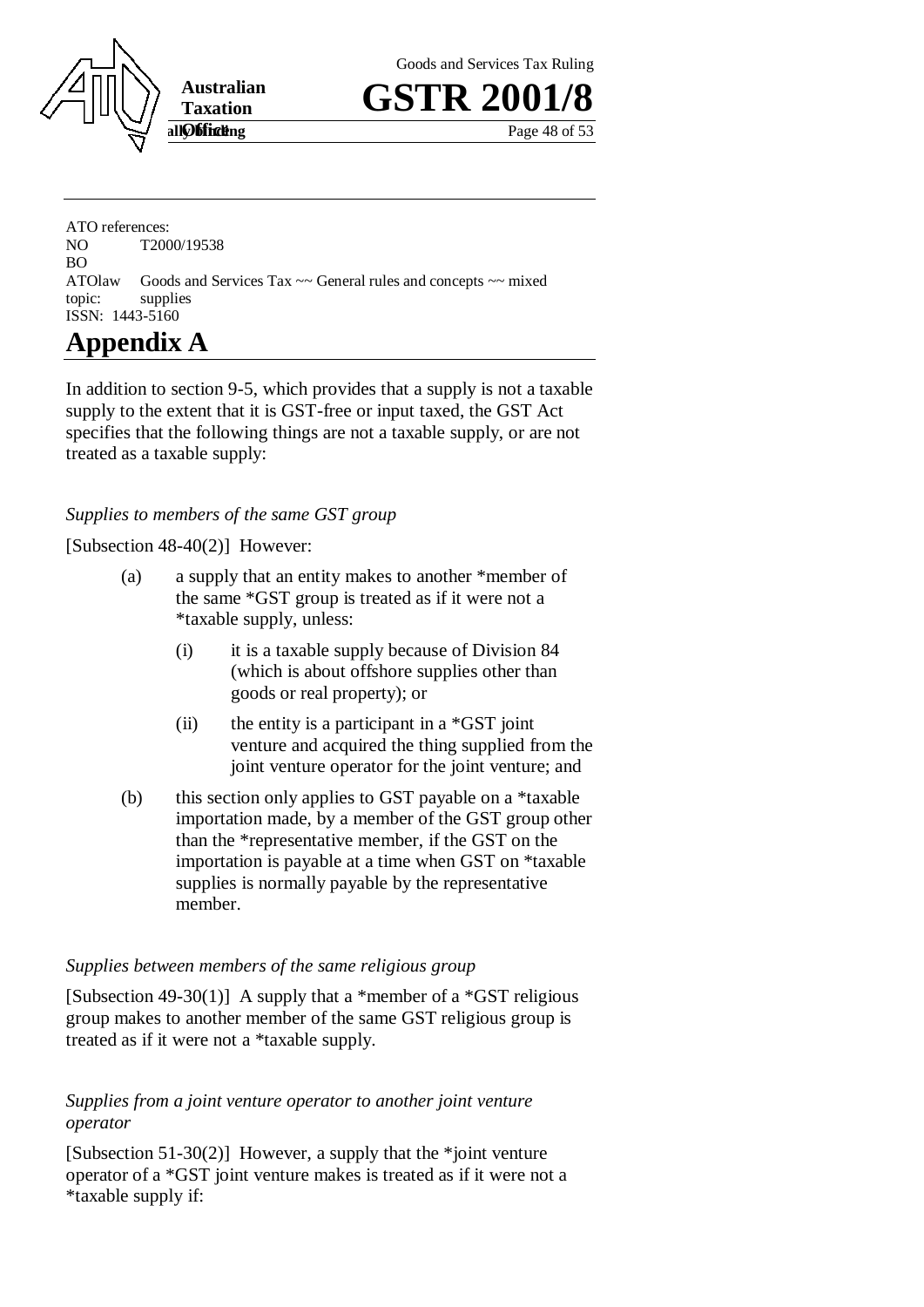Page status: **legally binding** Page 49 of 53

- (a) it is made to another entity that is a \*participant in the joint venture; and
- (b) the participant acquired the thing supplied for consumption, use or supply in the course of activities for which the joint venture was entered into.

#### *Supply of goods that were part of an acquisition of second-hand goods that are divided for re-supply*

[Subsection 66-45(1)] A supply you make is not a \*taxable supply if:

- (a) it is a supply of goods that were part of an acquisition you made that was an acquisition of \*second-hand goods to which this Subdivision applied; and
- (b) your \*total Subdivision 66-B credit amount is more than your \*total Subdivision 66-B GST amount; and
- (c) what would be the amount of GST payable on the supply, if the supply were a taxable supply, is less than or equal to the difference between:
	- (i) your \*total Subdivision 66-B credit amount; and
	- (ii) your \*total Subdivision 66-B GST amount.

Note: This section will not apply unless the record keeping requirements of section 66-55 are met.

#### *Supplies by an insurer in settlement of claims*

[Subsection 78-25(1)] A supply that an insurer makes in settlement of a claim under an \*insurance policy is not a \*taxable supply.

#### *Supplies of goods to insurers in the course of settling claims*

[Subsection 78-60(1)] A supply of goods is not a \*taxable supply if it is *solely* a supply made under an \*insurance policy to an insurer in the course of settling a claim under the policy.

#### *Supplies made by an operator of a compulsory third party scheme*

[Subsection 79-60(2)] If an \*operator of a \*compulsory third party scheme makes a supply under the scheme:

- (a) it is not a \*taxable supply; and
- (b) it is not treated as \*consideration for an acquisition made by the operator; and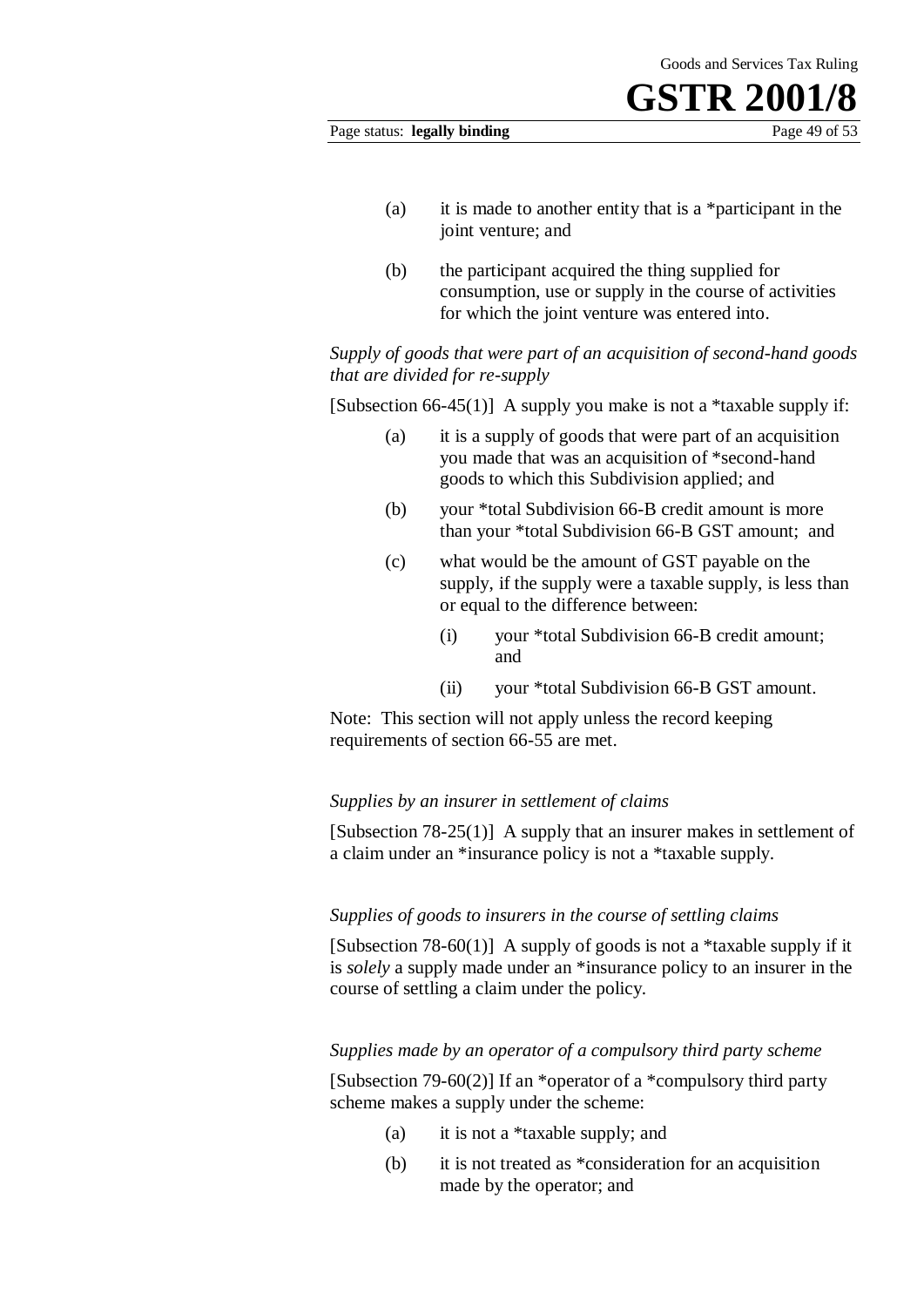Page 50 of 53 Page status: **legally binding**

(c) it is not treated as \*consideration for a supply made to the operator by the entity to whom the supply was made; to the extent that the supply is a \*CTP compensation or ancillary payment or supply.

*Supplies of goods to operators of a compulsory third party scheme in the course of settling claims* 

[Subsection 79-85(1)] A supply of goods is not a \*taxable supply if it is solely a supply made under a \*compulsory third party scheme to an \*operator of the scheme in the course of settling a claim for compensation made under the scheme.

*Supplies by an operator of a compulsory third party scheme of becoming a party to industry deeds or entering into settlement sharing arrangements* 

[Subsection 80-10(1)] An \*operator of a \*compulsory third party scheme does not make a \*taxable supply by:

- (a) entering into, or becoming a party to, an \*insurance policy settlement sharing arrangement; or
- (b) becoming a party to a deed created by or under a \*State law or a \*Territory law establishing a \*compulsory third party scheme, that provides for an insurance policy settlement sharing arrangement.

*Supplies by an operator of a compulsory third party scheme of becoming a party to industry deeds or entering into nominal defendant settlement sharing arrangements* 

[Subsection 80-50(1)] An \*operator of a \*compulsory third party scheme does not make a \*taxable supply by:

- (a) entering into, or becoming a party to, a \*nominal defendant settlement sharing arrangement to which this Subdivision applies; or
- (b) becoming a party to a deed created by or under a \*State law or a \*Territory law establishing a compulsory third party scheme, that provides for a nominal defendant settlement sharing arrangement to which this Subdivision applies.

*Supply by an amalgamating company to an amalgamated company in the course of amalgamation*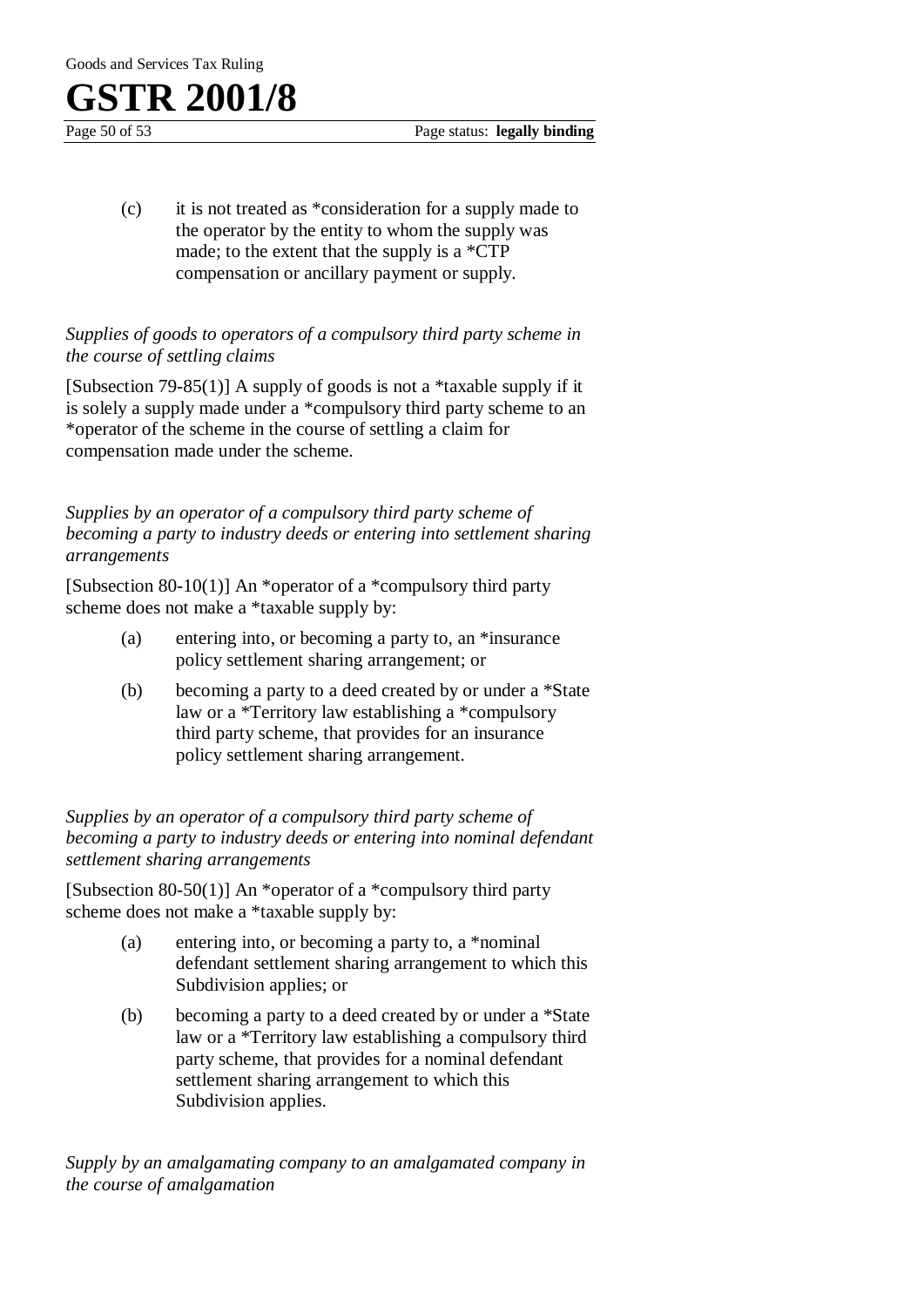#### Page status: **legally binding** Page 51 of 53

[Subsection 90-5(1)] A supply made by an \*amalgamating company to an \*amalgamated company in the course of \*amalgamation is not a \*taxable supply if, immediately after the amalgamation, the amalgamated company is \*registered or \*required to be registered.

#### *Supplies of vouchers stating monetary value*

[Subsection 100-5(1)] A supply of a \*voucher is not a \*taxable supply if:

- (a) on redemption of the voucher, the holder of the voucher is entitled to supplies up to the \*stated monetary value of the voucher; and
- (b) the \*consideration for supply of the voucher does not exceed the stated monetary value of the voucher.

#### *Supplies of arranging for the supply of a voucher*

[Subsection 100-18(2)] If, under the arrangement, the supplier pays, or is liable to pay, an amount, as a commission or similar payment, to the other entity for the other entity's supply, the supply by the other entity to the supplier, to which the supplier's payment or liability relates, is treated as if it were not a \*taxable supply.

*Supplies by creditors in satisfaction of debts where the debtor supplies a written notice that the supply would not be taxable*

[You make a taxable supply if you supply the property of another entity (the *debtor*) to a third entity in or towards the satisfaction of a debt that the debtor owes to you, and the supply would have been a taxable supply if the debtor had made the supply.]

[Subsection 105-5(3)] However, the supply is not a \*taxable supply if:

- (a) the debtor has given you a written notice stating that the supply would not be a taxable supply if the debtor were to make it, and stating fully the reasons why the supply would not be a taxable supply; or
- (b) if you cannot obtain such a notice you believe on the basis of reasonable information that the supply would not be a taxable supply if the debtor were to make it.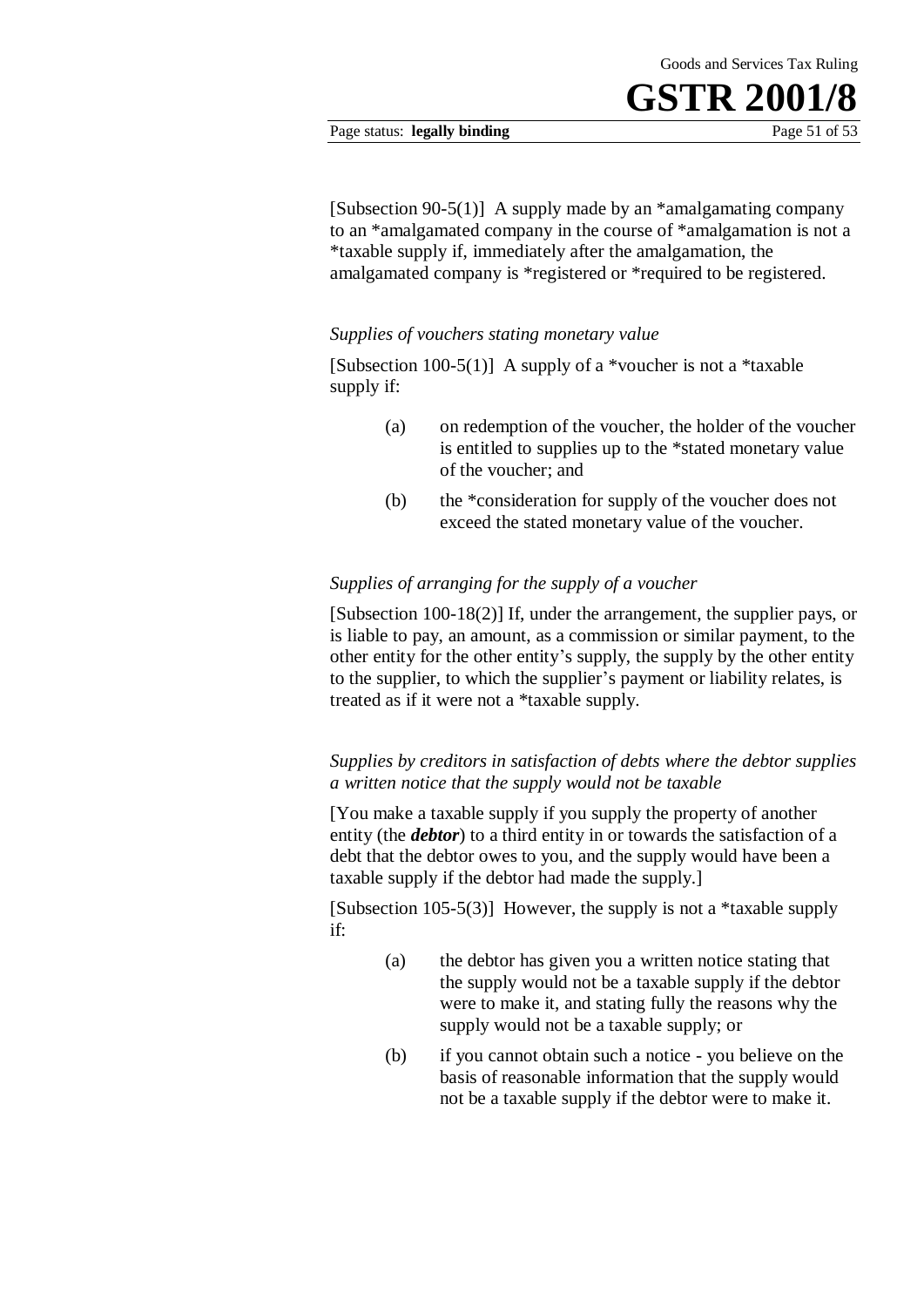#### *Supply of the transfers of a tax loss or net capital loss*

[Subsection 110-5(1)] A supply is not a \*taxable supply if the supply is:

- (a) the transfer of a \*tax loss in accordance with Subdivision 170-A of the \*ITAA 1997; or
- (b) the transfer of a \*net capital loss in accordance with Subdivision 170-B of the ITAA 1997.

#### *Supply under the operation of the consolidated group regime*

[Subsection 110-15(1)] A supply is not a \*taxable supply to the extent that it occurs because of the operation of these provisions:

- (a) Part 3-90 of the \*ITAA 1997;
- (b) Part 3-90 of the Income Tax (Transitional Provisions) Act 1997.

#### *Supply of entering into a tax sharing agreement*

[Subsection 110-20(2)] The supply is not a \*taxable supply to the extent that it relates to the fact that the agreement satisfies those requirements.

*Supply of the release from an obligation relating to a contribution amount made to a TSA contributing member who has left the group clear of group liability* 

[Subsection 110-25(1)] A supply made to a \*TSA contributing member of a \*consolidated group or a \*MEC group is not a \*taxable supply if:

- (a) the supply is a release from an obligation relating to a \*contribution amount in relation to a \*group liability of the \*head company of the group; and
- Example: The obligation could be a contractual obligation created by the agreement under which the contribution amount was determined.
- (b) the TSA contributing member has, for the purposes of subsection 721-30(3) of the \*ITAA 1997, left the group clear of the group liability.
- Note: See section 721-35 of the ITAA 1997 for when a TSA contributing member has left a group clear of the group liability.